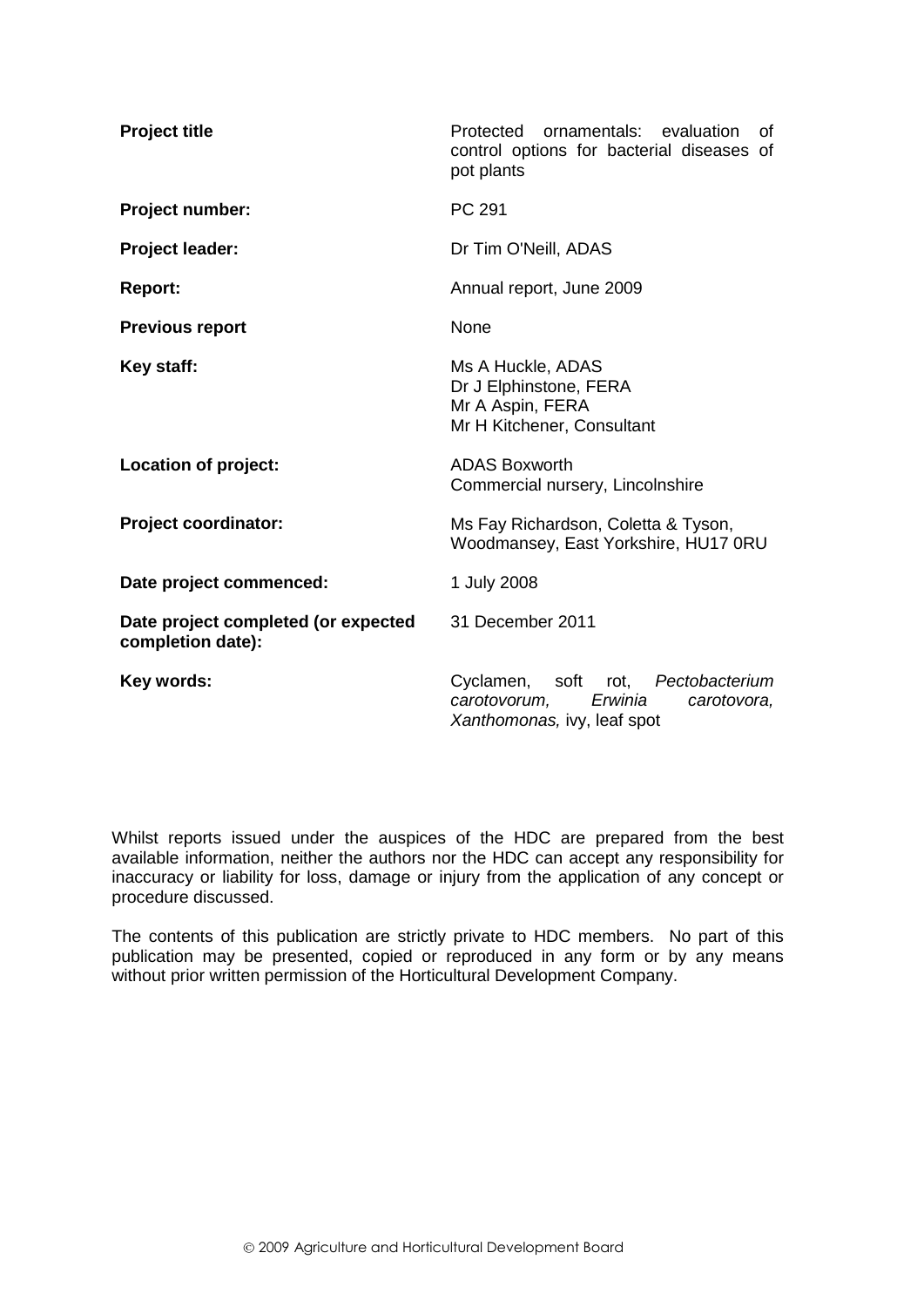The results and conclusions in this report are based on an investigation conducted over a one-year period. The conditions under which the experiments were carried out and the results have been reported in detail and with accuracy. However, because of the biological nature of the work it must be borne in mind that different circumstances and conditions could produce different results. Therefore, care must be taken with interpretation of the results, especially if they are used as the basis for commercial product recommendations.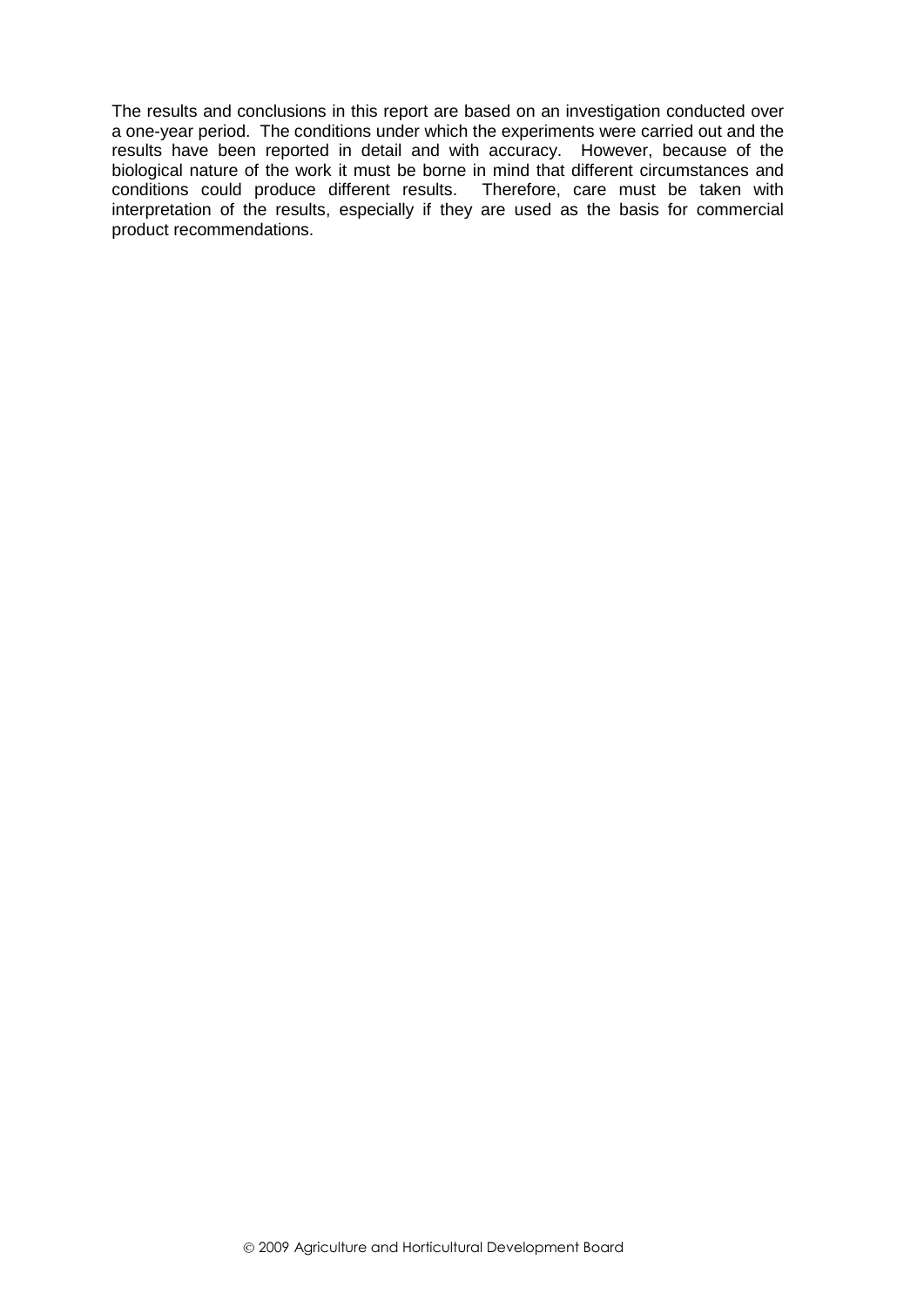# **AUTHENTICATION**

We declare that this work was done under our supervision according to the procedures described herein and that the report represents a true and accurate record of the results obtained.

| Dr Tim O'Neill<br><b>Plant Pathologist</b><br>ADAS                               |  |
|----------------------------------------------------------------------------------|--|
|                                                                                  |  |
| Dr John Elphinstone<br>Bacteriologist<br><b>FERA</b>                             |  |
|                                                                                  |  |
| <b>Report authorised by:</b>                                                     |  |
| Dr W Parker<br>Horticulture Sector Manager<br><b>ADAS</b>                        |  |
|                                                                                  |  |
| Dr D Slawson<br>Pest and Disease Identification Programme Manager<br><b>FERA</b> |  |
|                                                                                  |  |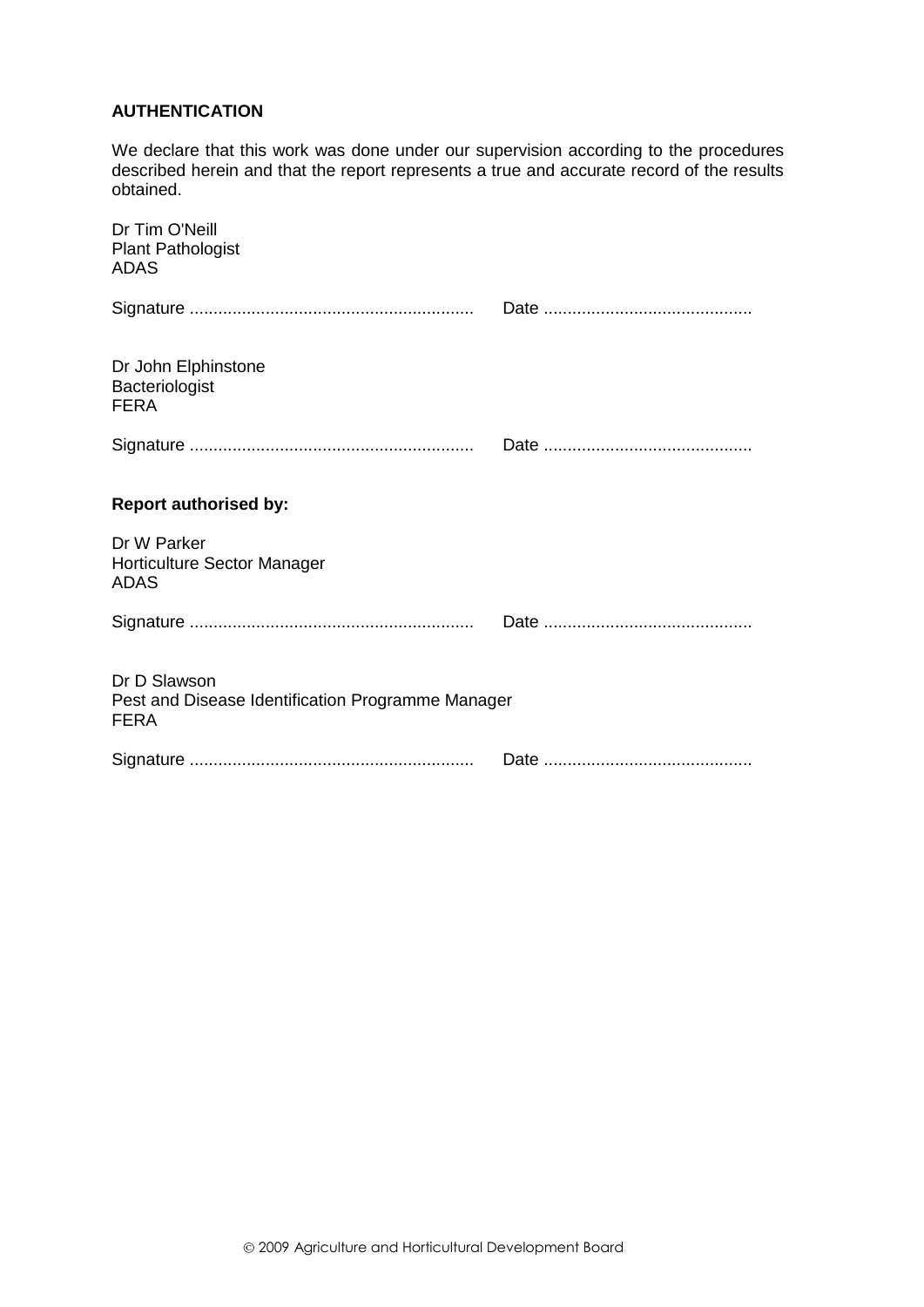# **TABLE OF CONTENTS**

| 2. EVALUATION OF INOCULATION PROCEDURES TO CAUSE BACTERIAL SOFT ROT IN CYCLAMEN  13      |  |
|------------------------------------------------------------------------------------------|--|
|                                                                                          |  |
|                                                                                          |  |
|                                                                                          |  |
| 3. EVALUATION OF INOCULATION PROCEDURES TO CAUSE BACTERIAL LEAF SPOT IN IVY  18          |  |
|                                                                                          |  |
|                                                                                          |  |
|                                                                                          |  |
| 4. EFFECT OF SOME FOLIAR TREATMENTS ON CYCLAMEN BACTERIAL SOFT ROT  21                   |  |
|                                                                                          |  |
|                                                                                          |  |
|                                                                                          |  |
|                                                                                          |  |
|                                                                                          |  |
|                                                                                          |  |
|                                                                                          |  |
|                                                                                          |  |
| APPENDIX 1: TRIAL DIARIES FOR CYCLAMEN BACTERIAL SOFT ROT EXPERIMENTS - ADAS BOXWORTH 32 |  |
|                                                                                          |  |
| APPENDIX 3: TEMPERATURE AND HUMIDITY RECORDS FOR IVY BACTERIAL LEAF SPOT  34             |  |
| APPENDIX 4: TRIAL DIARY FOR CYCLAMEN BACTERIAL SOFT ROT CONTROL TRIAL - SPALDING35       |  |
|                                                                                          |  |
| APPENDIX 6: TEMPERATURE AND HUMIDITY RECORDS FOR FUNGICIDE TRIAL - SPALDING  36          |  |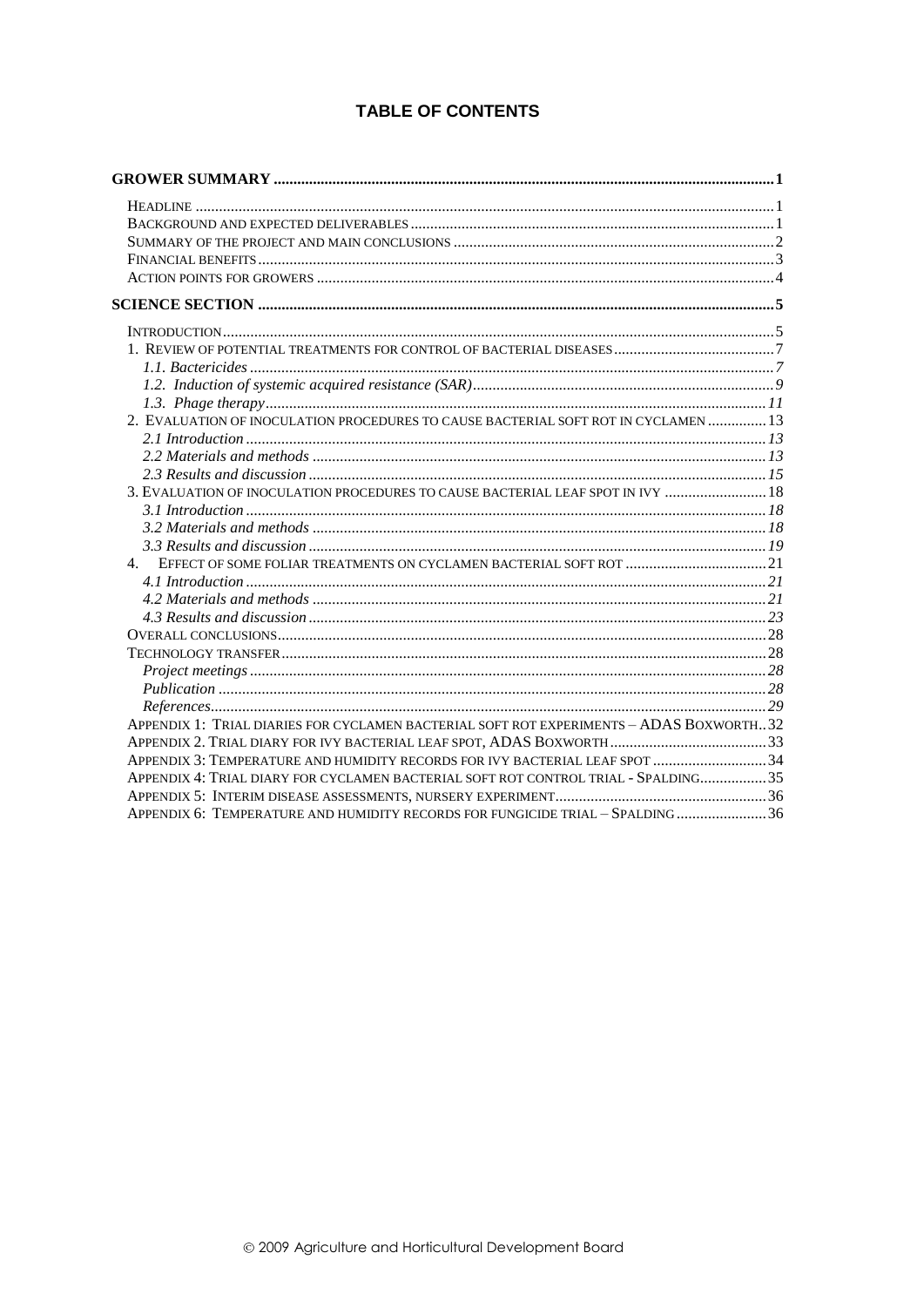# <span id="page-4-0"></span>**GROWER SUMMARY**

# <span id="page-4-1"></span>**Headline**

None of six foliar treatments (Amistar, Anthyllis, Cuprokylt, Farm-Fos 44 + Silwet-L77, Purogene and Signum) applied to cyclamen from one month after potting significantly reduced bacterial soft rot caused by *Pectobacterium carotovorum*.

# <span id="page-4-2"></span>**Background and expected deliverables**

A number of genera of bacterial pathogens cause disease in pot plants:

- Seed-borne *Xanthomonas* spp. e.g. on Begonia, Pelargonium, Cheiranthus and **Lavandula**
- *Pseudomonas* spp. causing leaf spots e.g. Camellia, Magnolia, Lonicera, Prunus and Canna.
- *Pectobacterium* and *Dickeya* spp. causing soft rot and stem wilts e.g. on Chrysanthemum, Cyclamen, Dahlia, Dianthus, Dieffenbachia, Euphorbia, Hyacinth, Kalanchoe, orchids, Pelargonium, Primula, Sedum, and Zantedeschia.
- *Agrobacterium* spp. causing crown gall of a range of ornamentals including chrysanthemum, roses, Euonymus, Prunus and many others.
- *Rhodococcus fascians* causing leafy gall on geranium.

Bacterial diseases causing significant losses on individual nurseries in recent years include cyclamen bacterial soft rot *(Pectobacterium carotovorum*), poinsettia bacterial leaf spot (*Xanthomonas axonopodis* pv. *poinsettiicola*), wallflower bacterial wilt (*Xanthomonas campestris* pv. *campestris*) and geranium bacterial wilt *Ralstonia solanacearum*.

Many bacterial diseases are favoured by high temperature and humidity and with global warming they may become a more significant problem if they are active over longer periods during the year. Others, such as bacterial soft rots on fleshy tissues (e.g. corms) have been persistent problems for many years.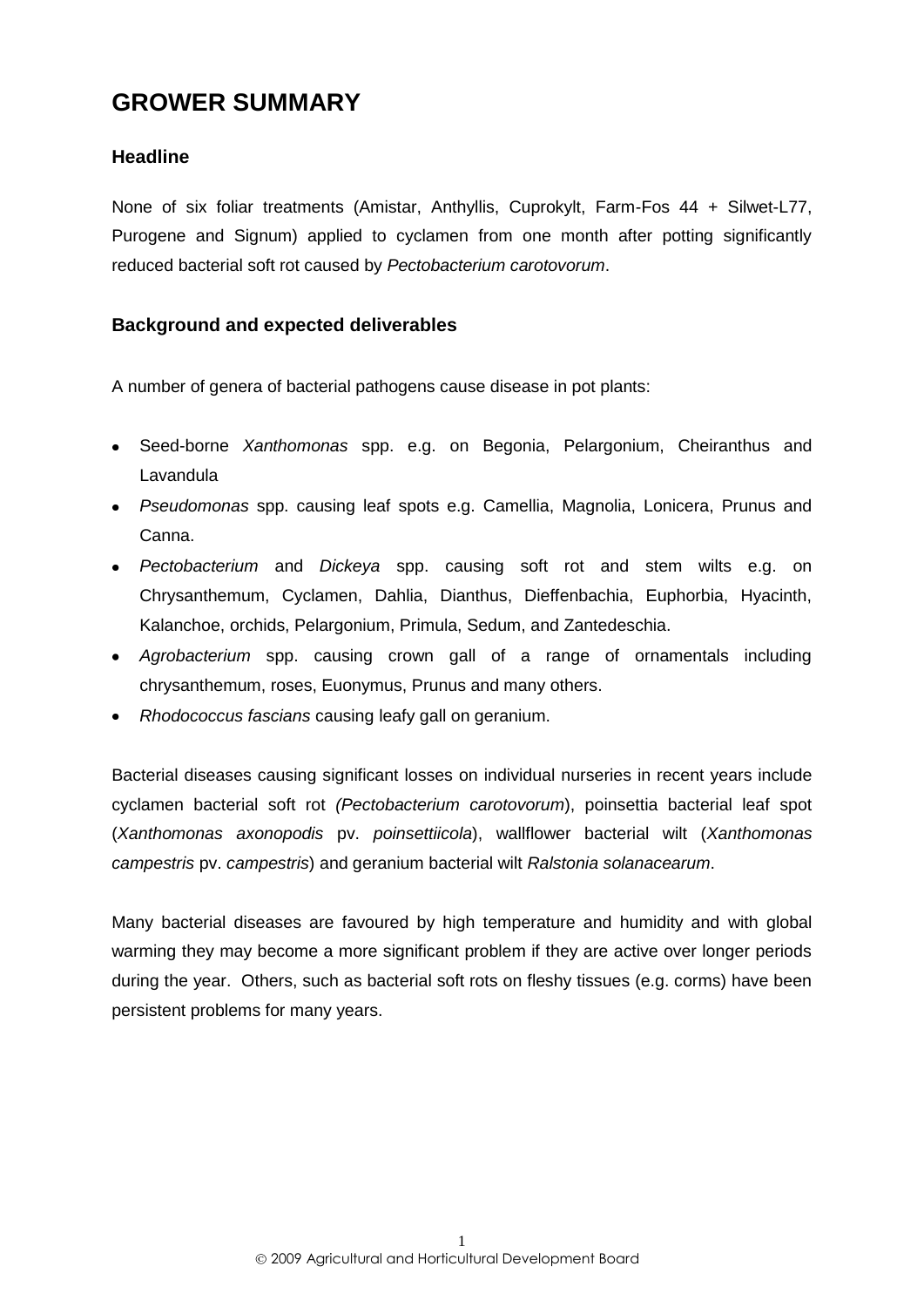Some control is possible through crop management, including avoiding high temperatures, waterlogged growing media, and mechanical and pest damage. Good nursery hygiene can also reduce the risk of persistent bacterial disease problems.

At present there are no chemical controls recommended for bacterial diseases other than copper fungicides, which provide limited protective control.

There is opportunity to make use of recent developments elsewhere in bacteriology to improve the control of bacterial diseases of protected ornamentals in the UK, particularly the areas of induced host-resistance, phage therapy and accurate detection and quantification of bacteria.

This project aims to assess the benefit of some chemical and biological interventions that could increase the options available to growers for management of bacterial diseases.

The expected deliverables are:

- Greater awareness by growers of bacterial diseases and their management.
- An illustrated Factsheet on control of bacterial diseases on protected ornamentals.
- Sound data on the potential benefit of resistance inducers and phage therapy for control of bacterial disease of ornamentals.
- Potential benefit to growers of reduced losses through use of biological or chemical intervention, subject to regulatory approval where required.

# <span id="page-5-0"></span>**Summary of the project and main conclusions**

A review of treatments with efficacy against bacterial plant diseases revealed a scarcity of approved products with proven bactericidal activity. Copper compounds have mostly been used to limit spread of leaf spot pathogens (*Xanthomonas* spp. and *Pseudomonas syringae* pathovars) but the level of control is limited, they can be phytotoxic and resistance can develop. Use of antibiotics such as streptomycin, oxytetracyclin or kasugamycin is not permitted.

The effects on bacterial diseases of growth promoting phosphonate products, such as fosetyl-Al (eg Aliette 80WG) and phosphorous acid, have been quite widely tested on ornamentals. Moderate efficacy with relatively high doses and regular applications has been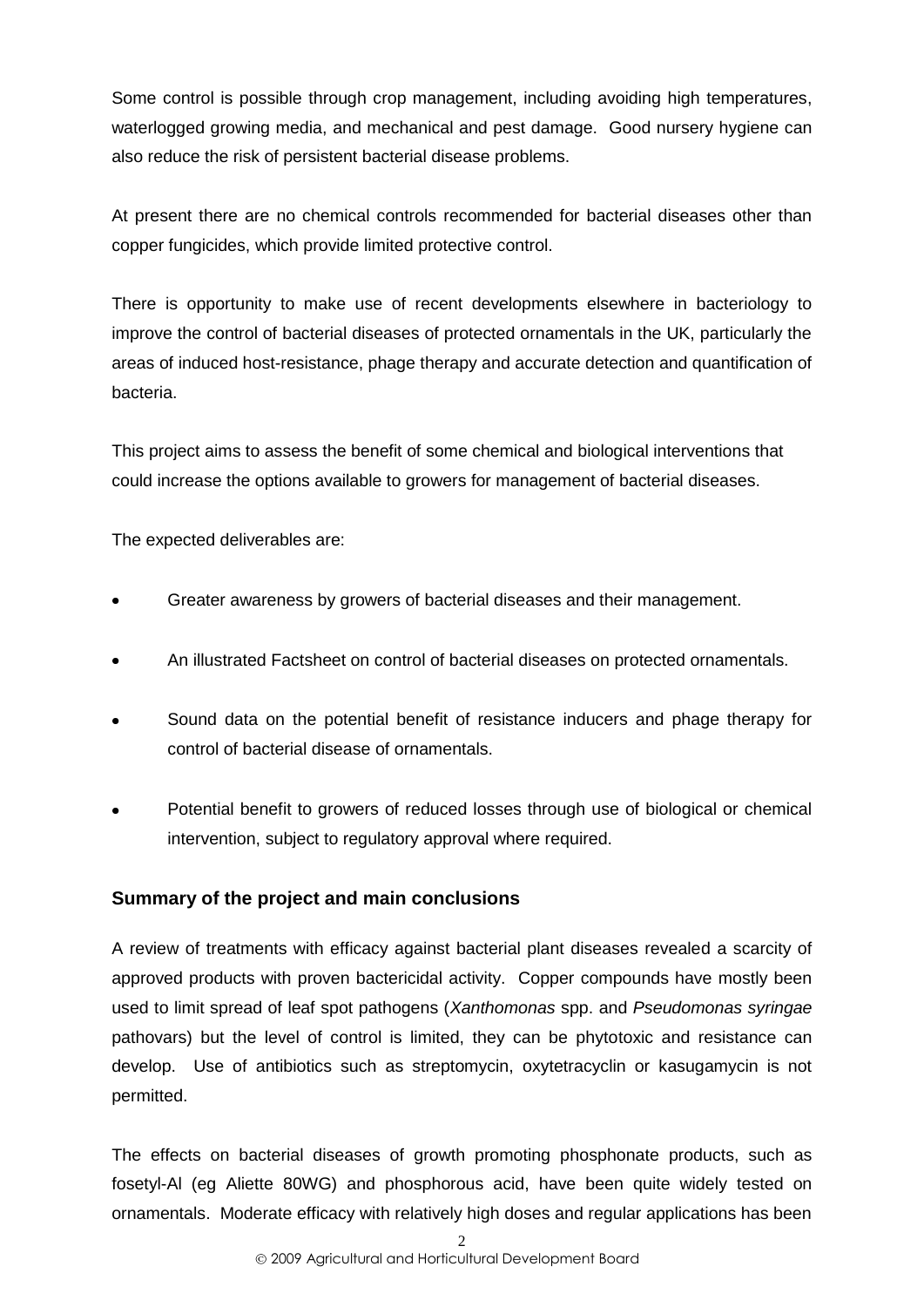achieved inconsistently, especially for controlling spread of *Xanthomonas* leaf spots on various ornamental species.

Recent research has concentrated mainly on plant activators that induce systemic acquired resistance (SAR) such as acibenzolar-S-methyl (marketed as Bion in Europe) and methyl jasmonate. The rate of soft rot development in Calla Lily (caused by *Pectobacterium (Erwinia) carotovorum*) was reduced by Bion but completely inhibited after spraying leaves with methyl jasmonate. The efficacy of other plant activators marketed in the USA, such as harpin (Actiguard) and laminarin (Vacciplant) has yet to be tested on bacterial pathogens of ornamentals. There is also current interest among agrochemical companies in exploiting the induction of Systemic Acquired Resistance (SAR) by strobilurin and related fungicides such as Amistar (azoxystrobin) or Signum (boscalid + pyraclostrobin) to provide some protection against a range of fungal, viral and bacterial plant pathogens

Finally, there is revived interest in the use of specific viruses (phage) that infect and kill bacteria to replace chemical control of bacterial plant pathogens. Successful control of bacterial blight of geraniums by foliar applications of a mixture of phages against *Xanthomonas hortorum* pv*. pelargonii* strains has been demonstrated. Phages are available to evaluate control of a range of bacterial pathogens including *Pectobacterium carotovorum* and *Ralstonia solanacearum*.

The project has developed reliable methods for production of cyclamen plants affected by bacterial soft rot *(Pectobacterium carotovorum)* and ivy plants affected by bacterial leaf spot *(Xanthomonas hortorum)* in preparation for subsequent experiments on disease control.

Six treatments applied as foliar sprays were evaluated for control of cyclamen bacterial soft rot on a nursery with a history of the disease. The treatments were Amistar, Anthyllis growth stimulant (garlic extract), Cuprokylt (copper oxychloride), Farm-Foss 44 + Silwet L77 (potassium phosphate + silicon-based wetter), Purogene (chlorine dioxide) and Signum. None of the treatments significantly influenced incidence of the disease.

# <span id="page-6-0"></span>**Financial benefits**

UK cyclamen production is around 16 million plants per year (4-6 million large-flowered and 10-12 million mini-cyclamen) valued at around £16 million (industry estimate, 2008). Assuming an average of 5% of plants are lost to bacterial soft rot (*Pectobacterium carotovorum*), the potential savings to growers by introduction of effective control measures would be worth around £800,000/annum.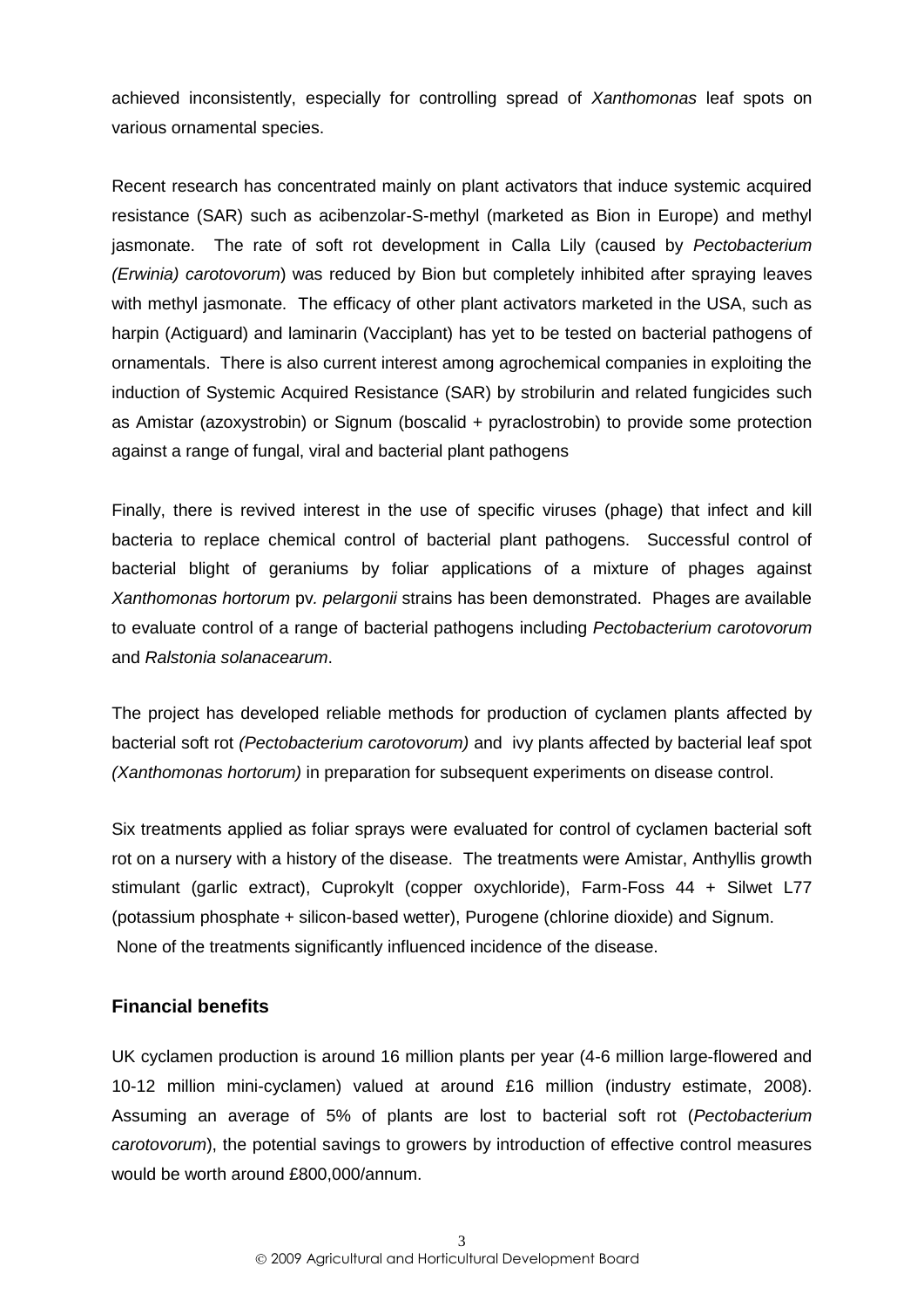Several UK nurseries growing poinsettia have recently suffered losses caused by *Xanthomonas* leaf spot, affecting young plants from at least two different suppliers. Severely affected plants are unmarketable, others require more labour to remove affected leaves and product will also be downgraded. This disease is currently notifiable to PHSI. Information on treatments that prevent and/or reduce spread of this disease is therefore likely to be important for growers.

# <span id="page-7-0"></span>**Action points for growers**

- 1. Several potentially very damaging diseases of pot plants are caused by bacteria including soft rot of cyclamen and a leaf spot of poinsettia. Growers should make sure that they can recognise symptoms of potentially damaging bacterial diseases.
- 2. Due to the lack of approved products with proven bactericidal activity, it is suggested that affected plants are removed promptly.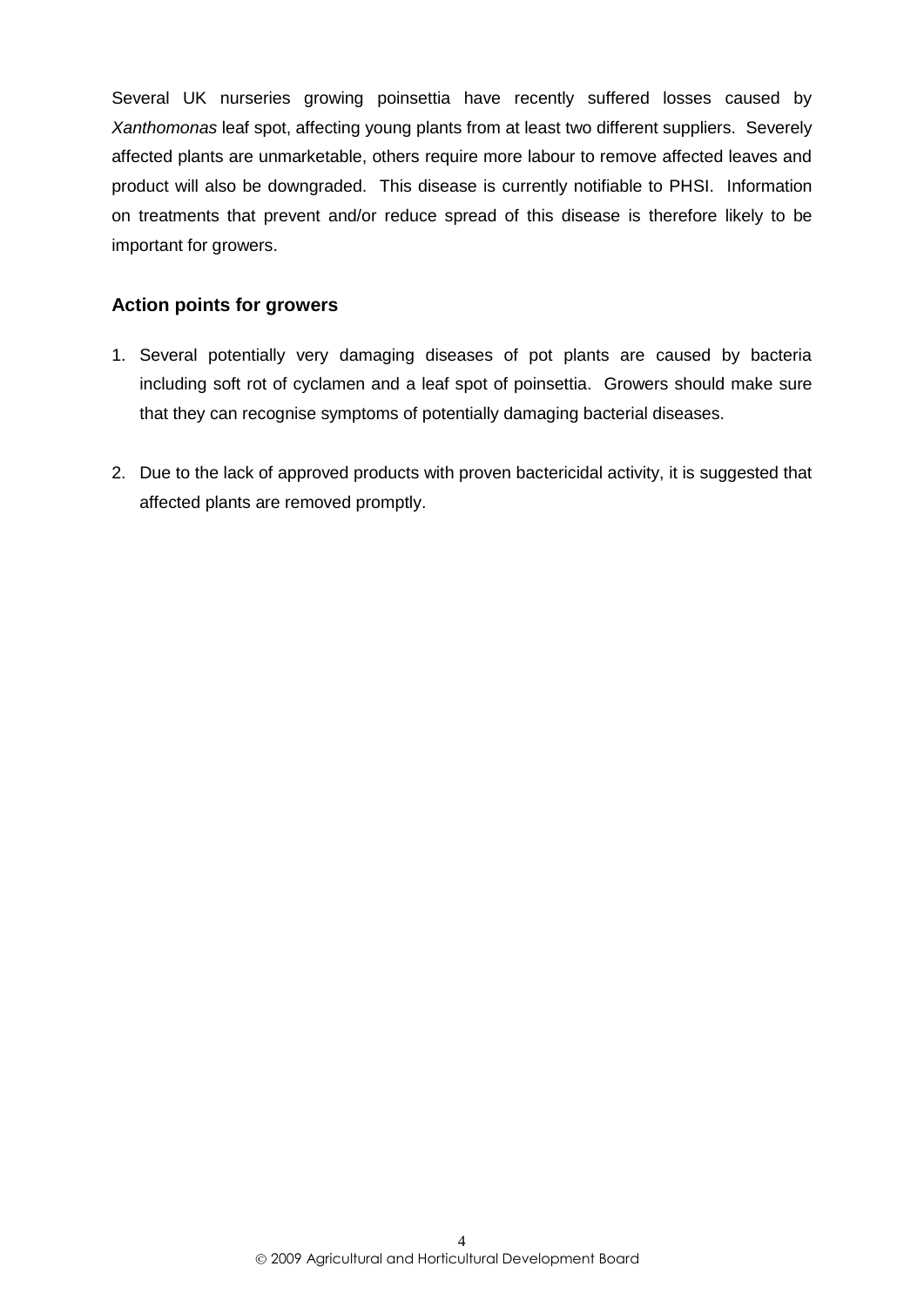# <span id="page-8-0"></span>**SCIENCE SECTION**

# <span id="page-8-1"></span>**Introduction**

Bacterial soft rot caused by *Pectobacterium carotovorum* (formerly *Erwinia carotovora*) has been a consistent problem in UK cyclamen crops for many years and sporadically causes widespread and serious losses. The disease is exacerbated by high temperatures and was obvious in some crops in 2006 with losses of 15-20%. Affected plants develop leaf yellowing and collapse within a few days; the corm develops a soft, wet rot and plants do not recover. Both large-flowered and mini-cyclamen may be affected. Although the risk of bacterial soft rot can be reduced to a degree through crop management practices, at present there is no known chemical treatment to prevent this disease and losses are substantial. The uncommon bacterium *Erwinia chrysanthemi,* which can also cause a soft rot of cyclamen corms, has been confirmed in a number of hosts in the UK recently. The identity of bacteria associated with cyclamen bacterial soft rot in some UK crops will therefore be examined to determine the prevalence of *P. carotovorum* and *E. chrysanthemi*.

Bacterial leaf spot of ivy caused by *Xanthomonas hortorum* pv. *hederae* has occurred in the UK for many years and is occasionally damaging. The disease can be spread by taking visibly healthy cuttings contaminated with *X. hortorum* pv. *hederae* from infected stock plants. Further spread between plants can occur by water splash. More recently, bacterial leaf spot of poinsettia, a notifiable disease caused by *Xanthomonas axonopodis* pv. *poinsettiicola,* has occurred on a few nurseries in the UK. It is probable that outbreaks arose from symptomless infection in young plants or cuttings received from overseas. It was agreed that experimental work in this project would be done on *Xanthomonas* leaf spot of ivy rather than *Xanthomonas* leaf spot of poinsettia, as with the latter disease there is greater cost in experimental work due to the necessity to work to stringent plant health conditions. Results on control of *Xanthomonas* leaf spot of ivy will inform development of a strategy for control of *Xanthomonas* leaf spot of poinsettia.

Recently, various novel chemical treatments have been demonstrated to provide some control of some bacterial diseases, caused by species of *Pseudomonas, Ralstonia* and *Xanthamonas*. The potential of using novel chemical treatments for prevention and control of bacterial soft rot in cyclamen warrants investigation in order to reduce losses and secure more reliable quality of this important pot plant species.

Specific objectives in the first year are:

To list a range of chemical and biological interventions with potential for control of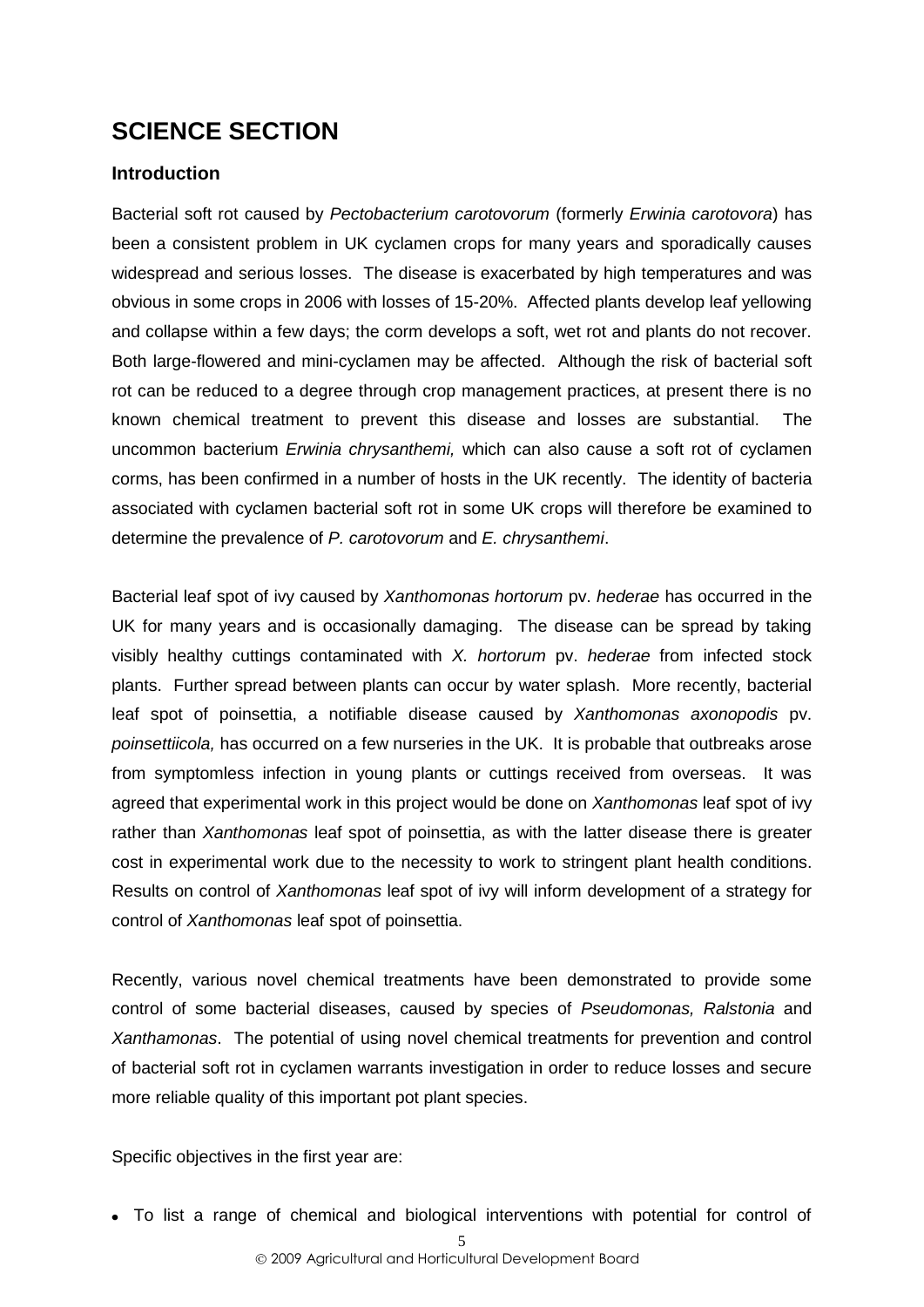bacterial diseases of protected ornamental crops;

To devise artificial inoculation procedures for production of bacterial soft rot (*Pectobacterium carotovorum)* in cyclamen and bacterial leaf spot (*Xanthomonas* sp.) of ivy.

One objective from the second year was also examined in the first year. Work on this objective was brought forward to Year 1 due to the opportunity to do work in a naturally infected crop of cyclamen.

 $\triangleright$  To evaluate on a commercial nursery some treatments that appear to show promise for control of bacterial soft rot of cyclamen.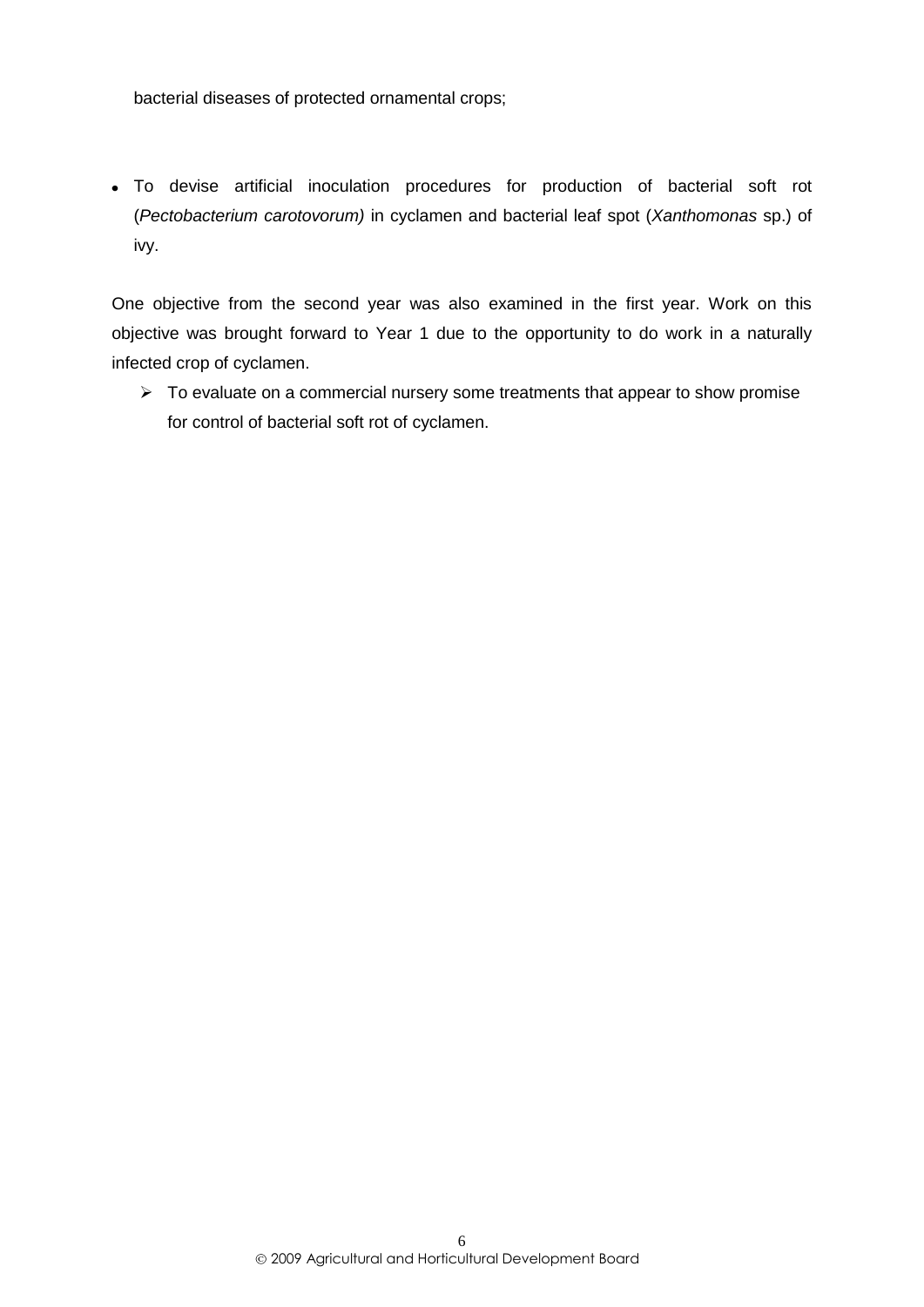# <span id="page-10-0"></span>**1. Review of potential treatments for control of bacterial diseases**

#### <span id="page-10-1"></span>*1.1. Bactericides*

Bacterial diseases of ornamentals are difficult to control due to lack of approved, efficacious and non-phytotoxic bactericides. Antimicrobials for prophylactic treatment of bacterial diseases of plants are limited in availability, use, and efficacy, and therapeutic use is largely ineffective (Benson *et al*., 2001; Chase, 1987). The only products currently approved specifically for use as bactericides in the UK are those based on copper oxychloride. Some products approved for use as fungicides or growth promoters may also have antibacterial activities. In general there has been little research activity in developing new bactericides due to the relatively low perceived market value (compared with fungicides, insecticides and herbicides) and the uncertainty of acquiring registration.

In some countries, including the USA, antibiotics, such as streptomycin, oxytetracyclin or kasugamycin, have been approved for control of bacterial plant pathogens. The use of antibiotics is usually heavily regulated and is in decline because of the development of plasmid-borne resistance and the risk that it can be transmitted to human and animal pathogens (Huang & Burr, 1999; Chiou & Jones, 1995). Most applications of these products were on fruit trees to control fireblight (*Erwinia amylovora*) and leaf spots (*Pseudomonas syringae*), and there is only limited information regarding use on greenhouse ornamentals.

Ornamental plant producers have mostly had to rely on the use of copper compounds to control bacterial plant diseases (Burr, 2001). The most frequently used copper compounds are copper oxychloride,  $CuCl<sub>2</sub>$ .3Cu(OH)<sub>2</sub>, basic copper sulphate,  $CuSO<sub>4</sub>$ .3Cu(OH)<sub>2</sub> and copper hydroxide, Cu(OH)<sub>2</sub>. Copper oxide, copper oxyquinolate and ammoniacal copper sulphate have also been used as bactericides. Copper products are usually less effective than antibiotics for controlling bacterial diseases and are more phytotoxic, especially under high humidity, and may also leave unsightly residues. The application rates and growth stages at which copper products can be used are therefore limited. Some plant pathogenic bacteria have also developed resistance to copper (Cooksey, 1994; Scheck *et al*., 1996).

McFadden & Morey (1962) stated that copper sulphate applied weekly to naturally infected plants of poinsettia provided "adequate control" of bacterial blight caused by *Xanthomonas axonopodis* pv. *poinsettiicola*. Miller & Seymour (1973) found that treatments of streptomycin or copper hydroxide with mancozeb both gave excellent control of the pathogen on poinsettia in their experiments. Copper hydroxide has also been recommended for use in controlling this disease (Miller, 1998).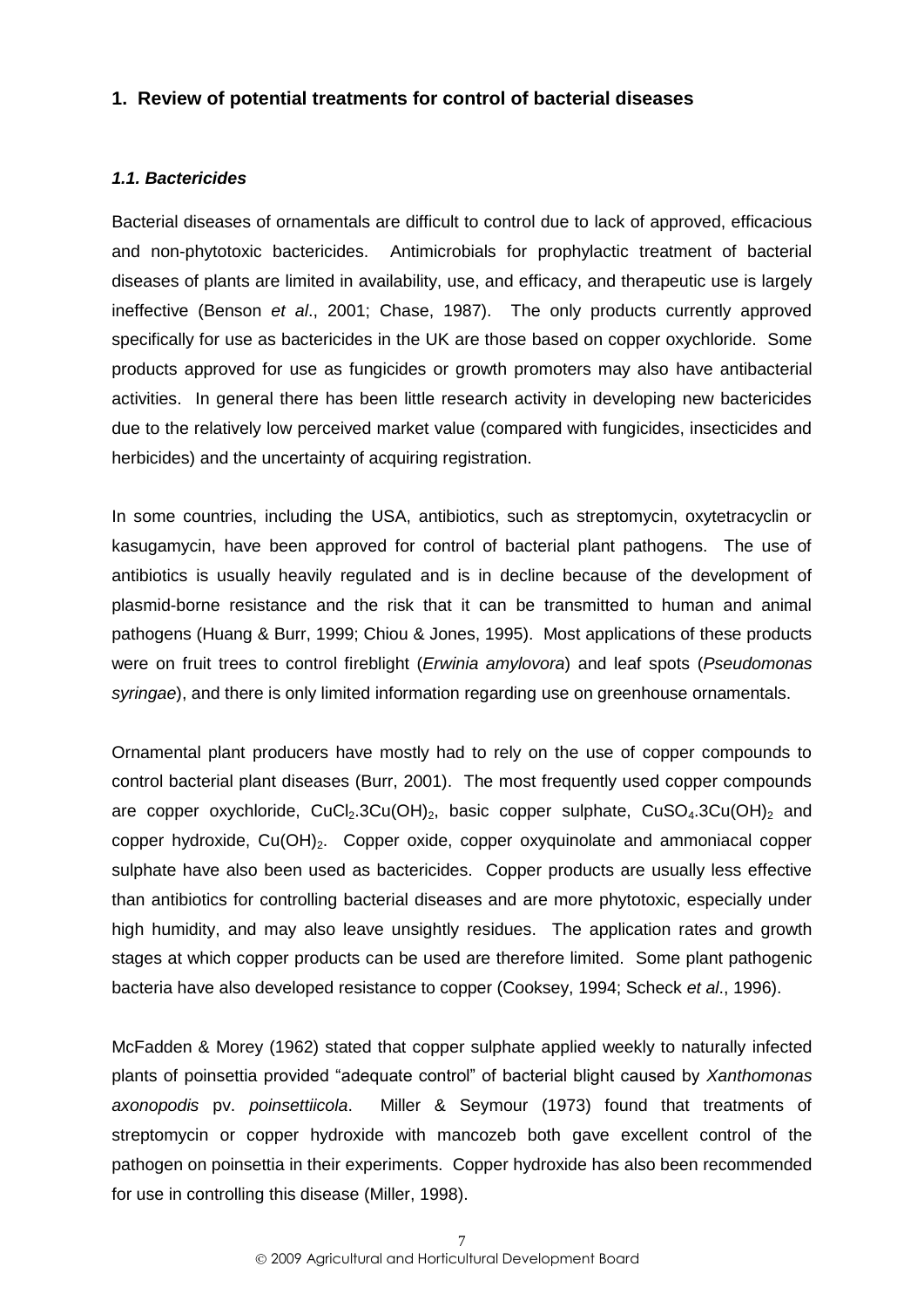New compounds against bacterial diseases of ornamentals have been tested where available but few if any have shown activity equal to or surpassing that of the copper or antibiotic compounds. Particular interest has been shown in the phosphonates (e.g. fosetyl aluminium, potassium phosphite and phosphorous acid), which have been marketed as growth promoters or foliar fertilisers with added potential to control some fungal and bacterial diseases. They are systemically translocated in both xylem and phloem of plants.

Fosetyl-Al (eg Aliette 80WG) has been evaluated in greenhouse and field trials for the control of several bacterial diseases caused by *Erwinia chrysanthemi*, *Pseudomonas cichorii*  and several *Xanthomonas* pathovars on a number of ornamental host plants (Chase, 1993). Variable levels of control of different xanthomonads were achieved with preventative applications of Aliette 80WP at rates similar to those labeled for control of pythiaceous fungi. For example, Aliette 80WP reduced severity of leaf spotting on ivy caused by *Xanthomonas hortorum* pv. *hederae* to a similar degree as cupric hydroxide (Kocide 101 77WP). However, better control of *Erwinia chrysanthemi* and *Pseudomonas cichorii* was achieved with copper than with fosetyl-Al. The same treatments failed to control *Pseudomonas syringae* on impatiens (Chase, 1987b and 1989). Fosetyl-Al is currently recommended in the USA to prevent spread of *Xanthomonas* leaf spot pathogens on a wide range of hosts including *Anthurium*, *Dieffenbachia*, *Euphorbium pulcherrima, Ficus, Hedera*, *Schefflera*, *Spathiphyllum* and *Syngonii* (Simone *et al*., 1994; Miller, 1998). The main problems reported with the use of fosetyl-Al are inconsistency of results, moderate efficacy and the high dose and number of applications needed to obtain reliable disease control (Moragrega *et al*., 1998).

Other treatments, found to reduce spread of *X. hortorum* pv. *hederae* on ivy, are the contact fungicide fluazinam from ISK Biosciences Corporation, and daily applications of a quaternary ammonium disinfectant (Greenshield) from Whitmire (Chase, 1987b and 1989). Fluazinam has also been found to control *Pseudomonas syringae* on peach in the USA (Ritchie Pollard, 1996).

Norman *et al*. (2006) screened various products with reported bactericidal activity (including fosetyl-Al (Aliette), benzothiadiazole (Actigard), copper sulfate (Cuprofix), copper hydroxide (Kocide 2000), copper pentahydrate (Phyton 27), copper salts (Camelot), hydrogen peroxide (Zerotol), furfuraldehyde (Multiguard), alkyl dimethyl benzyl ammonium chloride (Timsen), oxolinic acid (Starner), *Bacillus. subtilis* (Serenade, Companion), and potassium salts of phosphorous acid (K-Phite)) for efficacy in protecting geranium plants (*Pelargonium hortorum*) from *Ralstonia solanacearum* infection. Most of the bactericides slowed disease progress but were not able to protect the plants from infection and subsequent death.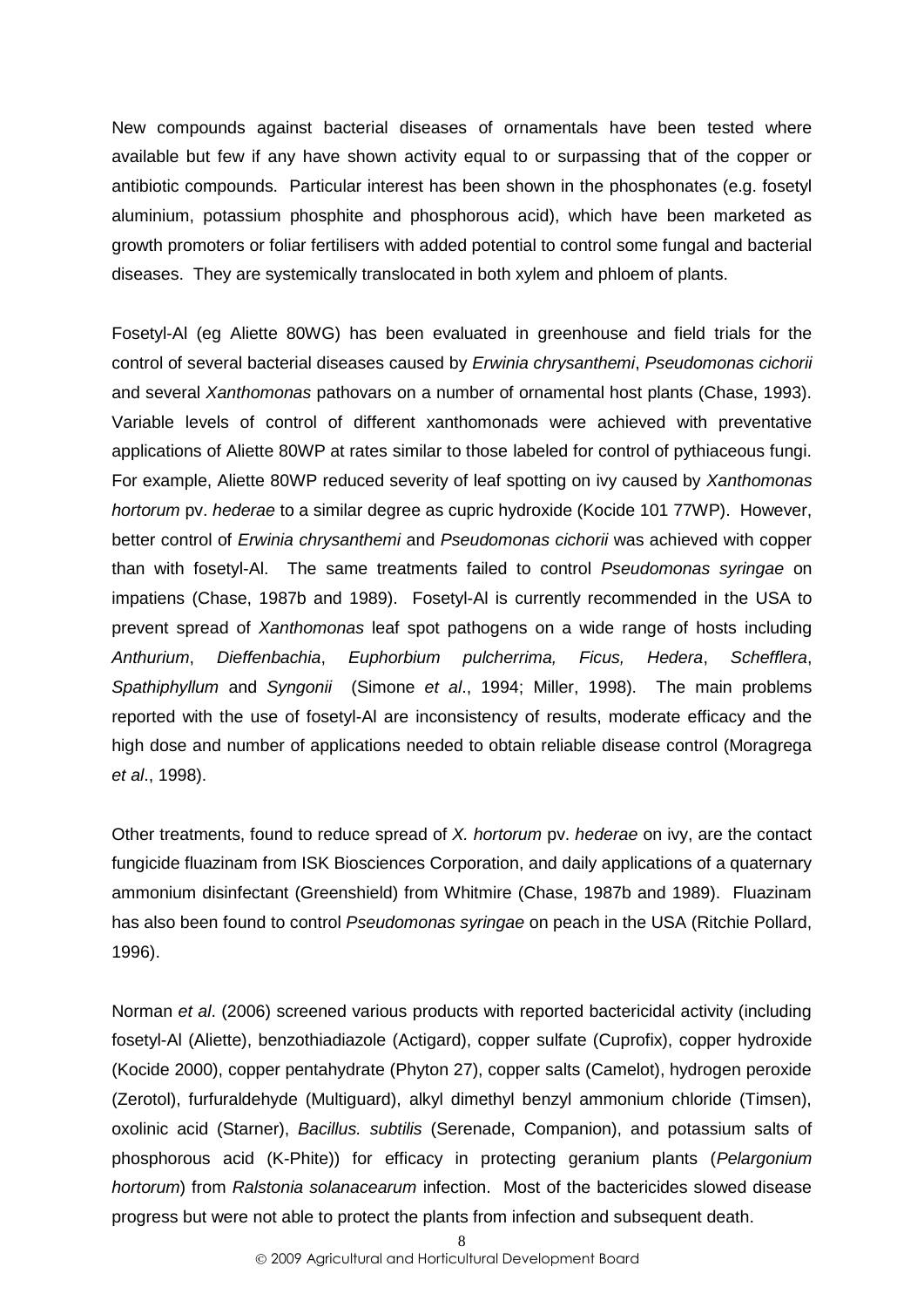However, potassium salts of phosphorous acid were found to be effective in protecting plants from infection when applied as a drench. Phosphorous acid  $(H_3PO_3)$  was found to inhibit *in vitro* growth of *R. solanacearum* and is thought to protect plants from infection by acting as a bacteriostatic compound in the soil. The plants, however, were not protected from above-ground infection on wounded surfaces. Other phosphorous-containing products commonly used in the industry, such as phosphorus pentoxide  $(P_2O_5)$  and phosphoric acid  $(H_3PO_4)$ , did not protect plants from bacterial wilt infection.

In Italy, the product DF100, based on grapefruit seeds, is recommended by the cyclamen propagator Lazzeri for use against bacterial soft rot of cyclamen. However, no information on efficacy to support this recommendation was found.

With the exception of copper products, none of the chemicals mentioned above are approved in the UK specifically to control any bacterial pathogen but general use of some may be permitted. Products based on copper oxychloride (Cuprokylt, Cuprokylt FL and Headland Inorganic Copper) are variously approved for control of bacterial black rot (*Xanthomonas campestris*) and spear rot (*Pseudomonas fluorescens*) on broccoli and other brassicas; bacterial canker (*Pseudomonas syringae* pv. *morsprunorum*) in cherry and plum and bacterial storage rots (*Pseudomonas* spp.) in onions and leeks. None currently has a label approval or SOLA for use on ornamentals. The use of antibiotics such as streptomycin has never been permitted in the UK, and copper hydroxide is only permitted for use as a disinfectant for plastic containers. However, the use of fosetyl-Al would be permitted as Aliette 80WG<sup>®</sup> has an on-label approval for protected pot plants but it recommends that the tolerance of ornamentals is checked before large-scale treatments are carried out. While the long-term extension of use arrangement remains in place for non-edible crops (products used under this arrangement are currently under review and the arrangement will be discontinued in the future), the use of mancozeb would also be permitted but this would be at the grower"s own risk. It should be noted that the use of certain chemicals might be considered unacceptable to the horticultural industry due to the spray deposits that would be left on the leaves. The other major practical concern for growers would be the risk of phytoxicity associated with chemical treatment. Any damage could affect saleability and cultivars can vary in their sensitivity to chemical treatment.

#### <span id="page-12-0"></span>*1.2. Induction of systemic acquired resistance (SAR)*

Recent research on ornamentals and other crops suggests there is opportunity for some control of various bacterial diseases through the use of chemicals that induce host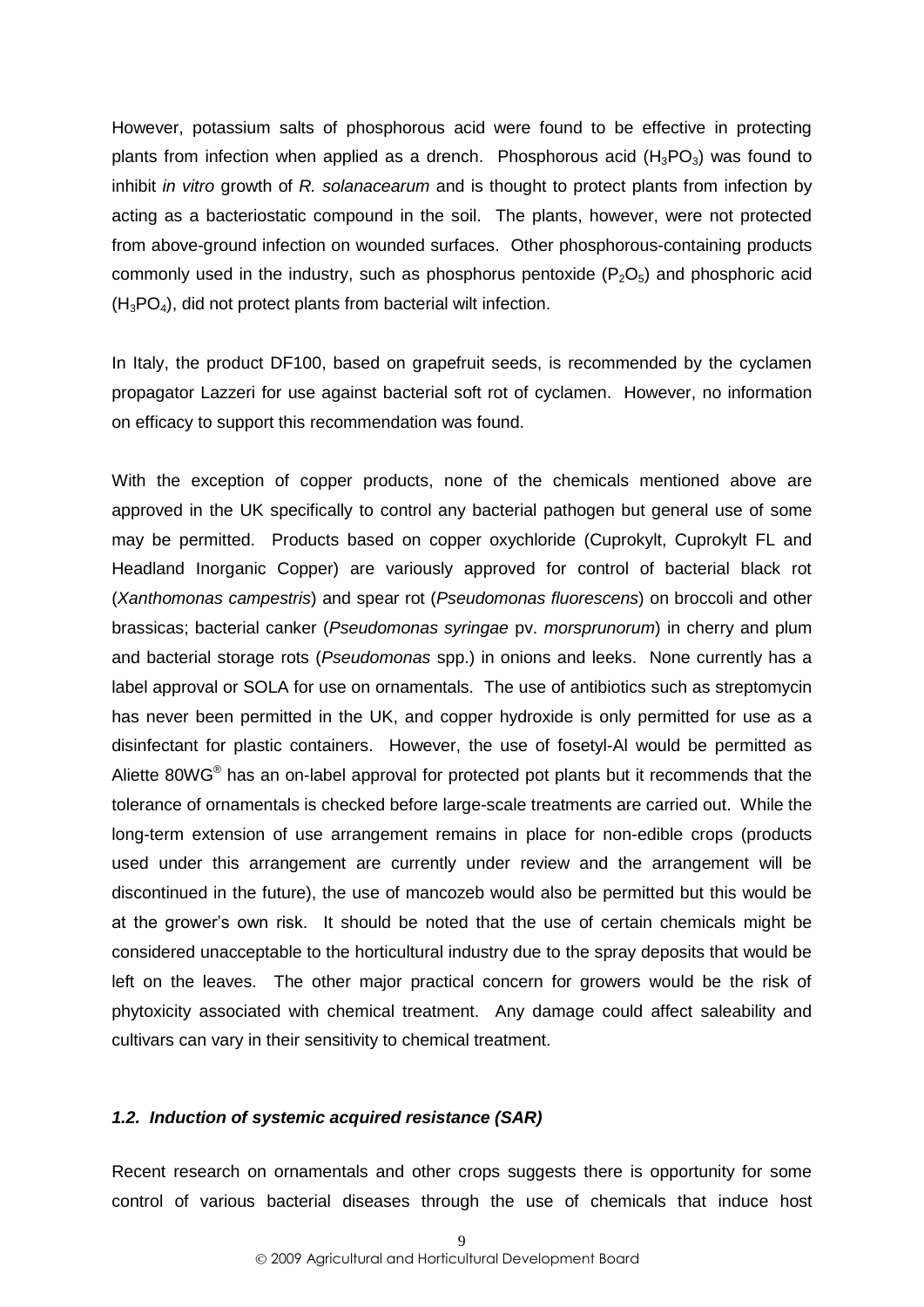#### resistance.

Pre-inoculation of plants with certain chemicals can stimulate plant cellular defence mechanisms such that when plants are subsequently challenged by a pathogen the plant is resistant. When the resistance is expressed at a distance from the leaf initially challenged, the phenomenon is known as Systemic Acquired Resistance (SAR) (Kessman *et. al.*, 1994; Jones, 2001). SAR inducers are attractive because they do not act directly on the pathogen, which is therefore less likely to develop resistance to them. Plant activators such as 1,2,3 benzothiadiazole (or acibenzolar-S-methyl; marketed as Actigard in the USA or Bion in Europe) and probenazole (Yoshioka *et al*., 2001; Nakashita *et al*., 2002) which induce systemic resistance in plants (Sticher *et al*., 1997; Vallad & Goodman, 2004) can be used to control bacterial leaf pathogens. Louws *et al.* (2001) have shown that Acibenzolar-S-methyl can be integrated as a viable alternative to copper-based bactericides for field management of bacterial speck, caused by *P. syringae* pv. *tomato*, particularly where copper-resistant populations predominate. Actigard was also used to control *P. syringae* pv. *tabaci* on tobacco in field trials (Cole, 1999) and *Xanthomonas axonopodis* pv. *allii* on onion (Lang *et al*., 2007). Induction of resistance to *Pectobacterium (Erwinia) carotovorum* soft rot in calla lily was achieved by pre-treating with Bion which slowed down the rate of soft rot development (Luzzatto *et al*., 2007). However the soft rot was completely inhibited by pretreating leaves by spraying with 10 mM methyl jasmonate. This effect was attributed to elicitation of resistance brought about by accumulation of free phenolics, suggesting priming of bioactive polyphenols as a principal factor in the calla lily defence against *P. carotovorum*.

Soil application of the systemic insecticide imidacloprid produced season-long control of citrus canker caused by *Xanthomonas citri* subsp. *citri* (Francis *et al.,* 2009). Imidacloprid breaks down within plants into a compound closely related to the systemic acquired resistance inducer isonicotinic acid. Soil applied imidacloprid and some other SAR inducers reduced canker lesions by up to 70% compared with untreated inoculated plants. Imidacloprid is marketed in the UK (eg as Intercept 70WG) for control of glasshouse whitefly on pot plants.

SAR is also induced when the bacterial protein harpin (obtained from the fireblight pathogen *Erwinia amylovora*) is used to elicit the plant hypersensitive response. Harpin is the active ingredient of Messenger, which is marketed in the USA and has been reported to increase resistance to a wide range of pathogens in several crops (Jones, 2001). Messenger and Bion treatments were not as effective as copper treatments in trials against *Pseudomonas cichorii* in tomato (Ustun *et al*., 2005) and *Xanthomonas axonopodis* pv. *vitians* on lettuce (Bull & Koike, 2005). Bion treatments against *Ralstonia solanacearum* increased resistance in moderately resistant but not in susceptible tomato varieties whereas Messenger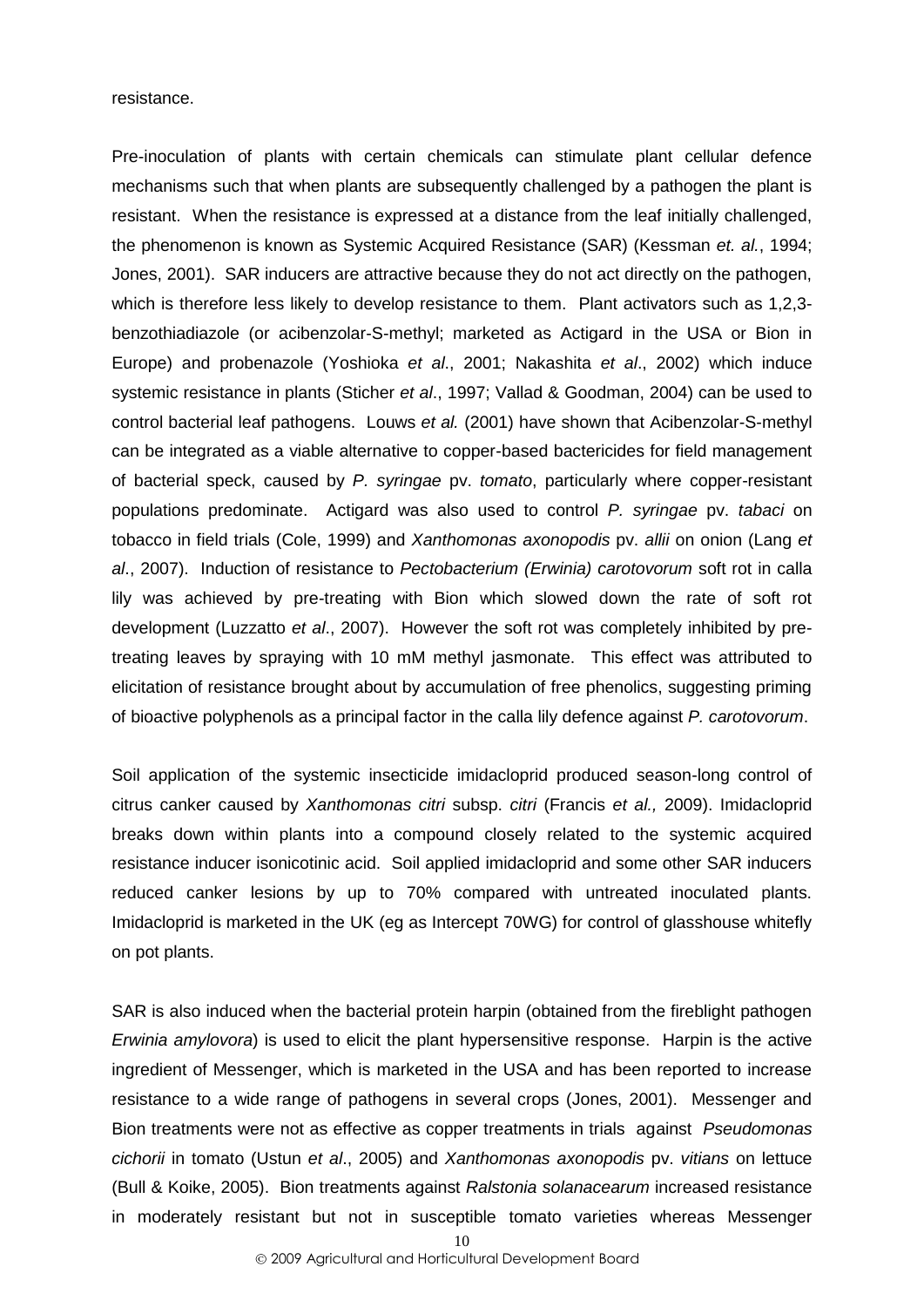treatments had no effect (Pradhanang *et al*., 2005).

Another SAR inducer, with the active ingredient laminarin extracted from seaweed, is registered in the USA and traded as Vacciplant. It has been found in some trials to increase resistance to gram negative plant pathogenic bacterial pathogens such as *Erwinia amylovora* and *Pseudomonas syringae* pv. *tomato* (Sobolewski *et al*., 2007).

There is currently interest among agrochemical companies in exploiting the induction of SAR by strobilurin and related fungicides such as Amistar (azoxystrobin) or Signum (boscalid + pyraclostrobin) to provide some protection against a range of fungal, viral and bacterial plant pathogens (Turecheck *et al.*, 2006). For example, Herms *et. al.,* (2002) showed increased resistance of tobacco to *Pseudomonas syringae* pv. *tabaci,* as well as to *Tobacco mosaic virus*, in response to pre-treatment with pyraclostrobin.

#### <span id="page-14-0"></span>*1.3. Phage therapy*

Bacteriophages are viruses that infect and kill bacteria. The increased potential for the use of phages to replace chemicals in control measures for bacterial plant diseases was recently reviewed by Jones *et al*. (2007). With the first registration in the USA of a phage to control a plant disease (tomato spot caused by *Xanthomonas vesicatoria*), there is renewed interest in this technology within integrated management of a wide range of diseases. Phage treatments have been identified with activity against *Agrobacterium tumefaciens* (Stanier *et al*., 1967), *Xanthomonas campestris* pv. *pruni* (Civerolo & Keil, 1969), *X. oryzae* (Kuo *et al.*, 1971), *Ralstonia solanacearum* (Tanaka *et al*., 1990), *Erwinia amylovora* (Svircev, 2006), *Xanthomonas vesicatoria* (Jones *et al*., 2006), *Xanthomonas citri* (Balogh, 2006) and *X. axonopodis* pv*. allii* (Lang *et al*., 2007). A range of phages with activity against *Pectobacterium* (*Erwinia*) *carotovora* isolates from potato have been collected in the UK (Elphinstone, unpublished). Work is ongoing to assess the activity of these against a wider range of host plants.

The only report found on control of bacterial disease in ornamentals using phage therapy describes the reduction of incidence of bacterial blight of geraniums with foliar applications of a mixture of phages against *Xanthomonas hortorum* pv*. pelargonii (*Flaherty *et al.,* 2001*)*. Sixteen phages were evaluated for ability to lyse *Xanthomonas* strains isolated from around the world, and then mutants were developed from five phages that exhibited the broadest host range and included in the mixture that was used for disease control. Foliar applications of the phage mixture applied daily significantly reduced spread of disease. The disease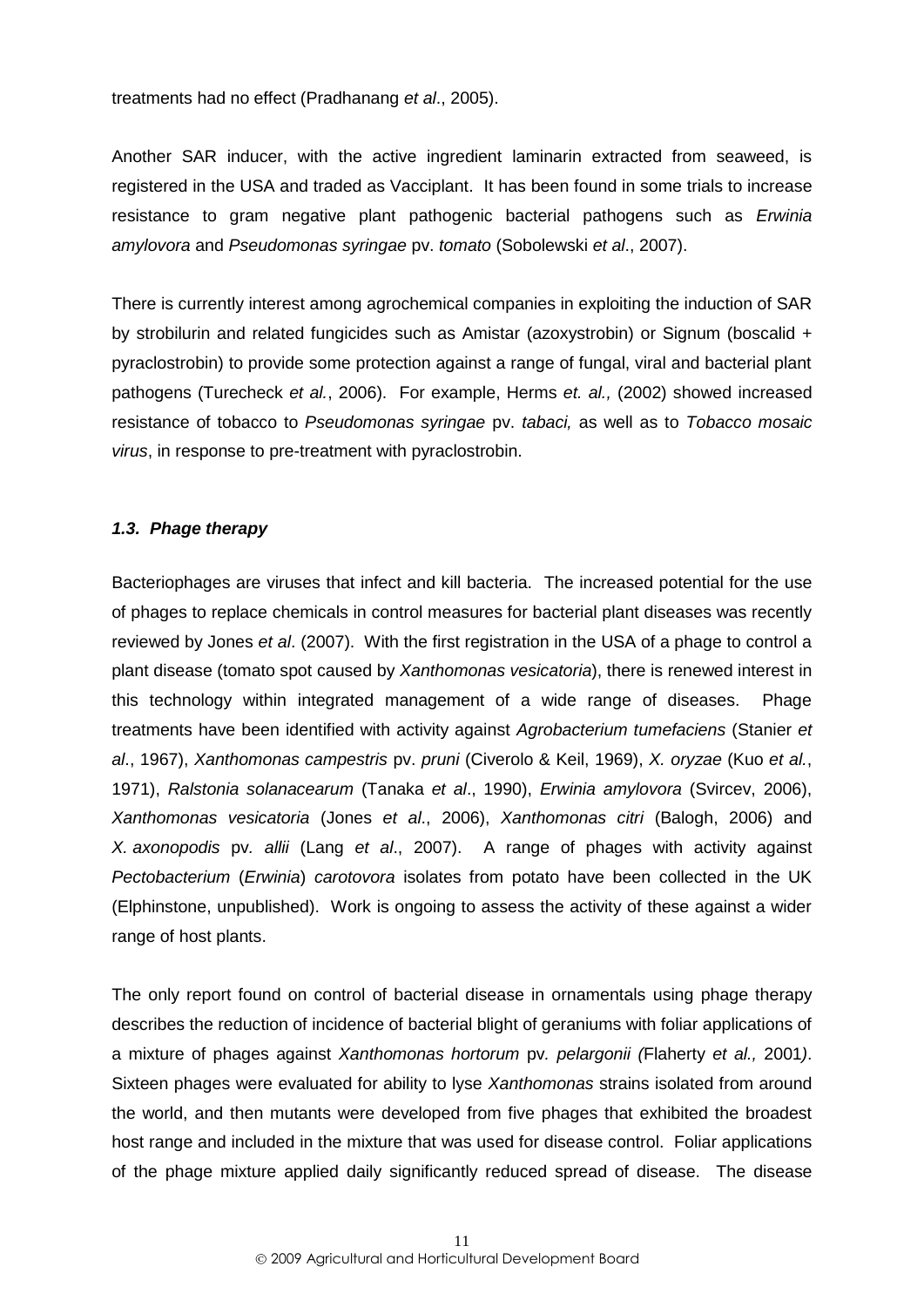incidence was reduced by 50% or more in phage-treated plots compared to the control, and was significantly less than in plots treated with the recommended bactericide.

A range of products that appear to show useful potential for control of *P. carotovorum* on cyclamen and *X.hortorum* pv*. hederae* on ivy will be evaluated in year 2.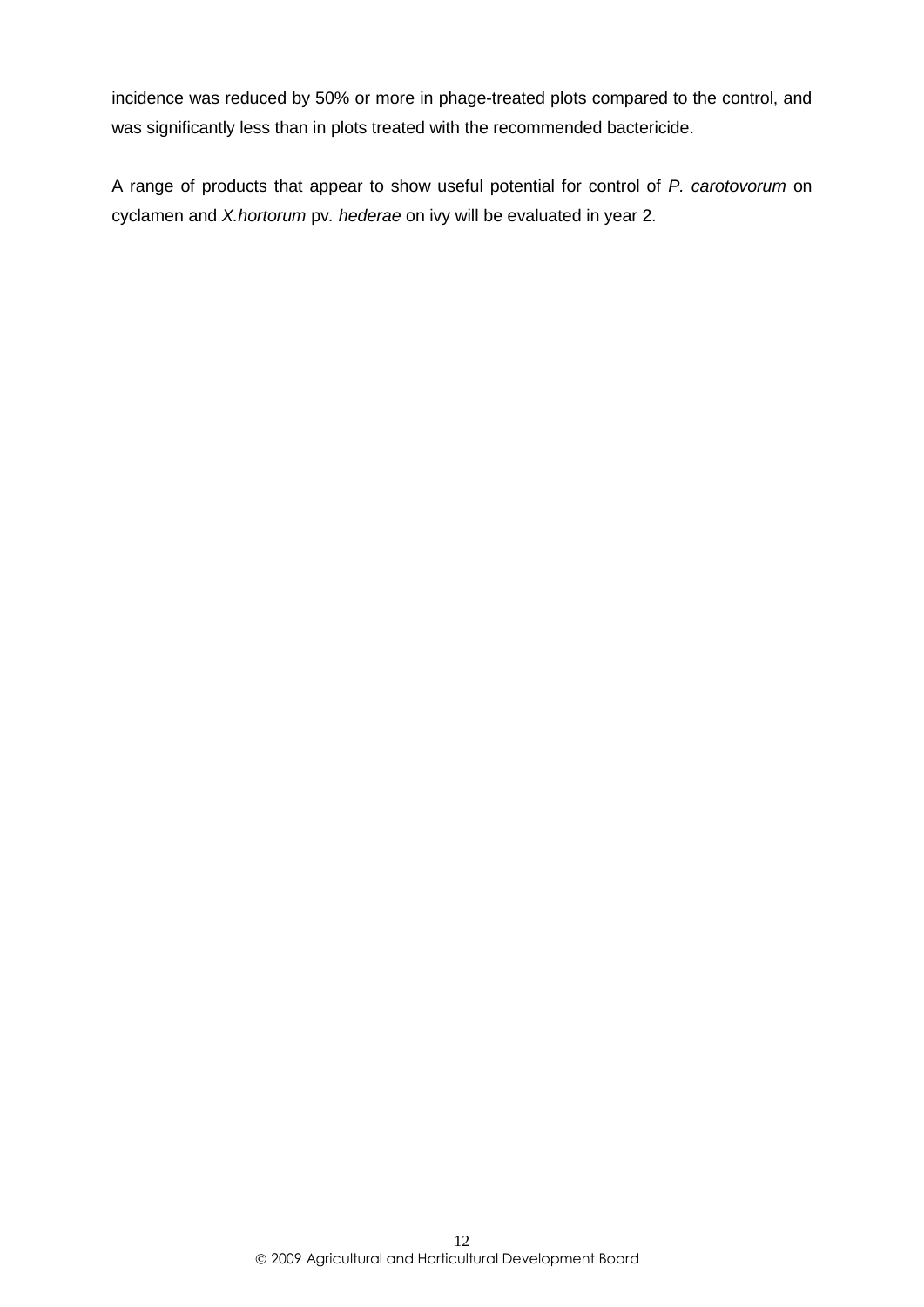# <span id="page-16-0"></span>**2. Evaluation of inoculation procedures to cause bacterial soft rot in cyclamen**

#### <span id="page-16-1"></span>*2.1 Introduction*

In order to evaluate potential treatments for control of cyclamen bacterial soft rot, it is useful to have a method for reliable production of disease symptoms by artificial inoculation with the causal bacterium. Two experiments were done to determine the effect of inoculum level, inoculation site and post-inoculation incubation on development of bacterial soft rot caused by *P. carotovorum*.

#### <span id="page-16-2"></span>*2.2 Materials and methods*

#### *Crop and site details*

Plug cyclamen plants cvs Miracle White (Experiment 1) and Laser Pink (Experiment 2) obtained from a UK plant propagator were grown in Levington M2 compost in 11 cm pots. Plants were placed on capillary matting in plastic gravel trays and watered by hand as required onto the plants for 6 weeks and then onto the matting between plants. A liquid feed (75 mg/L nitrogen, 50 mg/L phosphate and 150 mg/L potassium) used at every watering was prepared by dissolving 6 g ammonium nitrate with 8.5 g of mono-ammonium phosphate and 35 g of potassium nitrate in 1 L of water and diluting this 1 in 100 with water. The plants were grown on the concrete floor of glasshouse compartment 3 at ADAS Boxworth. The house was shaded and set to a minimum temperature of 10ºC with ventilation as required. A crop diary is given in Appendix 1. No fungicides or insecticides were applied.

#### *Inoculation*

Plants were inoculated with an isolate of *P. carotovorum* obtained from the National Collection of Plant Pathogenic Bacteria (NCPPB), originally obtained from infected cyclamen in Italy. Bacteria were grown on plates of potato dextrose agar (PDA) for 48-72 h and a suspension prepared in sterile distilled water (SDW). The concentration of cells was determined by measuring the optical density of the suspension using a spectrophotometer and reference to a calibration curve prepared previously. The concentration was adjusted as required by dilution with SDW.

For experiment 1, the inoculum concentration ranged from nil to  $10^7$  cells / mL. For experiment 2, a concentration of  $10^7$  cells / mL was used throughout.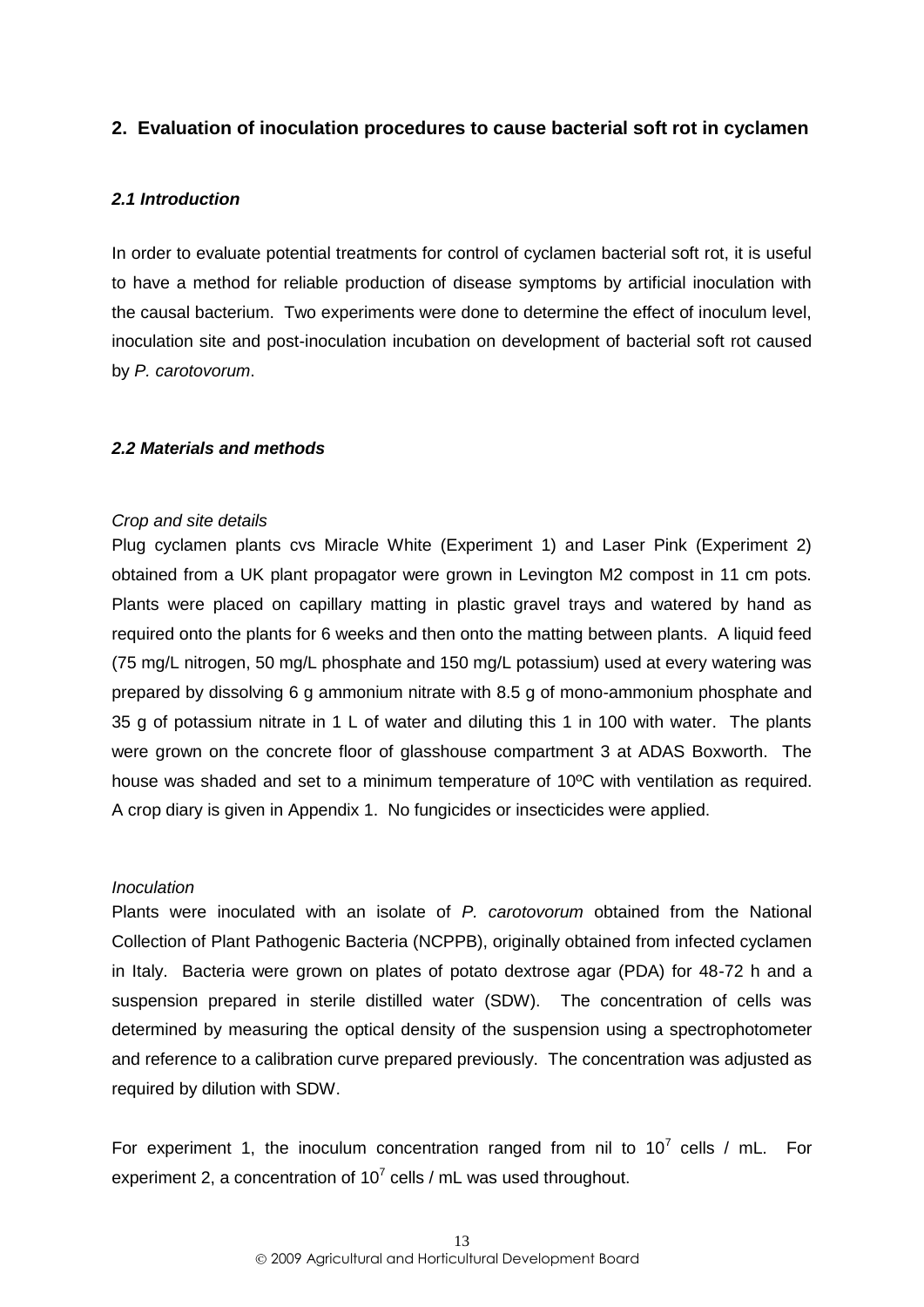Plants were inoculated by drench treatment with 50 mL of a cell suspension poured over the plant crown or into the growing medium at the edge of pots, or by soaking roots in a cell suspension for 15 minutes. Where stated, trays of plants were loosely enclosed in a polythene bag for 48 h after inoculation to create a high humidity around the plants.

# *Treatments*

Two experiments were done in parallel. Experiment 1 investigated the effect of inoculum level applied as a drench treatment over the crown; Experiment 2 investigated the effect of inoculation site (main plots) and incubation humidity (split plots). Treatments were as follows:

# *Experiment 1: Effect of inoculum level*

- 1. Control (water drench)
- 2.  $10^2$  cells/mL
- 3.  $10^3$  cells/mL
- 4.  $10^5$  cells/mL
- 5.  $10^7$  cells/mL

*Experiment 2: Effect of inoculation site and incubation humidity*

- 1. Root dip in water
- 2. Root dip in *P. carotovorum*
- 3. Growing medium drench with water
- 4. Growing medium drench with *P. carotovorum*
- 5. Crown drench with water
- 6. Crown drench with *P. carotovorum*

# *Experiment design and statistical analyses*

*Experiment 1*: The experiment was a fully randomised design with four replicates of five treatments. Each plot consisted of a tray of eight plants. All trays of plants were enclosed in a polythene bag for 48 h after inoculation. Results were examined by regression analysis using generalised linear models.

*Experiment 2*: The experiment was a randomised block split-plot design with six inoculation treatments as main plots and two incubation treatments (high and low humidity) as splitplots. Each main plot consisted of a tray of six plants; each split plot contained three plants.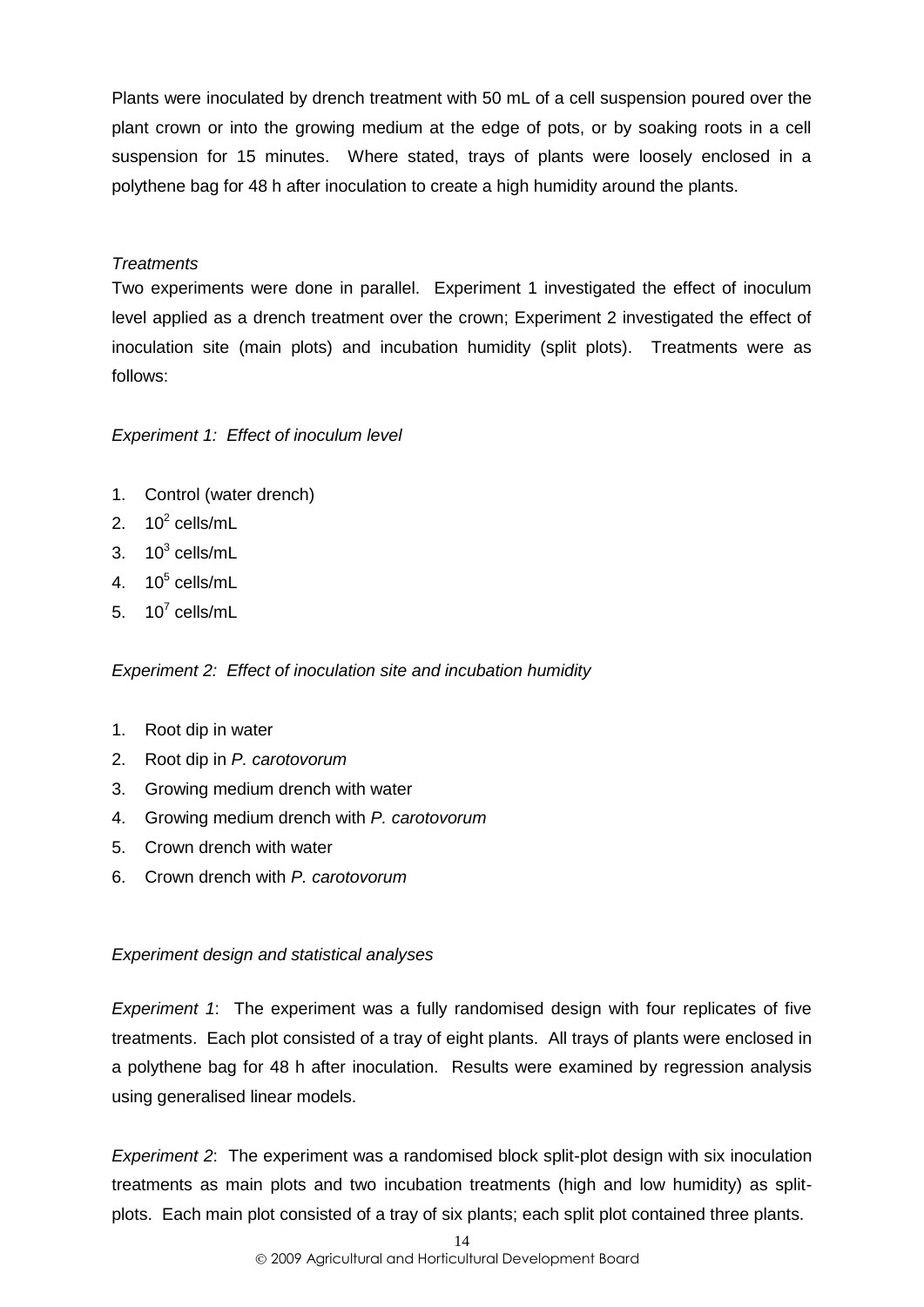Results were examined by analysis of variance on three specific contrasts: inoculation vs. no inoculation; humid incubation vs. no humid incubation and inoculation site (dip vs. crown drench in growing medium drench) and two and three-way interactions.

#### *Disease assessment*

Plants were examined every 2 weeks after inoculation and the incidence of collapsed plants recorded. Bacterial soft rot of the corm was confirmed by its soft, mushy appearance and by the smell. All collapsed plants were removed. At the final assessment, all corms were cut transversely and examined for symptoms of bacterial soft rot or other disease in the crown.

# <span id="page-18-0"></span>*2.3 Results and discussion*

#### *Experiment 1: Effect of inoculum level*

All plants initially grew well but some plants began to collapse around two weeks after inoculation. There was a clear effect of inoculum level at this time, with 15-20% plants affected at inoculum levels of  $10^2$ -10<sup>5</sup> cells/mL and 44% affected at the highest inoculum level, 10<sup>7</sup> cells/ml. One month later bacterial soft rot had caused collapse of 22-35% of plants at the lower inoculum levels and 67% at the highest (Table 2.1). Around 3% of uninoculated plants were affected. There was little change in the incidence of collapsed plants over the next eight weeks.

At the final assessment on 18 December (18 weeks after inoculation) no evidence of typical bacterial soft rot symptoms (grey watery staining) was found within the corms of surviving plants (Table 2.2).

| Treatment                                                                      | Mean % plants with bacterial soft rot |           |           |            |  |  |  |  |
|--------------------------------------------------------------------------------|---------------------------------------|-----------|-----------|------------|--|--|--|--|
| (cells/mL)                                                                     | 24 Oct<br>29 Aug<br>1 Dec<br>18 Dec   |           |           |            |  |  |  |  |
| 1. Nil                                                                         | 0.0(0)                                | 3.1(3.1)  | 6.3(4.5)  | 6.3(4.5)   |  |  |  |  |
| 2. $10^2$                                                                      | 15.6(7.7)                             | 28.1(7.9) | 28.1(8.1) | 34.4(8.6)  |  |  |  |  |
| 3. $10^3$                                                                      | 15.6(7.7)                             | 34.4(8.4) | 34.4(8.6) | 34.4(8.6)  |  |  |  |  |
| 4. $10^5$                                                                      | 15.6(7.7)                             | 21.9(7.4) | 25.0(7.9) | 25.0(7.9)  |  |  |  |  |
| 5. $10^7$                                                                      | 43.7 (10.3)                           | 62.5(8.6) | 62.5(8.8) | 66.7 (8.8) |  |  |  |  |
| Significance                                                                   | 0.023                                 | 0.003     | 0.006     | 0.007      |  |  |  |  |
| Plants inoculated by 50 mL crown drench on 14 August 2008. () – standard error |                                       |           |           |            |  |  |  |  |

**Table 2.1:** Effect of *P. carotovorum* inoculum level on occurrence of bacterial soft rot in the corm of cyclamen plants, cv. Miracle White – Cambridge, 2008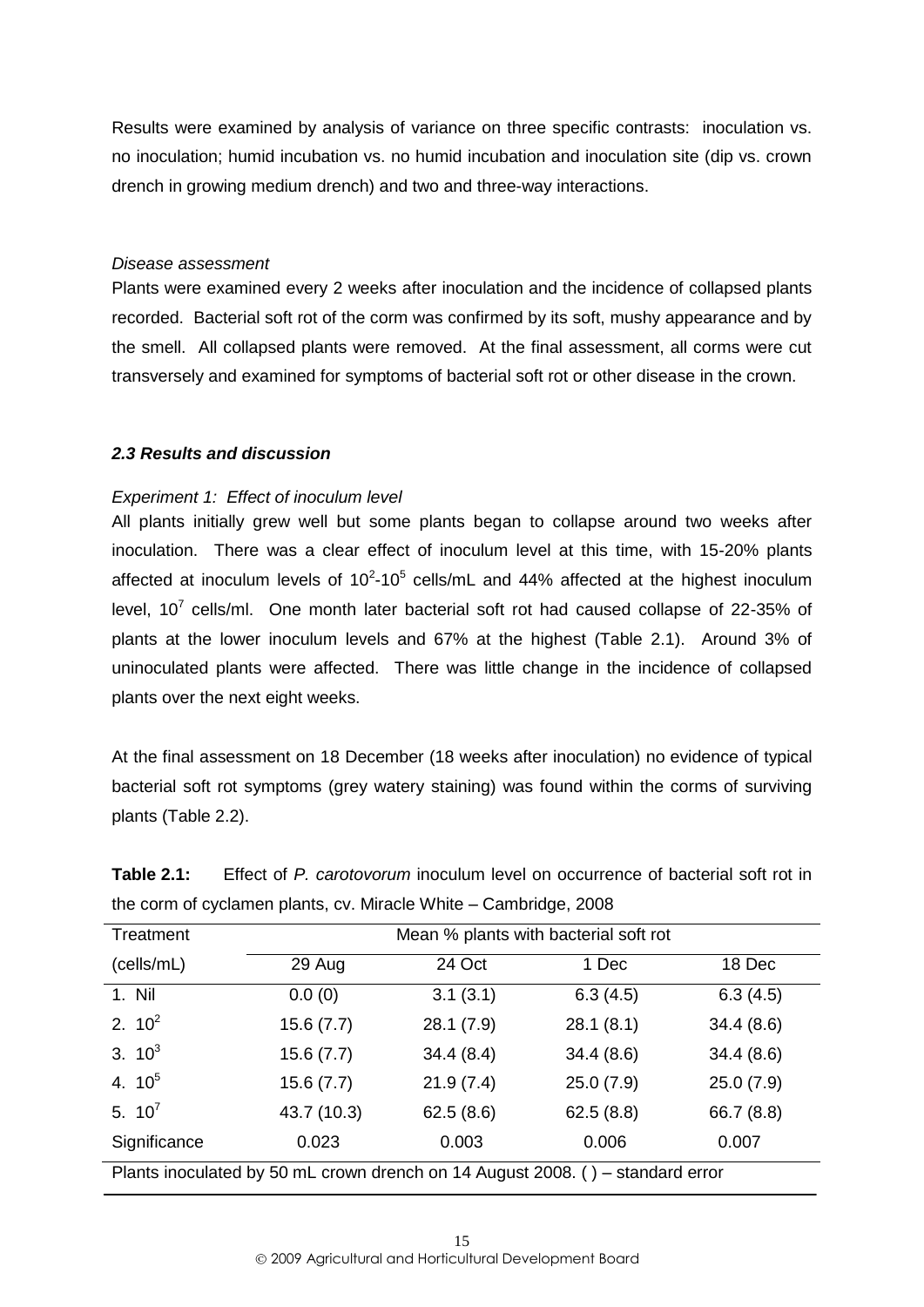| Treatment    |                                              | Means % corms of surviving plants with: |             |  |  |  |  |
|--------------|----------------------------------------------|-----------------------------------------|-------------|--|--|--|--|
| (cells/mL)   | Grey watery staining<br>(bacterial soft rot) | Brown staining                          | No symptoms |  |  |  |  |
| 1. Nil       | 0                                            | 9.3(4.9)                                | 78.2 (8.3)  |  |  |  |  |
| 2. $10^2$    | 0                                            | 12.5(5.5)                               | 53.2 (10.0) |  |  |  |  |
| 3. $10^3$    | 0                                            | 6.3(4.1)                                | 59.4 (9.9)  |  |  |  |  |
| 4. $10^5$    | 0                                            | 6.3(4.1)                                | 68.7 (9.5)  |  |  |  |  |
| 5. $10^7$    | 0                                            | (0)<br>0                                | 37.5(9.7)   |  |  |  |  |
| Significance | <b>NS</b>                                    | <b>NS</b>                               | 0.08        |  |  |  |  |

**Table 2.2:** Effect of *P. carotovorum* inoculum level on occurrence of symptoms in corms of visibly health plants – December 2008

 $( ) -$ standard error

# *Experiment 2: Effect of inoculation site and incubation humidity*

Relatively few of the inoculated plants developed symptoms of bacterial soft rot in this experiment. By 24 October, around 10 weeks after inoculation, less than 5% of plants had collapsed (Table 2.3). At the final assessment on 18 December the incidence of infection ranged from 0 to 8%. There were no significant differences between treatments (Table 2.4). Symptoms occurred at a low incidence in a few plants of both inoculated and uninoculated treatments.

The reason for low disease occurrence in this experiment is unknown. The same isolate of P. carotovorum was used as in Experiment 1, and at a high inoculum level  $(10^7 \text{ cells/mL})$ . Even with a crown drench as used in Experiment 1, little disease developed. The varieties in the two experiments differed, but grower experience indicates that both mini- and largeflowered cyclamen are susceptible to bacterial soft rot. One possible explanation may be the age of the plants at potting. The mini-cyclamen plants used in Experiment 1 were kept in plug trays for several weeks before potting, whereas the large-flowered cyclamen were potted within 2 weeks of receipt. Possibly petioles had stretched in the plants kept longer in the plug trays and as a result there was more physical damage (broken leaves) at potting: damaged leaves are known to be susceptible to infection by *P. carotovorum*. Alternatively, the plants kept longer in plug trays may have been subject to dry/wet cycles in the growing medium which may have resulted in corm splits; these are also reported to be susceptible to infection by *P. carotovorum*.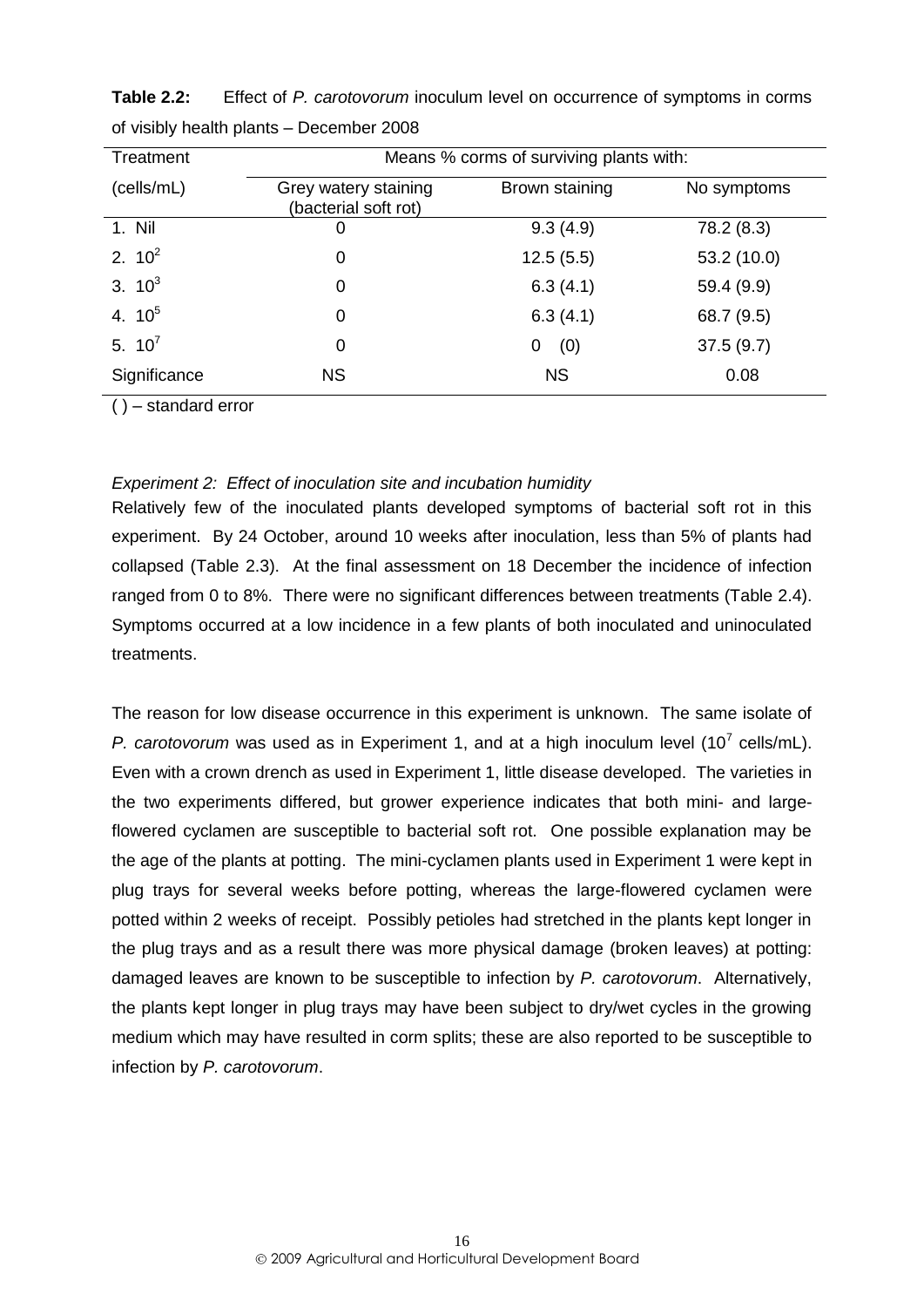| Treatment         |            |                        | Mean % plants with bacterial soft<br>rot |                |
|-------------------|------------|------------------------|------------------------------------------|----------------|
| Inoculation site  | Inoculated | Incubation<br>humidity | 24 Oct                                   | 18 Dec         |
| 1. Root dip       | No         | Low                    | 0                                        | 4.2            |
|                   | <b>No</b>  | High                   | 0                                        | 8.3            |
| 2. Root dip       | Yes        | Low                    | 0                                        | 4.2            |
|                   | Yes        | High                   | 0                                        | $\Omega$       |
| 3. Compost drench | No         | Low                    | 0                                        | $\overline{0}$ |
|                   | <b>No</b>  | High                   | 0                                        | 4.2            |
| 4. Compost drench | Yes        | Low                    | 4.2                                      | 4.2            |
|                   | Yes        | High                   | 0                                        | 0              |
| 5. Crown drench   | <b>No</b>  | Low                    | 0                                        | $\overline{0}$ |
|                   | <b>No</b>  | High                   | 0                                        | 4.2            |
| 6. Crown drench   | Yes        | Low                    | 4.2                                      | 4.2            |
|                   | Yes        | High                   | 0                                        | 0              |

**Table 2.3:** Effect of inoculation site and incubation humidity on occurrence of bacterial soft rot in the corm of cyclamen plants, cv. Laser Pink – Cambridge, 2008

**Table 2.4:** Analysis of variance of effect of inoculation and incubation conditions on bacterial soft rot in cyclamen

| Factor                                            | Df | <b>F</b> probability |
|---------------------------------------------------|----|----------------------|
| <b>Block</b>                                      | 1  | 0.123                |
| Inoculation (yes/no)                              | 1  | 0.146                |
| Inoculation site (root, compost, crown)           | 2  | 0.261                |
| Inoculation x Inoculation site                    | 2  | 0.662                |
| Humid incubation (yes/no)                         | 1  | 0.630                |
| Humid incubation x inoculation                    | 1  | 0.274                |
| Humid incubation x inoculation site               | 2  | 0.344                |
| Humid incubation x inoculation x inoculation site | 2  | 0.450                |
| Residual                                          | 18 |                      |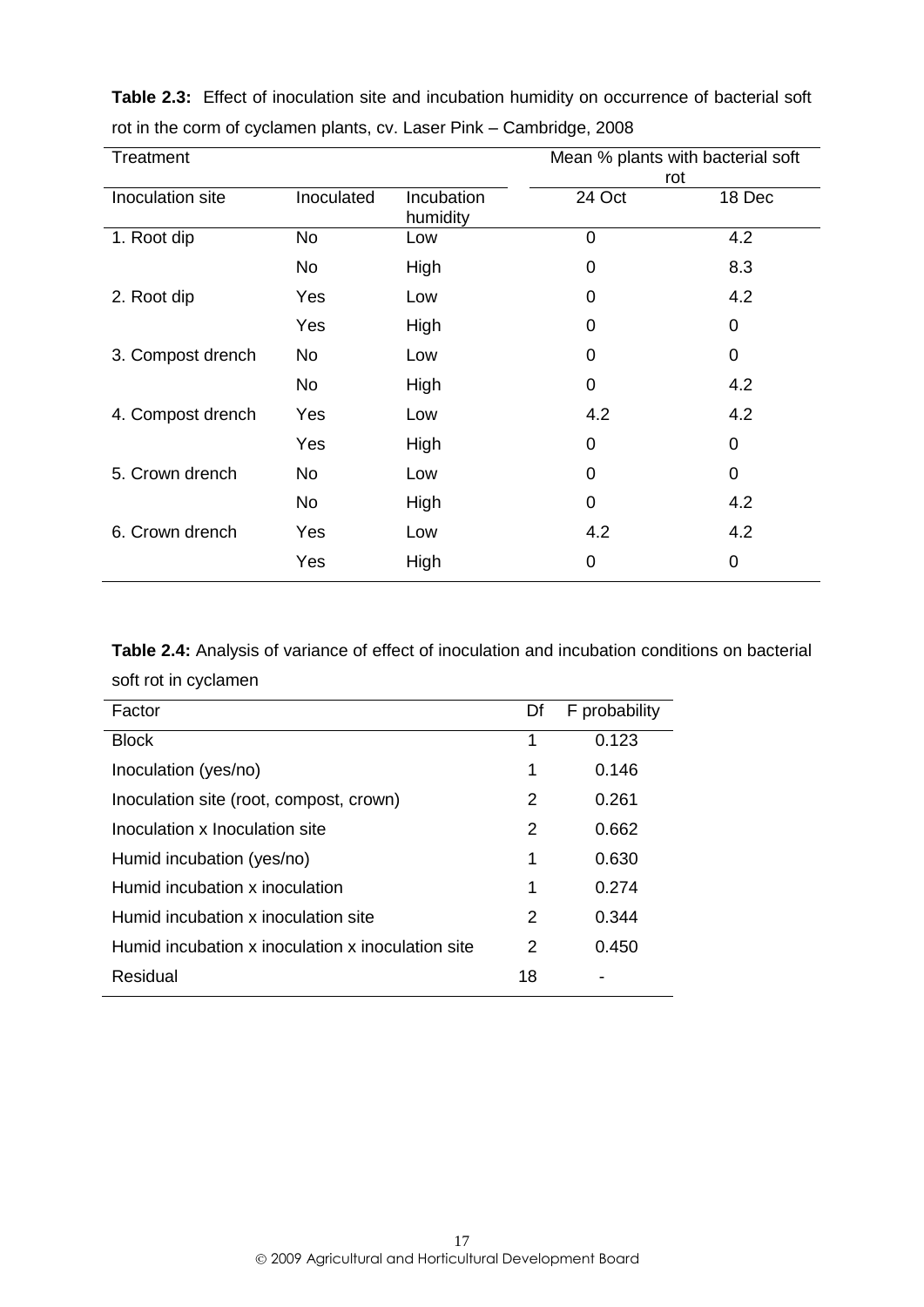#### <span id="page-21-0"></span>**3. Evaluation of inoculation procedures to cause bacterial leaf spot in ivy**

# <span id="page-21-1"></span>*3.1 Introduction*

An experiment was devised to determine the effect of inoculation method and postinoculation incubation conditions on development of bacterial leaf spot on ivy (*Hedera* sp.). The objective was to devise a method for reliable production of disease symptoms by artificial inoculation with the causal bacterium, *Xanthomonas hortorum* pv. *hederae*.

#### <span id="page-21-2"></span>*3.2 Materials and methods*

#### *Crop and site details*

Rooted ivy cuttings cv. Ester obtained from a UK grower in Lincolnshire were grown in Levington M2 compost in 9 cm pots. Plants were placed on capillary matting in plastic gravel trays and watered by hand onto the plants until inoculation, and then onto the matting between plants. The trays of plants were placed on the concrete floor of glasshouse compartment 1 at ADAS Boxworth. The house was shaded and set to a minimum temperature of 10ºC. At 2 weeks after inoculation, the whole trial area was covered with perforated polythene suspended around 50 cm above the crop to create a more humid environment. A crop diary is given in Appendix 2. No fungicides or insecticides were used on plants. The mean 24 h temperature during the experiment was around 23 - 25°C (Appendix 3). The maximum relative humidity on uncovered pants ranged from 60 – 100% RH until 30 May when the whole trail was covered with perforated polythene; thereafter the maximum relative humidity was around 100% (Appendix 3).

#### *Inoculation*

Plants were inoculated with an isolate of *X. hortorum* pv*. hederae* (isolate N939) from the NCPPB. Bacteria were grown on plates of nutrient agar for 48-72 h and a suspension prepared in SDW. A milky suspension was used to inoculate plants (approx.  $10^8$  cells/mL). A dilution series of this suspension was plated onto nutrient agar and the actual concentration determined by colony counts.

Plants were inoculated by stab inoculation onto leaf lamina using a needle (2 leaves/plant) or by spray inoculation over the whole plant (20 mL/plant). Inoculated leaves were tagged. Controls were stab or spray inoculated with SDW. Trays of plants were loosely enclosed in a clear plastic bag for 0, 24, 48 or 96 h after inoculation.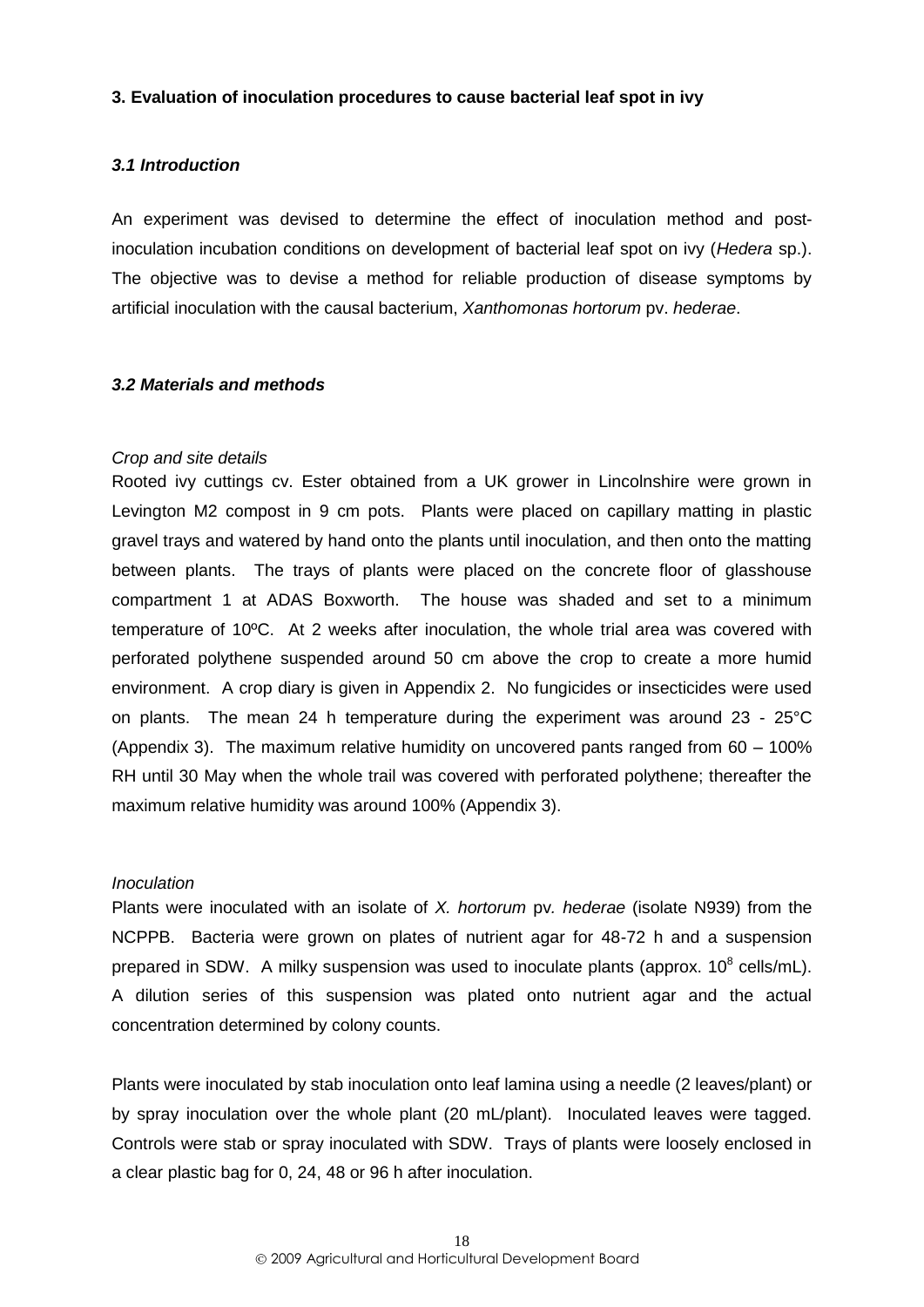#### *Treatments*

|    | Inoculation method | Treatment  | High RH incubation |
|----|--------------------|------------|--------------------|
| 1. | <b>Stab</b>        | <b>SDW</b> | Nil                |
| 2. | Stab               | Xhh        | Nil                |
| 3. | <b>Stab</b>        | Xhh        | 96 h               |
| 4. | Spray              | Xhh        | Nil                |
| 5. | Spray              | Xhh        | 24 h               |
| 6. | Spray              | Xhh        | 48 h               |
| 7. | Spray              | Xhh        | 96 h               |
| 8. | Spray              | <b>SDW</b> | Nil                |
| 9. | Spray              | <b>SDW</b> | 96 h               |
|    |                    |            |                    |

SDW – Sterile Distilled Water; Xhh – *Xanthomonas hortorum* pv. *hederae*

#### *Experiment design and statistical analysis*

The experiment was a fully randomised design with four replicates of nine treatments and five plants per plot. Each plot consisted of a tray of five plants. Results were examined by GLM using regression analysis for % leaves affected and by ANOVA for % leaf area affected.

#### *Disease assessment*

Plants were examined at 2 and 4 weeks after inoculation and the number of bacterial leaf spots on each plant was counted.

# <span id="page-22-0"></span>*3.3 Results and discussion*

The suspension used to inoculate plants contained  $1.1x10^8$  bacterial cells/mL,a concentration close to that recommended for incoculation work. This magnitude of cell concentration was found to result in leaf spot symptoms in ivy in previous experiments in controlled environment cabinets at Fera. In the work described here, bacterial leaf spot symptoms were first observed 10 days after inoculation as small (1-2 mm diameter) purplishcoloured spots. At 14 days after inoculation, symptoms were visible on both stab and sprayinoculated plants in all treatments. All leaves that were stab-inoculated with *X. hortorum* pv. *hederae* developed leaf spot symptoms. No symptoms were observed on uninoculated plants (treatments 1, 8 and 9, Table 3.1) at this time. The duration of high humidity incubation (0-96 h, treatments 4-7) after spray inoculation had no significant effect on disease incidence, with a low level of bacterial leaf spot (from 5% to 15%) in all treatments.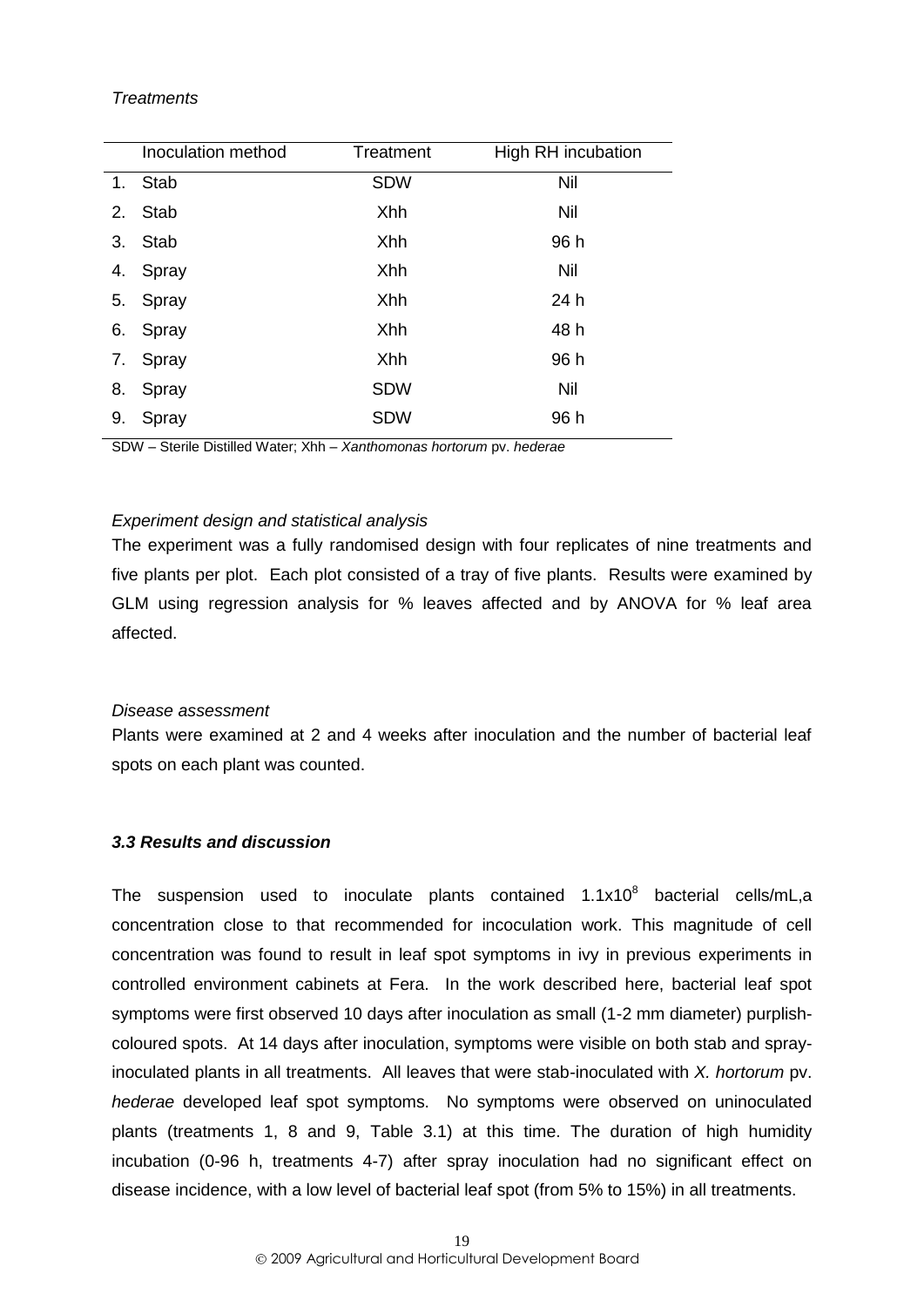At 28 days after inoculation, a majority of leaves inoculated with *X. hortorum* pv*. hederae* showed bacterial leaf spotting (Table 3.1). The three control treatments (T1, T8 and T9) again showed nil or virtually nil symptoms. The size of leaf spots had increased from the earlier assessment up to 5 mm diameter, and the colour had darkened to black. Bacterial streaming was observed from the edge of spots when a sample was examined microscopically, confirming that leaf spotting was associated with bacterial infection. On plants spray-inoculated with *X. hortorum* pv*. hederae,* the incidence and severity of spotting was significantly greater (P<0.001) on leaves incubated at high humidity for 24-96 h than on leaves that were incubated at ambient humidity after inoculation.

| Inoculation                                   | Inoculum*  | High RH    | Mean % leaves affected |          | % leaf<br>Mean  | area |
|-----------------------------------------------|------------|------------|------------------------|----------|-----------------|------|
|                                               |            | incubation | after:                 |          | affected after  |      |
|                                               |            |            | 14 days                | 28 days  | 28 days         |      |
| 1. Stab                                       | <b>SDW</b> | Nil        | 0(0.0)                 | 5(4.2)   | 0.0             |      |
| 2. Stab                                       | Xhh        | Nil        | 100(0.1)               | 100(0.0) | 2.4             |      |
| 3. Stab                                       | Xhh        | 96 h       | 100(0.1)               | 100(0.0) | 2.8             |      |
| 4. Spray                                      | Xhh        | Nil        | 5(2.7)                 | 40(9.2)  | 0.7             |      |
| 5. Spray                                      | Xhh        | 24 h       | 15(4.3)                | 74 (8.6) | 3.0             |      |
| 6. Spray                                      | Xhh        | 48 h       | 15(4.3)                | 75 (8.3) | 2.5             |      |
| 7. Spray                                      | Xhh        | 96 h       | 5(2.7)                 | 65 (9.0) | 1.8             |      |
| 8. Spay                                       | <b>SDW</b> | Nil        | 0(0.0)                 | 0(0.0)   | 0.0             |      |
| 9. Spray                                      | <b>SDW</b> | 96 h       | 0(0.0)                 | 0(0.0)   | 0.0             |      |
| Significance (24 df)<br><b>LSD</b><br>$+11.1$ |            |            | < 0.001                | < 0.001  | < 0.001<br>1.51 |      |

**Table 3.1:** Effect of inoculation method and post-inoculation incubation conditions on development of bacterial leaf spot in ivy – Cambridge, 2008

\* *Xanthomonas hortorum* pv. *hederae*

( ) – standard error.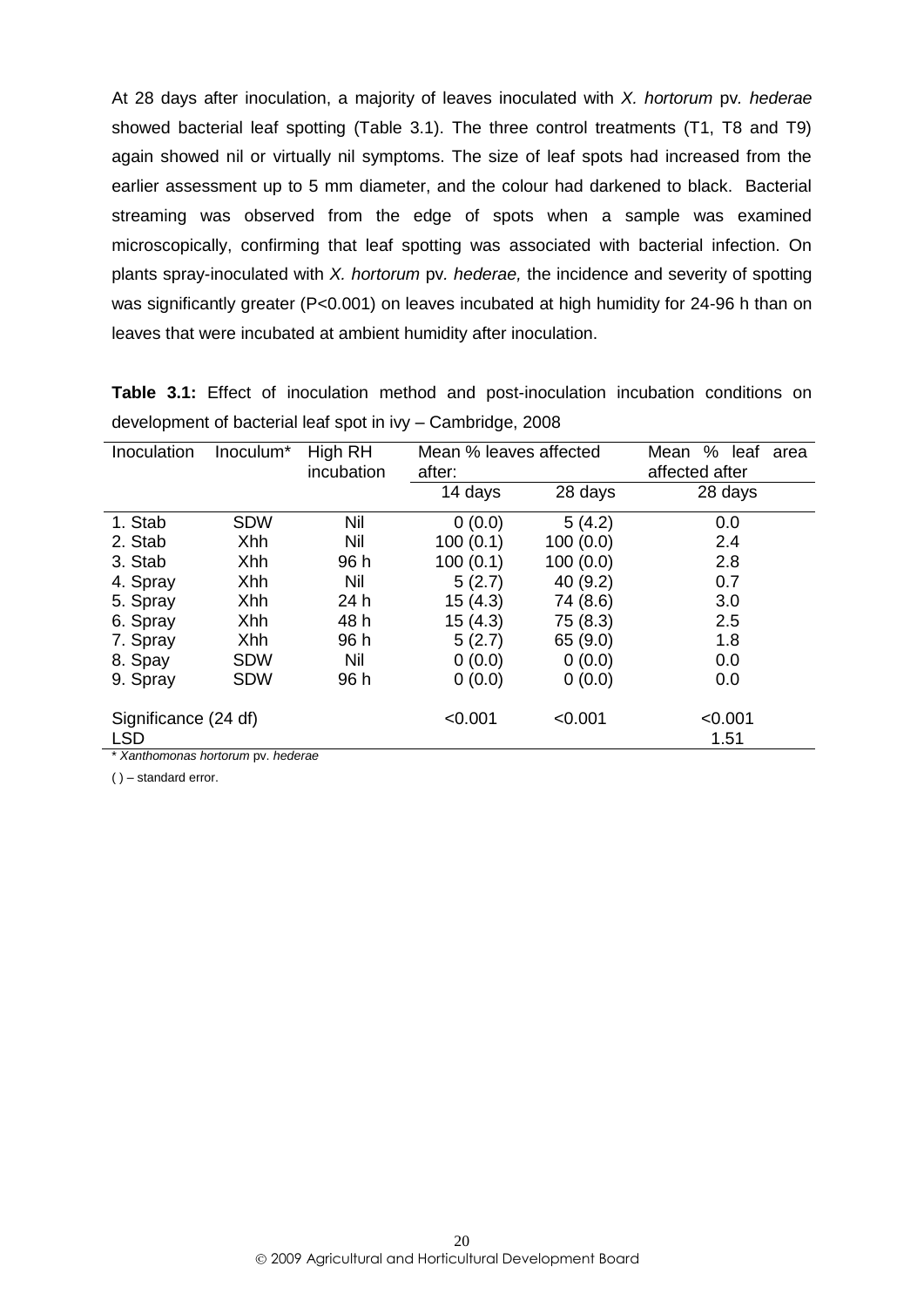# <span id="page-24-0"></span>**4. Effect of some foliar treatments on cyclamen bacterial soft rot**

#### <span id="page-24-1"></span>*4.1 Introduction*

A number of fungicides and nutritional products are reported to have some effect against one or more bacterial diseases (see section 1). The objective of this work was to determine if six treatments reported to give some control of bacterial diseases give any control of cyclamen bacterial soft rot when used as foliar sprays. Additionally, the effect on disease spread of leaving a plant affected by bacterial soft rot among visibly healthy plants for 6 weeks was investigated.

This work was brought forward from year 2 due to the substantial losses occurring to this disease commercially and the offer of a site with a recent history of severe losses on which to do an experiment.

#### <span id="page-24-2"></span>*4.2 Materials and methods*

#### *Crop and site details*

The experiment was done on a nursery in Lincolnshire where bacterial soft rot of cyclamen has caused significant losses in recent years. Plug plants of the large-flowered cyclamen Halios Flame Mix supplied by Florensis (Netherlands) were potted in week 28 into 13 cm pots. The growing medium was a nursery-specified mix consisting of light peat (30%), black peat (30%), perlite (10%), clay (10%) and soil (10%). The experiment was located in a new glasshouse on the site; the cyclamen were the first crop in the house. Plants were grown on the floor on plastic-backed capillary matting with perforated white top.

Plants were initially watered from overhead, for around 6 weeks, and subsequently by handirrigation onto the beds between plants. Nemasys (*Steinermema feltiae*) was applied to the plug plants before potting for control of sciarid fly. The crop was grown unheated until 1 October and then grown at a minimum temperature of  $14^{\circ}$ C. No fungicides or other chemical treatments were applied to plants except as specified treatments (below). A crop diary is given in Appendix 4.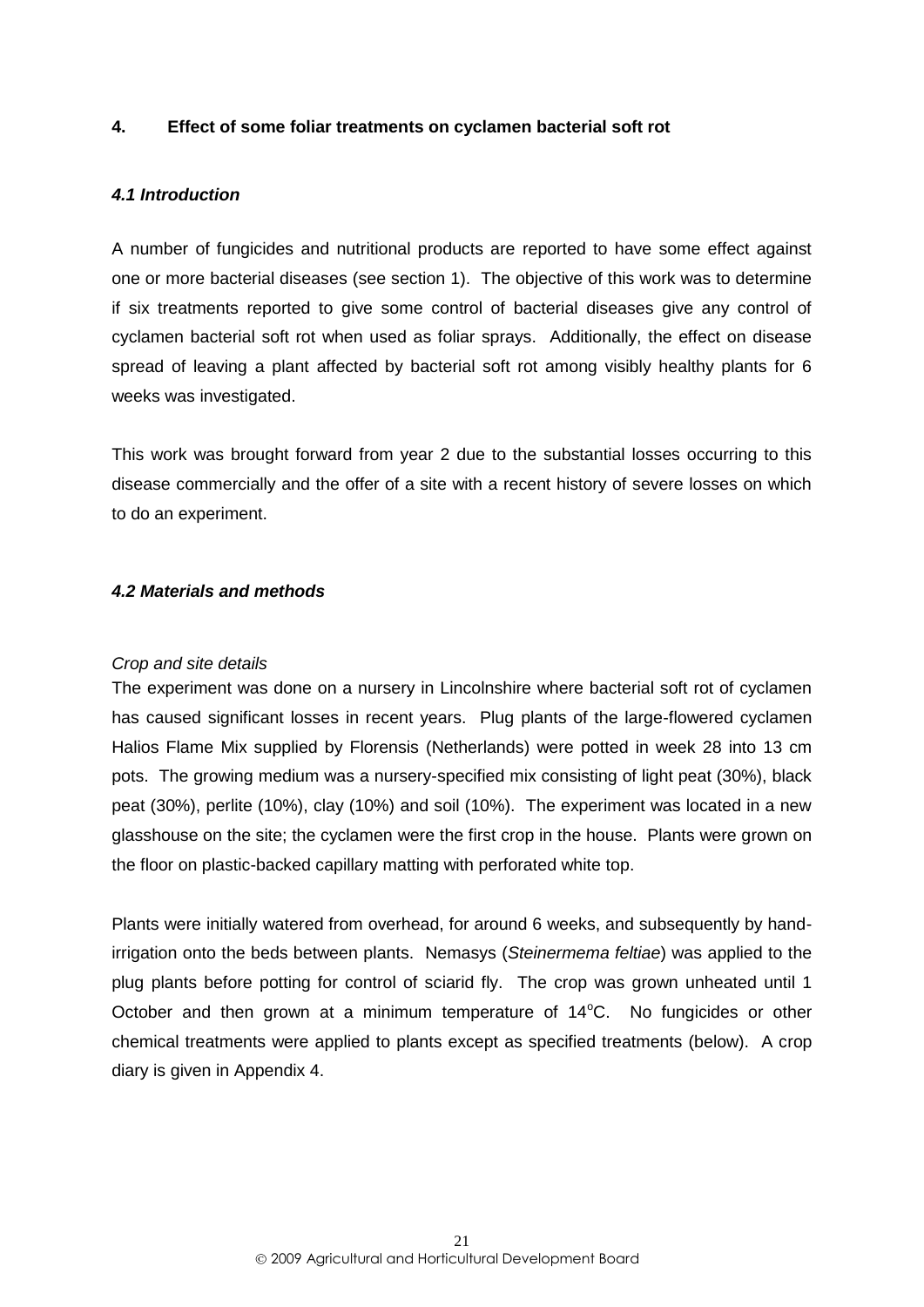#### *Treatments*

- 1. Untreated
- 2. Cuprokylt (copper oxychloride) at 3 g/L
- 3. Amistar (azoxystrobin) at 1 mL/L
- 4. Signum (boscalid + pyraclostrobin) at 1.8 g/L
- 5. Farm-Fos 44 (potassium phosphate) at 10 mL/L + Silwet-L77 (silicon-based wetter) at 0.6 mL/L (foliar feed)
- 6. Anthyllis growth stimulant (garlic extract with high sulphur content) at 4 mL/L
- 7. Purogene (chlorine dioxide) at 0.85 ppm active ingredient water treatment
- 8. Untreated infector plant left in plots for 6 weeks

All treatments were applied as high volume sprays at 1,000 L/ha (100 mL/m<sup>2</sup>) using a knapsack pressurised sprayer with a 02F100 nozzle at 2 bar pressure, except for Purogene which was applied with every watering by nursery staff. Treatments 2, 4, 5 and 6 were each applied on five occasions at 14 day intervals from one month after potting; treatment 3 was applied on three occasions, the maximum spray number permitted at the time, from the same date.

Consultation with PSD in July 2008 and HSE in August 2008 (ref: HPHS-7H3ER6) confirmed that, at present, where chlorine dioxide is used to treat irrigation lines, the drainage water can be used on ornamental plants. A data package for chlorine dioxide has been submitted by a company for evaluation as a type 2 product under the Biocidal Products Directive (BPD). Until a decision has been made whether or not to include it on Annex I of the BPD, UK Legislation applies. The conditions of use of chlorine dioxide to disinfect water in irrigation lines may change if and when it is listed under the BPD.

# *Experiment design and statistical analysis*

The experiment was a fully randomised design with four replicate blocks of seven treatments and eight replicates of the untreated control. Each plot consisted of 48 plants, with 47 visibly healthy plant arranged around one 'infector' plant. The plants were initially pot thick in six trays of eight plants and were removed from trays and spaced diagonally at 26 cm (centre to centre) in week 36. The central infector plants in treatments 1-7 were removed one week after establishment of the experiment; those in treatment 8 were removed after six weeks. Results were examined by ANOVA and by regression analysis using GLM as appropriate.

# *Disease assessment*

The experiment was examined once every 2 weeks and the numbers of collapsed plants recorded. All collapsed plants (except for infector plants) were removed from the crop. Bacterial soft rot of the corm was diagnosed by appearance and smell as described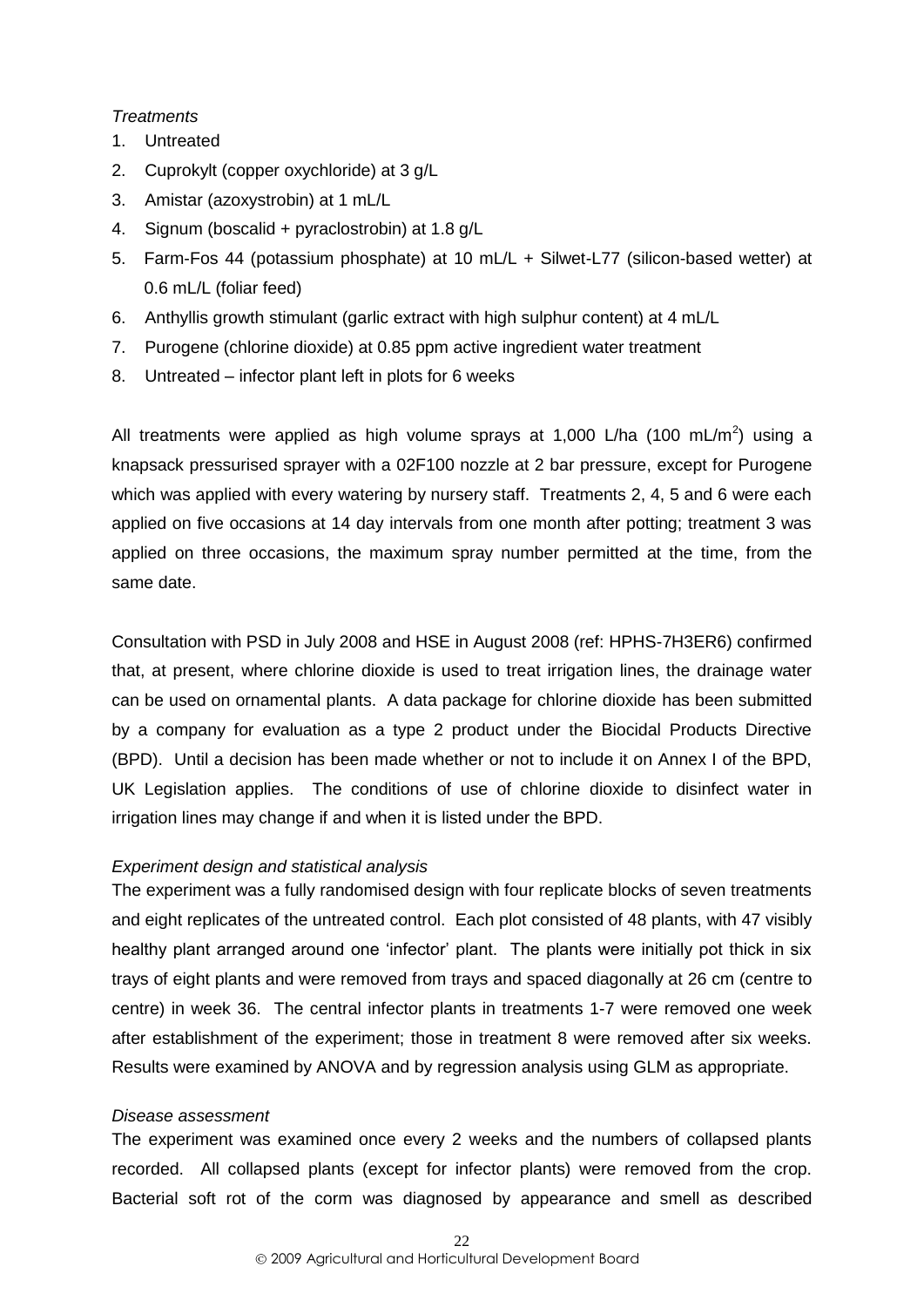previously.

A sample of affected plants were examined at Fera to confirm the cause of plant collapse. Isolations were made from the margin of rots and bacterial colonies were identified by a Fatty Acid Profile (FAP) test.

Ten plants in each plot, consisting of two runs of five plants at diagonals, were assessed for grey mould (*B. cinerea*) on 4 December using the scale below and a mean disease severity was calculated.

- 0. no sporulating botrytis;
- 1. sporulating botrytis on dead leaves (absent on green leaves), usually on growing medium surface (marketable after cleaning);
- 2. sporulating botrytis on 1-3 green or part-green leaves above the growing medium surface (marketable after cleaning);
- 3. sporulating botrytis on 4 or more green or part-green leaves above the growing medium surface; collapse of up to half of the plant (unmarketable);
- 4. collapse of more than half of the plant (unmarketable).

# *Plant quality*

All remaining plants in each plot were assessed on 2 December for marketing grade (class 1, class 2 and out of grade). The diameter of the foliage of ten plants in each plot was measured, and the number of plants with no flowers was recorded.

# *Water test*

Water samples were collected from the covered water storage tank (roof water) and from a tap inside the glasshouse on 22 August and 11 December and tested for pectolytic bacteria (*Pectobacterium carotovorum* and closely related species) by planting onto a selective agar at FERA.

# <span id="page-26-0"></span>*4.3 Results and discussion*

# *Bacterial soft rot*

Plant collapse due to bacterial soft rot of the corm was first observed one month after the first application of foliar treatments, when 0-2.6% of plants were affected (Table 4.1). Two weeks later this had increased to 2.1-9.1% of plants. Bacterial soft rot at this time was least following treatment with Farm-Fos 44 + Silwet-L77 (2.1% of plants) and greatest in untreated plots where the central infector plant remained (9.1% of plants), although differences were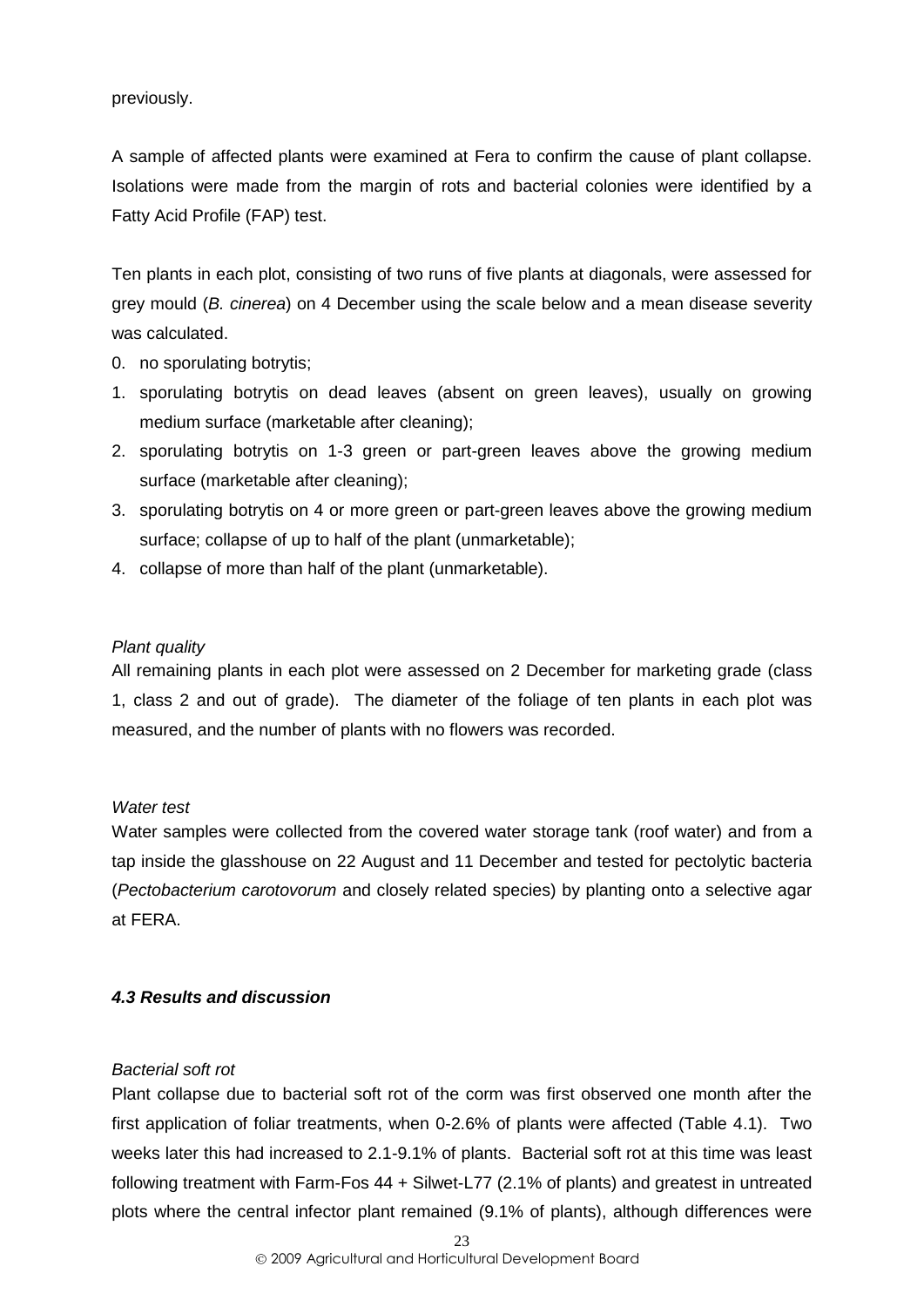not statistically significant at  $P = 0.05$ . There was little increase in disease over the following month (Figure 4.1 - weeks 34 and 36), whereas over 70 plants collapsed in the subsequent month (Figure 4.1 - weeks 38 and 40). By week 48, high incidences of bacterial soft rot occurred in untreated plants (14.4%) and following Signum treatment (16.0%) and relatively lower levels following treatment with Cuprokylt (9.6%) and Farm-Fos 44 + Silwet-L77. Again, differences were not statistically significant. At the final assessment in week 50, seven plants were removed due to plant collapse, all had bacterial soft rot and five were also infected by fusarium wilt. The level of bacterial soft rot was only slightly greater than in week 48. Full results of interim assessments are given in Appendix 5.

*P. carotovorum* was confirmed in all of the collapsed plants tested. No *Erwina chrysanthemi*, a related bacterium that can also cause a soft rot of cyclamen corms, was detected.

The occurrence of plant collapse over time, summarised over all treatments, is shown in Fig 4.1. The greatest number of plants collapsed in weeks 38 and 40 (mid-September to early October), soon after plant spacing. Possibly the movement of plants at spacing, or greater exposure of pots to sun after spacing, influenced the development of the disease.

Mean daily glasshouse air temperature as recorded by the nursery (Appendix 6) ranged from around 7 to 27ºC and was generally in the range 15-20ºC. *P. carotovorum* is able to grow over this temperature range and is generally most active at 25-30ºC.

The source of *P. carotovorum* in this experiment is unknown. Water samples collected in August and December 2008 were all found to be free of pectolytic bacteria. Possible alternative sources are latent infection in the plug plants at receipt onto the nursery, the growing medium into which plants were potted, capillary matting and sand on which plants stood, and transmission to the plants by insects or other means from the environment. The possible occurrence of *P. carotovorum* on plug plants as received on a nursery and other sources will be investigated in year 2 of this project.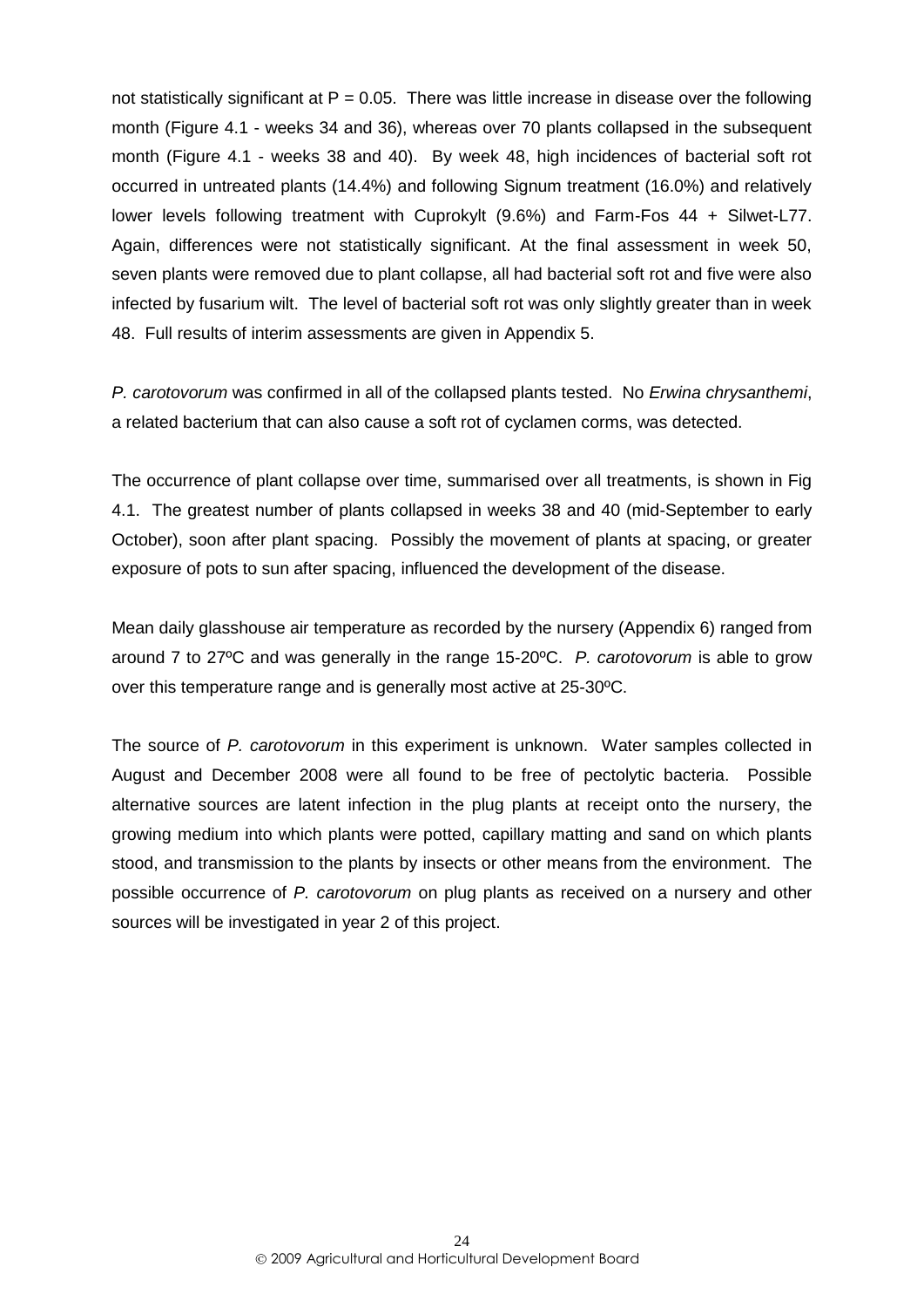

**Figure 4.1:** Losses per fortnight to bacterial soft rot (no. of plants) over the whole trial, (1,692 plants). Plants were potted in week 28 and the first treatments were applied in week 32.

#### *Grey mould*

Grey mould was assessed in week 48, two weeks before plant dispatch. Levels of grey mould were relatively low and there were no significant differences ( $P > 0.05$ ) between treatments in mean disease severity or in the proportion of unmarketable plants due to grey mould (Table 4.2). Mean disease severity (0-4 index) was least following treatment with Signum (0.9) and greatest in the untreated plots (1.5).

#### *Plant quality*

Over 74% of all plants were classed as grade 1 or 2 (marketable). Foliar treatments for control of bacterial soft rot had no significant effect (P>0.05) on the proportions of remaining plants in each class (Table 4.3). Mean plant diameter was not significantly affected by treatment (P>0.05) (Table 4.3). It was significantly affected by block (P<0.001), with the diameter steadily decreasing from block 1 (24.3 cm) to block 4 (22.2 cm). Blocks were arranged lengthwise along a bed from the central pathway in the glasshouse so this effect was not due to proximity to the glasshouse wall. The proportion of plants without any flowers on 11 December ranged from 10% to 17% of plants and was not significantly affected by treatment.

#### *Product approvals*

Cuprokylt, Amistar and Signum were used in this experiment under the Long Term Arrangements for Extension of Use extant at the time of the work. Since 1 June 2009, SOLA 0443/09 permits the use of Amistar on protected ornamentals. There are no approvals for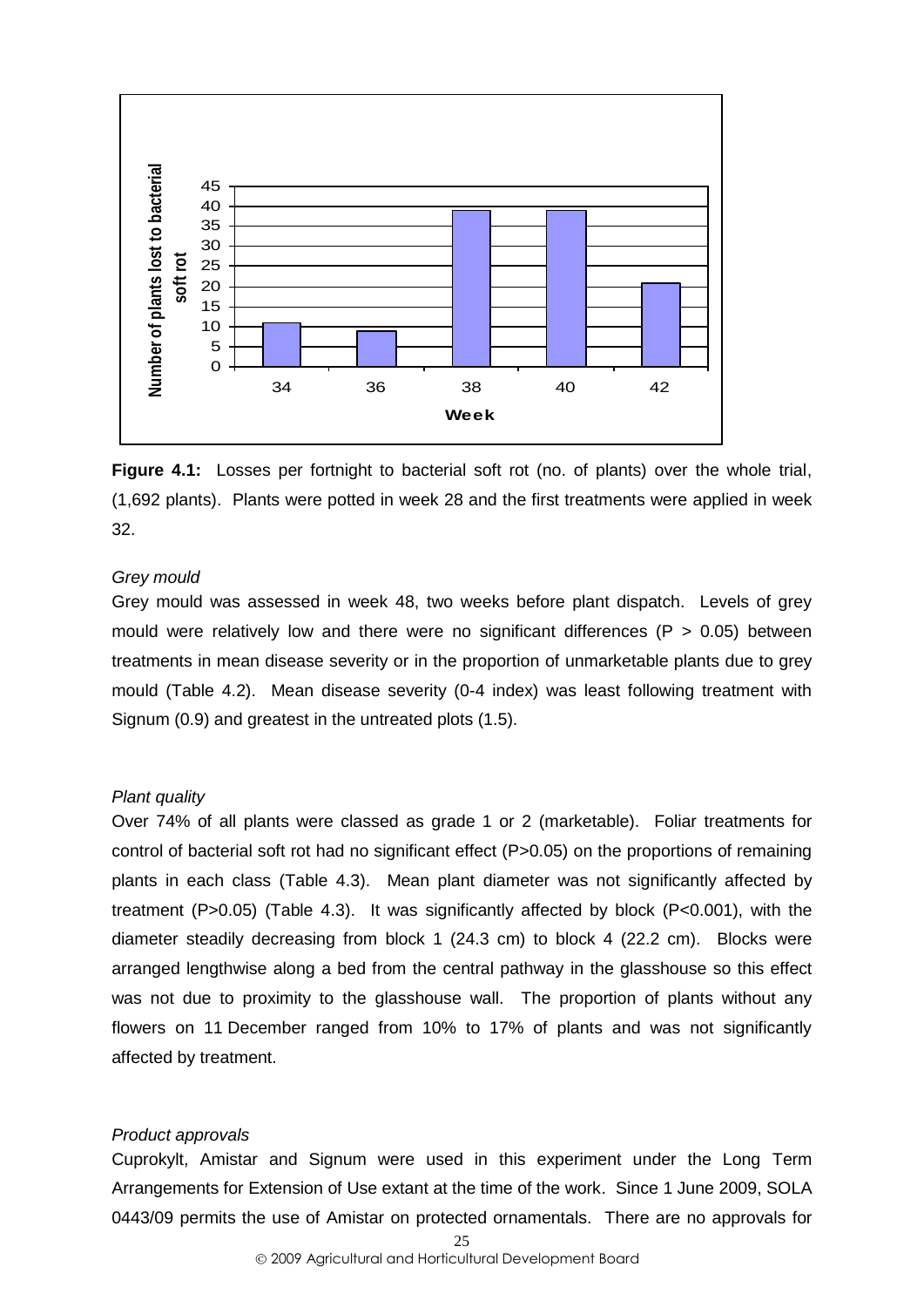use of Cuprokylt or Signum on protected ornamentals at present (June 2009).

| Treatment (number of applications)<br>Mean % cyclamen plants affected: |                     |                      |                     |                                  |
|------------------------------------------------------------------------|---------------------|----------------------|---------------------|----------------------------------|
|                                                                        | 2 Sept<br>(week 36) | 16 Sept<br>(week 38) | 11 Dec<br>(week 50) | % healthy<br>plants<br>remaining |
| 1. Untreated                                                           | 1.3                 | 5.9(1.9)             | 13.6(3.1)           | 85.4(3.1)                        |
| 2. Cuprokylt (x5)                                                      | 2.6                 | 3.7(2.3)             | 9.6(3.5)            | 90.1(3.5)                        |
| 3. Amistar (x3)                                                        | 1.6                 | 7.5(3.2)             | 15.4(4.6)           | 84.6 (4.4)                       |
| 4. Signum (x5)                                                         | 0.5                 | 5.3(2.7)             | 18.6(4.9)           | 81.4(4.7)                        |
| 5. FarmFos44 + Silwett-L77 $(x5)$                                      | 0                   | 2.1(1.7)             | 11.7(4.1)           | 88.3 (3.9)                       |
| 6. Anthyllis growth stimulant (x5)                                     | 1.0                 | 6.4(2.9)             | 12.8(4.2)           | 86.7 (4.2)                       |
| 7. Purogene treated water                                              | 1.0                 | 6.4(2.9)             | 13.8(4.4)           | 85.6 (4.3)                       |
| 8. Infector plant left in for 7 weeks                                  | 1.6                 | 9.1(3.4)             | 14.4(4.4)           | 84.6 (4.4)                       |
|                                                                        |                     |                      |                     |                                  |
| Significance                                                           |                     | <b>NS</b>            | <b>NS</b>           | <b>NS</b>                        |

**Table 4.1:** Effect of foliar treatments on bacterial soft rot in cyclamen – 2008

( ) – standard error. Sprays were applied at 14 day intervals from 5 August.

| Treatment (number of applications)    | Mean              | Mean<br>incidence | Index > 1 | Index >2  |
|---------------------------------------|-------------------|-------------------|-----------|-----------|
|                                       | severity<br>(0-4) | (%)               | (% )      | (%)       |
| 1. Untreated                          | 1.5               | 84                | 53        | 13        |
| 2. Cuprokylt (x5)                     | 1.1               | 67                | 33        | 10        |
| 3. Amistar (x3)                       | 1.2               | 73                | 33        | 15        |
| 4. Signum (x5)                        | 0.9               | 55                | 30        | 8         |
| 5. FarmFos44 + Silwett-L77 $(x5)$     | 1.2               | 80                | 30        | 5         |
| 6. Anthyllis growth stimulant (x5)    | 1.2               | 73                | 28        | 10        |
| 7. Purogene treated water             | 1.4               | 73                | 45        | 18        |
| 8. Infector plant left in for 7 weeks | 1.5               | 83                | 45        | 15        |
|                                       |                   |                   |           |           |
| Significance                          | <b>NS</b>         | <b>NS</b>         | <b>NS</b> | <b>NS</b> |

# **Table 4.2:** Effect of foliar treatments on botrytis in cyclamen – 2008

( ) – standard error; 10 plants assessed per plot.

Index 1 = sporulating botrytis on dead leaves; Index 2 = sporulating botrytis 1-3 green leaves.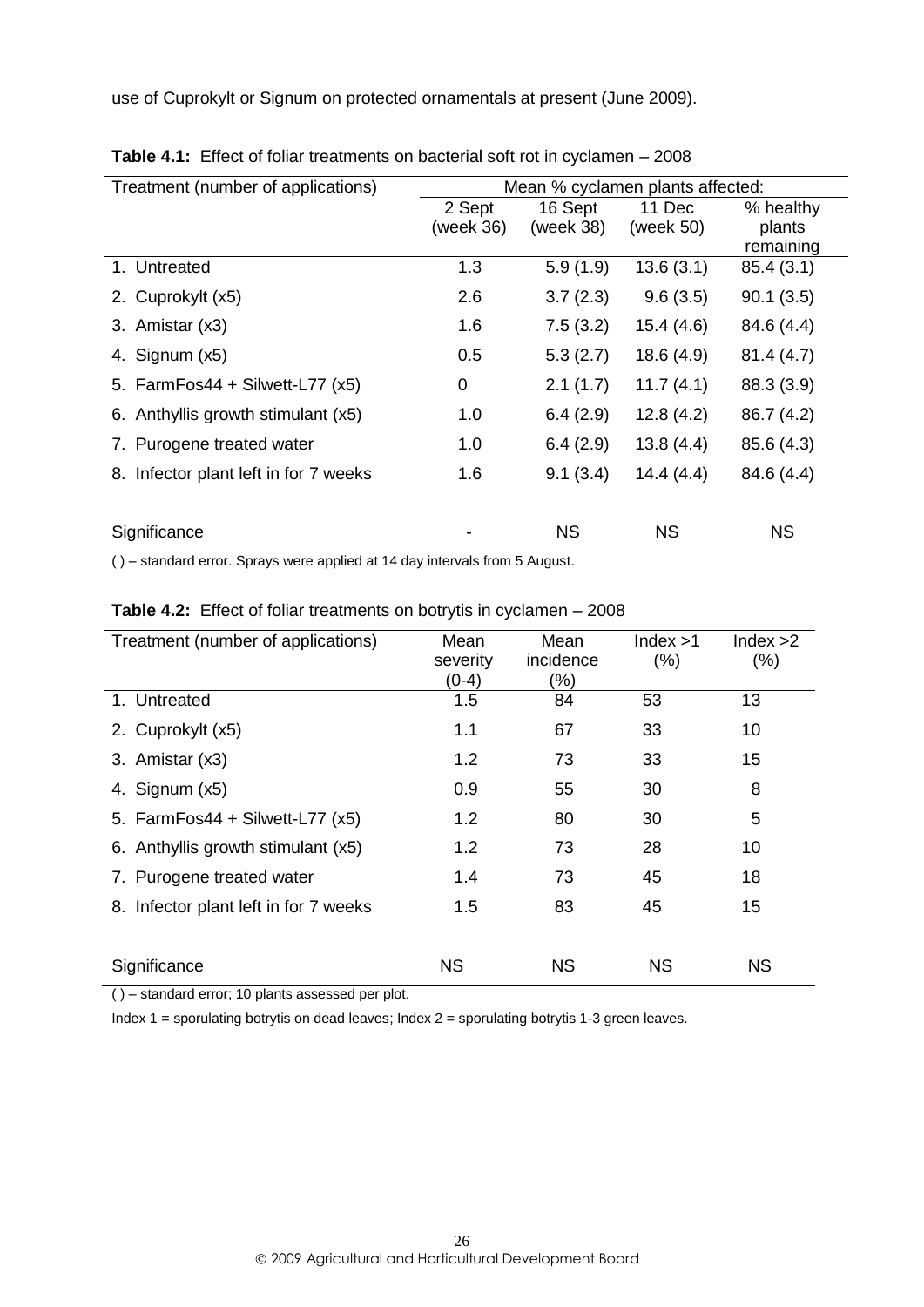| Treatment (number of applications) |            | Mean % cyclamen plants |              |                   |  |
|------------------------------------|------------|------------------------|--------------|-------------------|--|
|                                    | Class 1    | Class 2                | Unmarketable | Mean              |  |
|                                    |            |                        |              | foliage           |  |
|                                    |            |                        |              | diameter          |  |
|                                    |            |                        |              | (cm) <sup>a</sup> |  |
| 1. Untreated                       | 60.1(4.5)  | 15.9(3.1)              | 9.9(1.7)     | 23.1              |  |
| 2. Cuprokylt (x5)                  | 59.9(6.4)  | 17.7(4.6)              | 11.9(2.6)    | 22.6              |  |
| 3. Amistar (x3)                    | 62.5(6.3)  | 16.0(4.4)              | 7.2(2.0)     | 22.5              |  |
| 4. Signum (x5)                     | 50.5(6.5)  | 25.5(5.3)              | 8.9(2.3)     | 23.3              |  |
| 5. FarmFos44 + Silwett-L77 (x5)    | 61.5(6.4)  | 19.3(4.8)              | 7.8(2.1)     | 23.6              |  |
| 6. Anthyllis growth stimulant (x5) | 54.2 (6.50 | 20.3(4.9)              | 12.0(2.6)    | 23.6              |  |
| 7. Purogene treated water          | 67.2(6.2)  | 9.0(3.5)               | 8.9(2.3)     | 24.2              |  |
| 8. Infector plant left in for 7    | 53.6(6.5)  | 20.3(4.9)              | 8.3(2.2)     | 23.4              |  |
| weeks                              |            |                        |              |                   |  |
| Significance (25 df)               | <b>NS</b>  | <b>NS</b>              | <b>NS</b>    | <b>NS</b>         |  |
| ິ. -                               |            |                        |              |                   |  |

| Table 4.3: Effect of foliar treatments on growth of cyclamen - 4 December 2008 |
|--------------------------------------------------------------------------------|
|--------------------------------------------------------------------------------|

 $( ) -$  standard error;  $a$  Mean of 10 plants.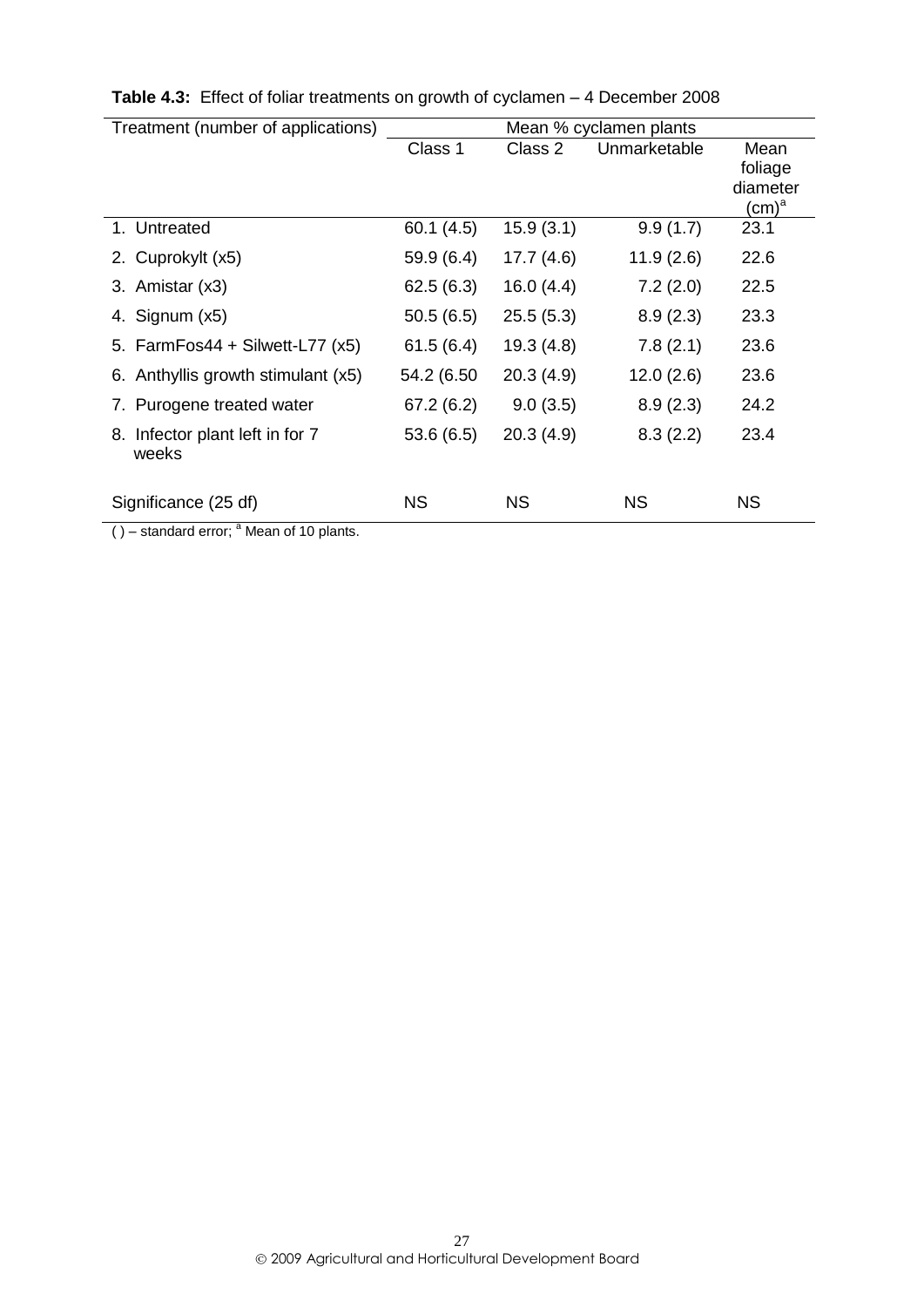# <span id="page-31-0"></span>**Overall conclusions**

- 1. Inoculation of potted cyclamen plants with *Pectobacterium carotovorum* by drenching with a cell suspension in water over the plant crown resulted in development of bacterial soft rot of the corm. Symptoms first occurred after around 2 weeks.
- 2. The proportion of plants developing bacterial soft rot of the corm increased with the concentration of inoculum applied. Using a 50 mL drench per plant, the proportion of plants developing bacterial soft rot increased from 25% to 67% as the inoculum increased from  $10^5$  cells/ml to  $10^7$  cells/mL.
- 3. Inoculation of potted ivy plants with *Xanthomonas hortorum* pv. *hederae* by stab and spray inoculation resulted in development of bacterial leaf spot. Stab inoculation was more successful than spray inoculation. Incubation at a high humidity for 24-96 h after spray inoculation significantly increased symptom expression.
- 4. *P carotovorum* was confirmed as the cause of cyclamen bacterial soft rot in a commercial crop. No *E. chrysanthemi* was detected.
- 5. None of six foliar spray treatments (Amistar, Anthyllis, Cuprokylt, Farm-Fos 44 + Silwet-L77, Purogene and Signum) applied to cyclamen from four weeks after potting significantly reduced bacterial soft rot.
- 6. None of the six foliar treatments affected plant size (mean foliage diameter) or the proportion of marketable plants

# <span id="page-31-1"></span>**Technology transfer**

# <span id="page-31-2"></span>*Project meetings*

Fungicide trial site meetings, 2 and 11 December 2009, Spalding. Project progress meeting, 26 January 2009, CSL York. Project progress meeting, 2 June 2009, CSL York

# <span id="page-31-3"></span>*Publication*

Controls for bacterial diseases in pot plants. *HDC News* **148**, p.7.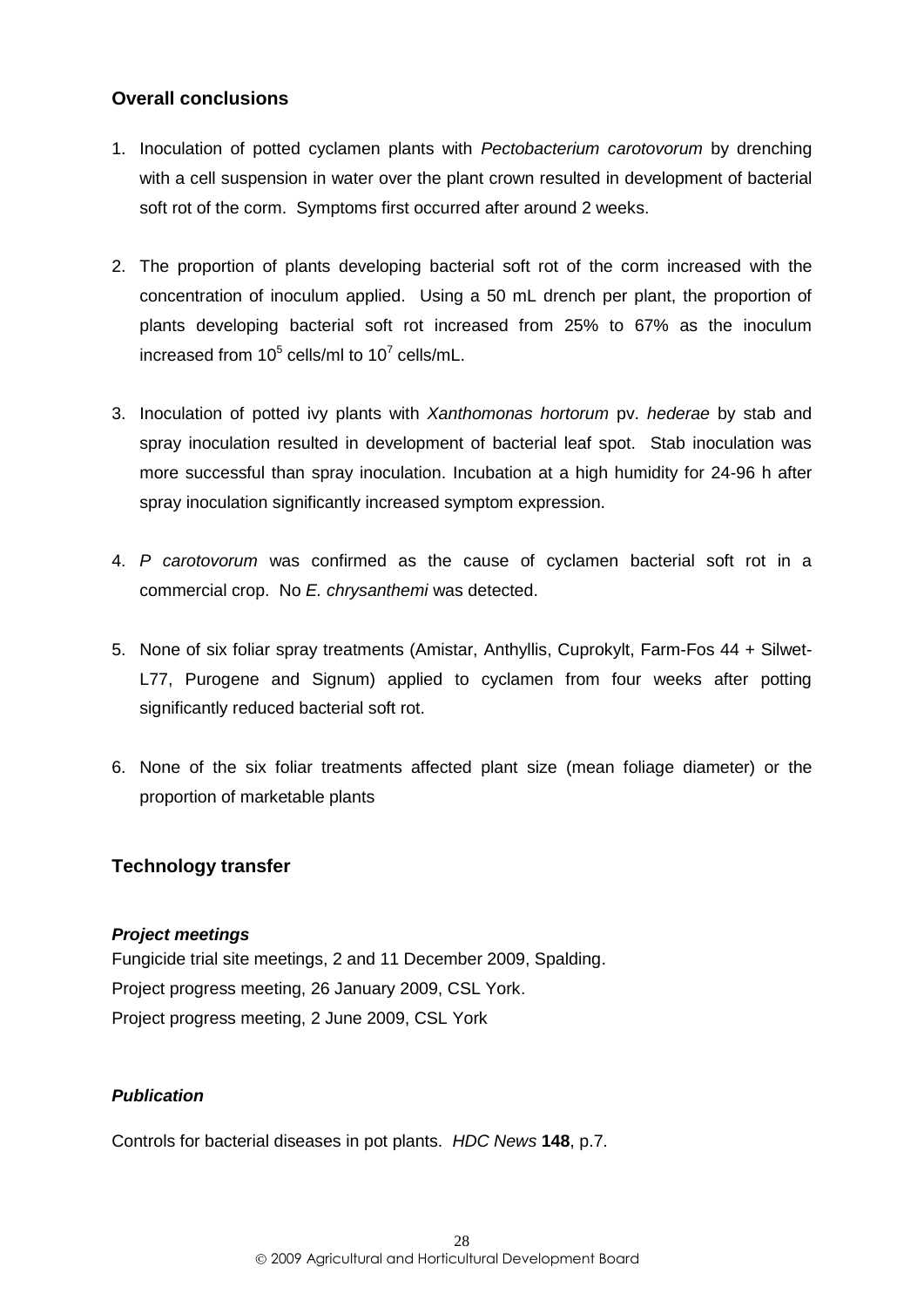# <span id="page-32-0"></span>*References*

Balogh B. 2006. Characterization and use of bacteriophages associated with citrus bacterial pathogens for disease control. PhD thesis. Univ. FL: Gainesville

Benson DM, Hall JL, Moorman GW, Daughtrey ML, Chase AR, Lamou KH, 2001. Poinsettia: The Christmas Flower. *[http://www.apsnet.org/online/feature/xmasflower].* 

Bull, C. T., Koike, S. T. 2005. Evaluating the efficacy of commercial products for management of bacterial leaf spot on lettuce. *Plant Health Progress*, November, 1-7.

Burr, T.J. 2001. Development of chemical and biological controls for bacterial diseases of plants. In: S.H. De Boer (ed.) Plant Pathogenic Bacteria: Proceedings of the  $10<sup>th</sup>$ International Conference on Plant Pathogenic Bacteria, Carlottetown, Prince Edward Island, Canada. July 23-27, 2000. pp. 19-23.

Chase AR. 1987. Compendium of Ornamental Foliage Plant Diseases. St. Paul: APS Press.

Chase, AR. 1987b. Update on controlling three bacterial diseases of foliage plants. *Foliage Digest* 9(8);1-2.

Chase, AR. 1989. Aliette 80WP and Bacterial Disease Control – *Xanthomonas*, *Pseudomonas* and *Erwinia Foliage Digest* 12(11);1-5.

Chase, AR. 1993. Efficacy of fosetyl-Al for control of some bacterial diseases on ornamentals. *Plant Disease* 77; 771-776.

Chiou, C-S and Jones, A.L. 1995. Molecular analysis of high level streptomycin resistance in *Erwinia amylovora*. *Phytopathology* 85; 324-328.

Civerolo EL, Keil HL. 1969. Inhibition of bacterial spot of peach foliage by *Xanthomonas pruni* bacteriophage. *Phytopathology* 59;1966–67

Cole, D.L. 1999. The efficacy of acibenzolar-S-methyl, an inducer of systemic acquired resistance, against bacterial and fungal diseases of tobacco. *Crop Protection* 18; 267-273.

Cooksey, D.A. 1994. Molecular mechanisms of copper resistance and accumulation in bacteria. *FEMA Microbiology Reviews* 14; 381-386.

Flaherty JE, Harbaugh BK, Jones JB, Somodi GC, Jackson LE. 2001. H-mutant bacteriophages as a potential biocontrol of bacterial blight of geranium. *HortScience* 36; 98– 100.

Francis, MR, Redona, A, Burns JK & Graham JH (2009). Soil application of irnidacloprid and related SAR – inducing compounds produces effective and persistent control of citrus canker. *European Journal of Plant Pathology* 124, 283 – 292.

Herms S, Seehaus K, Koehle H & Conrath U (2002). A strobilurin fungicide enhances the resistance of tobacco against tobacco mosaic virus and *Pseudomonas syringae* pv *tabaci*. *Plant Physiology*, 130; 1-8.

Huang T-C and Burr, T.J. 1999. Characterisation of plasmids that encode streptomycinresistance in bacterial epiphytes in apple. *Journal of Applied Microbiology* 86; 741-751.

Jones J. 2001. Harpin. *Pesticide Outlook*, August 2001, 134-5.

Jones, J., Jackson, L.E., Balogh, B., Obradovic, A., Iriarte, F.B. and Momol, M.T. 2007. Bacteriophages for plant disease control. *Annual Review of Phytopathology* 45; 245–62.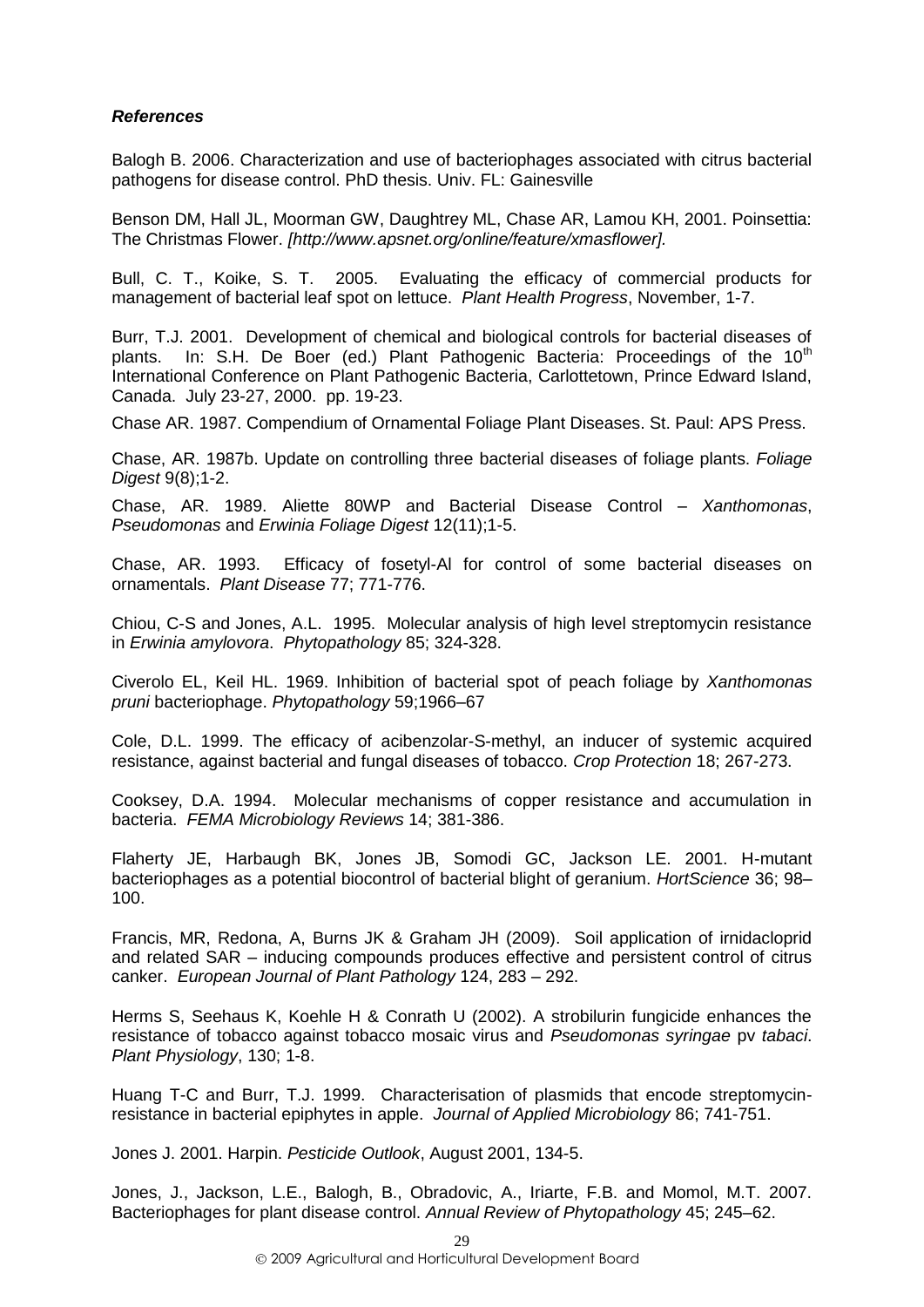Jones JB, Iriarte FB, Obradovic A, Balogh B, Momol MT, Jackson LE. 2006. Management of bacterial spot on tomatoes with bacteriophages. *Proc. Int. Symp. Biol. Control Bact. Plant Dis., 1st, Darmstadt, Germany,* 408:154. Land-Forstwirtsch: Mitt. Biol. Bundesanst.

Kessmann H, Staub T, Hofmann C, Maetzke T, Herzog J, Word E, Ekness S & Ryal J. 1994. Induction of systemic acquired resistance in plants by chemicals. *Annual Review of Phytopathology* 32; 439-59.

Kuo T, Cheng L, Yang C, Yang S. 1971. Bacterial leaf blight of rice plant IV. Effect of bacteriophage on the infectivity of *Xanthomonas oryzae*. *Bot. Bull. Acad. Sinica* 12; 1–9

Lang, J. M., Gent, D. H., Schwartz, H. F. 2007. Management of *Xanthomonas* leaf blight of onion with bacteriophages and a plant activator. *Plant Disease* 91; 871-878.

Louws, F.J., Wilson, M., Campbell, H.L., Cuppels, D.A., Jones, J.B., Shoemaker, P.B., Sahin, F., & Miller, S.A. 2001. Field control of bacterial spot and bacterial speck of tomato using a plant activator. *Plant Disease* 85; 481-488.

Luzzatto, T., Yishay, M., Lipsky, A., Ion, A., Belausov, E., Yedidia, I. 2007. Efficient, longlasting resistance against the soft rot bacterium *Pectobacterium carotovorum* in calla lily provided by the plant activator methyl jasmonate. *Plant Pathology* 56; 692-701.

McFadden LA, Morey HR, 1962. Bacterial leaf spot disease of poinsettia in Florida. *Plant Disease Reporter* 46; 551-554.

Miller JW, Seymour GP. 1973. A comparative study of *Corynebacterium poinsettiae* and *Xanthomonas poinsettiacola* on poinsettia and crown-of-thorns. *Proceedings of the Florida State Horticulture Society* 85; 344-347.

Miller JW, 1998. *Xanthomonas* leaf spot of croton. *Plant Pathology Circular* No. 391. Florida Department of Agriculture and Consumer Service. Division of Plant Industry.

Moragrega, C., Manceau, C and Montesinos, E. 1998. Evaluation of drench treatments with phosphonate derivatives against *Pseudomonas syringae* pv. *syringae* on pear under controlled environment conditions. *European Journal of Plant Pathology* 104; 171–180,

Nakashita, H., Yoshioka, K., Yasuda, M., Nitta, T., Arai, Y., Yoshida, S., & Yamaguchi, I. (2002). Probenazole induces systemic acquired resistance in tobacco through salicylic acid accumulation. *Physiological and Molecular Plant Pathology*, 61; 197-203.

Norman DJ, Chen J, Yuen JMF, Mangravita-Novo A, Byrne D & Walsh L. 2006. Control of bacterial wilt of geranium with phosphorus acid. *Plant Disease* 90; 798-802.

Pradhanang, P. M., Momol, M. T., Olson, S. M., Jones, J. B. 2005. Management of bacterial wilt in tomato with essential oils and systemic acquired resistance inducers. In: Bacterial wilt disease and the *Ralstonia solanacearum* species complex. Allen, C., Prior. P and Hayward, A.C. eds.) American Phytopathological Society (APS Press) pp. 133-138.

Ritchie, D.F. and W. Pollard. 1996. Fluazinam 500F for control of bacterial spot of peach, 1995. *Fungicide and Nematicide Tests* 51; 54.

Scheck, H. J., J. W. Pscheidt, and L. W. Moore. 1996. Copper and streptomycin resistance in strains of *Pseudomonas syringae* from Pacific Northwest Nurseries. *Plant Disisease* 80; 1034-1039.

Simone G, Elliott, M., and Mullin, R. 1994. Florida Plant Disease Control Guide, Volume 1. Plant Pathology Dept., University of Florida, Gainesville FL. 362 pp.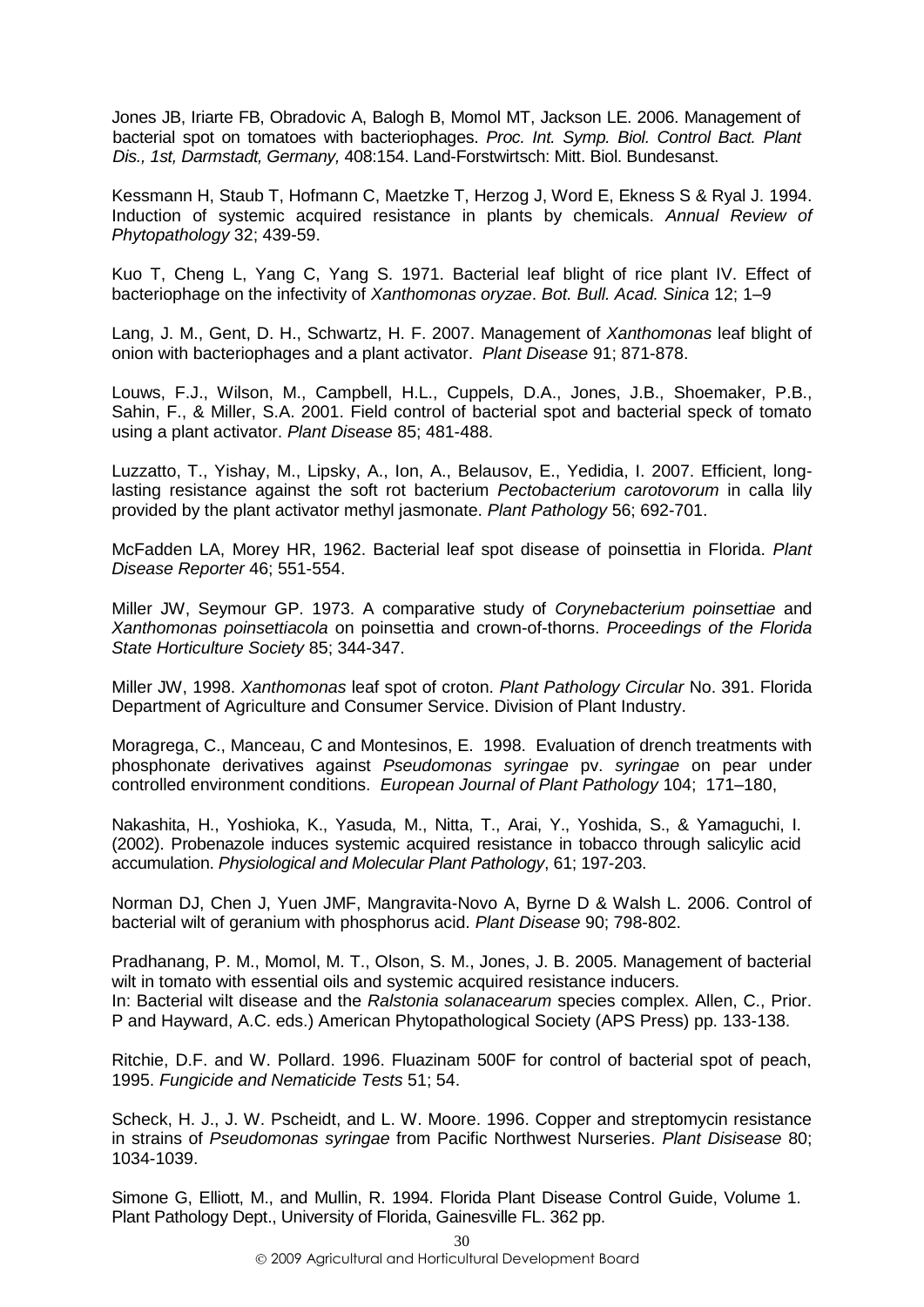Sobolewski, J., Ostrowska, A. and Robak, J. 2007. A complex protection of tomatoes against late blight and bacterial spot using chemical and organic products. *Progress in Plant Protection*. 47; 302-305.

Stanier T, McSharry J, Speitel T. 1967. *Agrobacterium tumefaciens* conn IV. Bacteriophage PB2 and its inhibitory effect on tumor induction. *J. Virol.* 1:268–73

Sticher, L., Mauch-Mani, B., & Metraux, J.P. 1997. Systemic acquired resistance. *Annual Review of Phytopathology* 35; 235-270.

Svircev AM, Lehman SM, Kim W, Barszcz E, Schneider KE, Castle AJ. 2006. Control of the fire blight pathogen with bacteriophages. *Proc. Int. Symp. Biol. Control Bact. Plant Dis., 1st, Seeheim/Darmstadt, Germany,* 259. Berlin: Dtsch. Bibl., CIP-Einh.aufn.

Tanaka H, Negishi H, Maeda H. 1990. Control of tobacco bacterial wilt by an avirulent strain of *Pseudomonas solanacearunm* M4S and its bacteriophage. *Ann. Phytopathol. Soc. Jpn.*  56; 243–46

Turechek WW, Peres NA & Werner NA. 2006. Pre- and post-infection activity of pyraclostrobin for control of anthracnose fruit rot of strawberry caused by *Colletotrichum acutatum. Plant Disease* 90; 862- 8.

Ustun, N., Demir, G., Saygili, H. 2005. Possibilities for control of tomato pith necrosis by using copper compounds and plant activators. *Acta Horticulturae* 695; 321-326.

Vallad, G.E., & Goodman, R.M. 2004. Systemic acquired resistance and induced systemic resistance in conventional agriculture. *Crop Science*, 44; 1920-1934.

Yoshioka, K., Nakashita, H., Klessig, D.F., & Yamaguchi, I. 2001. Probenazole induces systemic acquired resistance in Arabidopsis with a novel type of action. *Plant Journal*, 25; 149-157.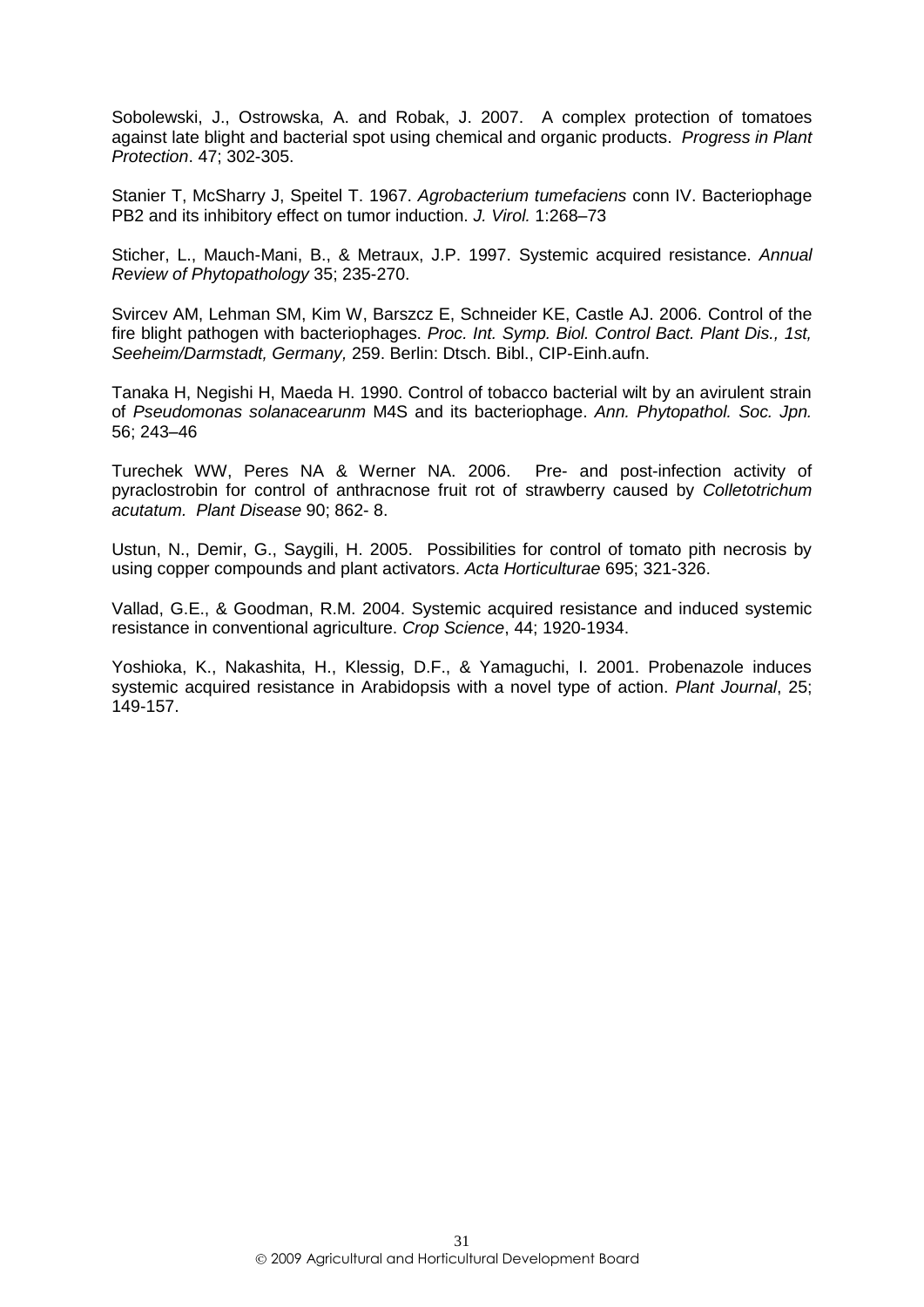# <span id="page-35-0"></span>**Appendix 1: Trial diaries for cyclamen bacterial soft rot experiments – ADAS Boxworth**

# a. Experiment 1 – Inoculum levels

| Date     | Action                                                                                                                           |
|----------|----------------------------------------------------------------------------------------------------------------------------------|
| 11/7/08  | 150 cyclamen plug plants cv. Miracle White potted into 13 cm pots using M3                                                       |
|          | compost                                                                                                                          |
| 15/7/08  | 90 cyclamen plug plants cv. Miracle White potted into 13 cm pots using M3                                                        |
|          | compost                                                                                                                          |
| 30/7/08  | Streaked Pectobacterium carotovorum supplied by CSL onto PDA. Incubated                                                          |
|          | at $20^{\circ}$ C                                                                                                                |
| 7/8/08   | Calibration curve for P carotovorum determined.                                                                                  |
| 14/8/08  | Trial set up as per protocol. Inoculum prepared from 3 plates of P.                                                              |
|          | carotovorum to give suspensions of 1 x 10 <sup>2</sup> , 1 x 10 <sup>3</sup> , 1 x 10 <sup>5</sup> , and 1 x 10 <sup>7</sup> cfu |
|          | for T2-T5. Plants inoculated as a crown drench and covered for 48 hrs                                                            |
| 21/8/08  | First symptoms of bacterial soft rot seen in T4 and T5 plots                                                                     |
| 29/8/08  | 1 <sup>st</sup> assessment of bacterial soft rot completed                                                                       |
| 5/9/08   | 2 <sup>nd</sup> assessment completed                                                                                             |
| 11/9/08  | 3 <sup>rd</sup> assessment completed                                                                                             |
| 19/9/08  | 4 <sup>th</sup> assessment completed                                                                                             |
| 25/9/08  | 5 <sup>th</sup> assessment completed                                                                                             |
| 10/10/08 | 6 <sup>th</sup> assessment completed                                                                                             |
| 24/10/08 | 7 <sup>th</sup> assessment completed                                                                                             |
| 1/12/08  | 8 <sup>th</sup> assessment completed                                                                                             |
| 18/12/08 | Destructive assessment completed                                                                                                 |

b. Experiment 1 – Inoculation methods

| Date    | Action                                                                                          |  |  |  |  |
|---------|-------------------------------------------------------------------------------------------------|--|--|--|--|
| 23/7/08 | 288 cyclamen plug plants cv. Laser Pink collected from propagator and                           |  |  |  |  |
|         | placed into greenhouse                                                                          |  |  |  |  |
| 13/8/08 | Trial set up as per protocol. Inoculum prepared from 4 plates of P.                             |  |  |  |  |
|         | <i>carotovorum</i> to give a suspension of 1 x 10 <sup>7</sup> cfu. Plants inoculated as a root |  |  |  |  |
|         | dip, growing medium drench and crown drench, and controls inoculated by                         |  |  |  |  |
|         | the same methods but with SDW. Half of each plot covered for 48 hours.                          |  |  |  |  |
|         | Plants potted into M3 compost in 11cm pots.                                                     |  |  |  |  |
| 28/8/08 | First symptoms of bacterial soft rot seen.                                                      |  |  |  |  |
|         |                                                                                                 |  |  |  |  |

28/8/08 1 1<sup>st</sup> assessment of bacterial soft rot completed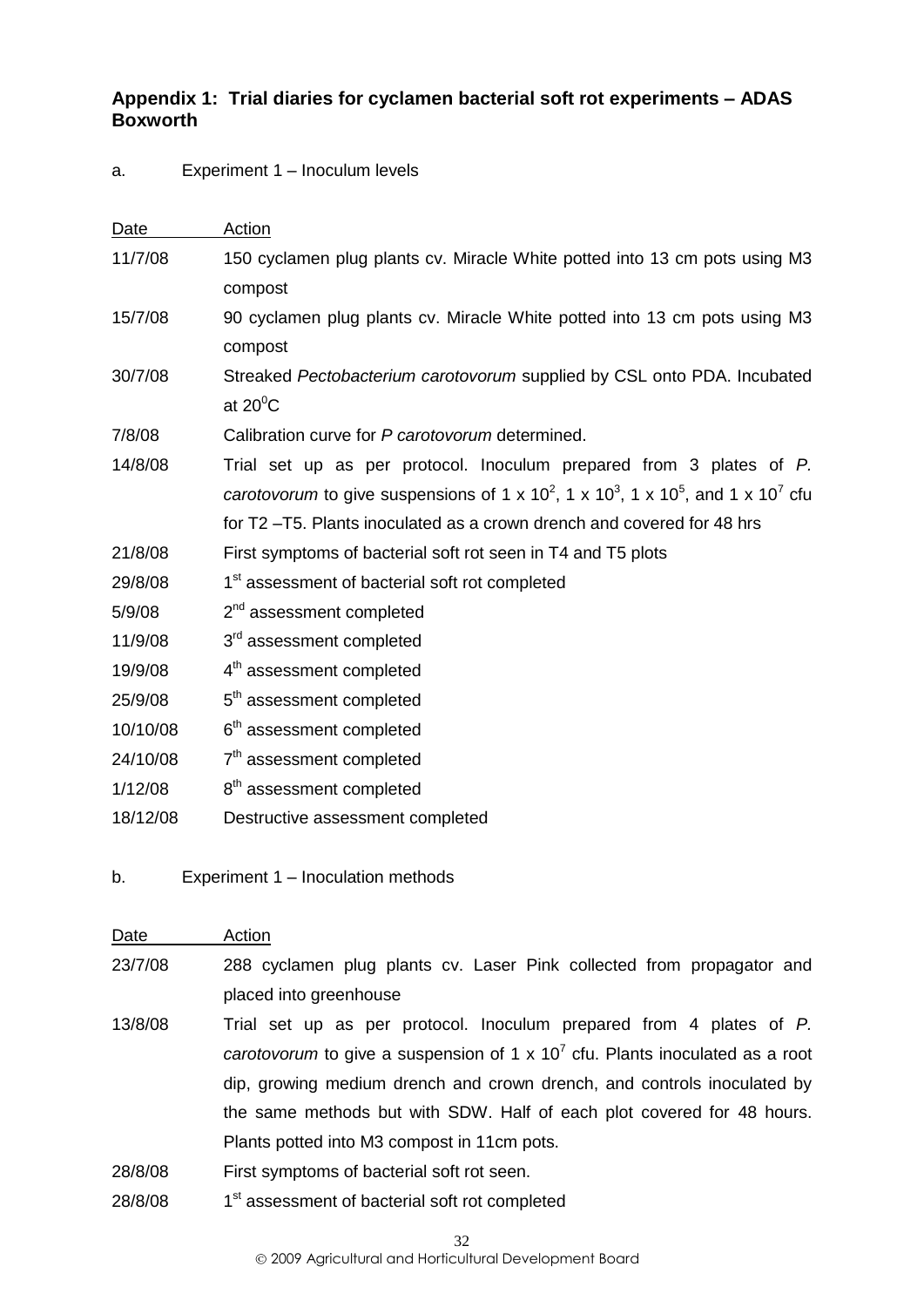| 5/9/08   | 2 <sup>nd</sup> assessment completed |
|----------|--------------------------------------|
| 11/9/08  | 3rd assessment completed             |
| 19/9/08  | 4 <sup>th</sup> assessment completed |
| 25/9/08  | 5 <sup>th</sup> assessment completed |
| 10/10/08 | 6 <sup>th</sup> assessment completed |
| 24/10/08 | 7 <sup>th</sup> assessment completed |
| 1/12/08  | 8 <sup>th</sup> assessment completed |
| 18/12/08 | Destructive assessment completed     |

# <span id="page-36-0"></span>**Appendix 2. Trial diary for ivy bacterial leaf spot, ADAS Boxworth**

| Date    | <b>Action</b>                                                                   |
|---------|---------------------------------------------------------------------------------|
|         |                                                                                 |
| 13/3/09 | 200 Hedera plants cv. Ester separated and potted into 9cm pots using M2         |
|         | compost. Placed into GH1 at ADAS Boxworth.                                      |
| 14/4/09 | Trial set up as per protocol and inoculated. Plates made up for plate counts to |
|         | test inoculum level used. T3, T5, T6, T7 and T9 covered.                        |
| 15/4/09 | Covers removed from T5                                                          |
| 16/4/09 | Covers removed from T6                                                          |
| 18/4/09 | Covers removed from T3, T7, and T9. Plate counts completed, only low levels     |
|         | of cfu/ml present in inoculum. (100 cfu/ml)                                     |
| 28/4/09 | Trial re-inoculated with 'thicker' suspension as no symptoms seen. Plates       |
|         | made up for plate counts. T3, T5, T6, T7 and T9 covered.                        |
| 29/4/09 | Covers removed from T5                                                          |
| 30/4/09 | Covers removed from T6                                                          |
| 1/5/09  | Plate counts completed, cfu/ml much higher.                                     |
| 2/5/09  | Covers removed from T3, T7, and T9.                                             |
| 7/5/09  | First appearance of leaf spots seen on T2 and T3 plants. Leaves misted to       |
|         | encourage disease.                                                              |
| 12/5/09 | Trial placed on capillary matting and covered with perforated polythene to      |
|         | raise humidity and encourage disease.                                           |
| 13/5/09 | 1st assessment completed.                                                       |
| 27/5/09 | 2nd assessment completed.                                                       |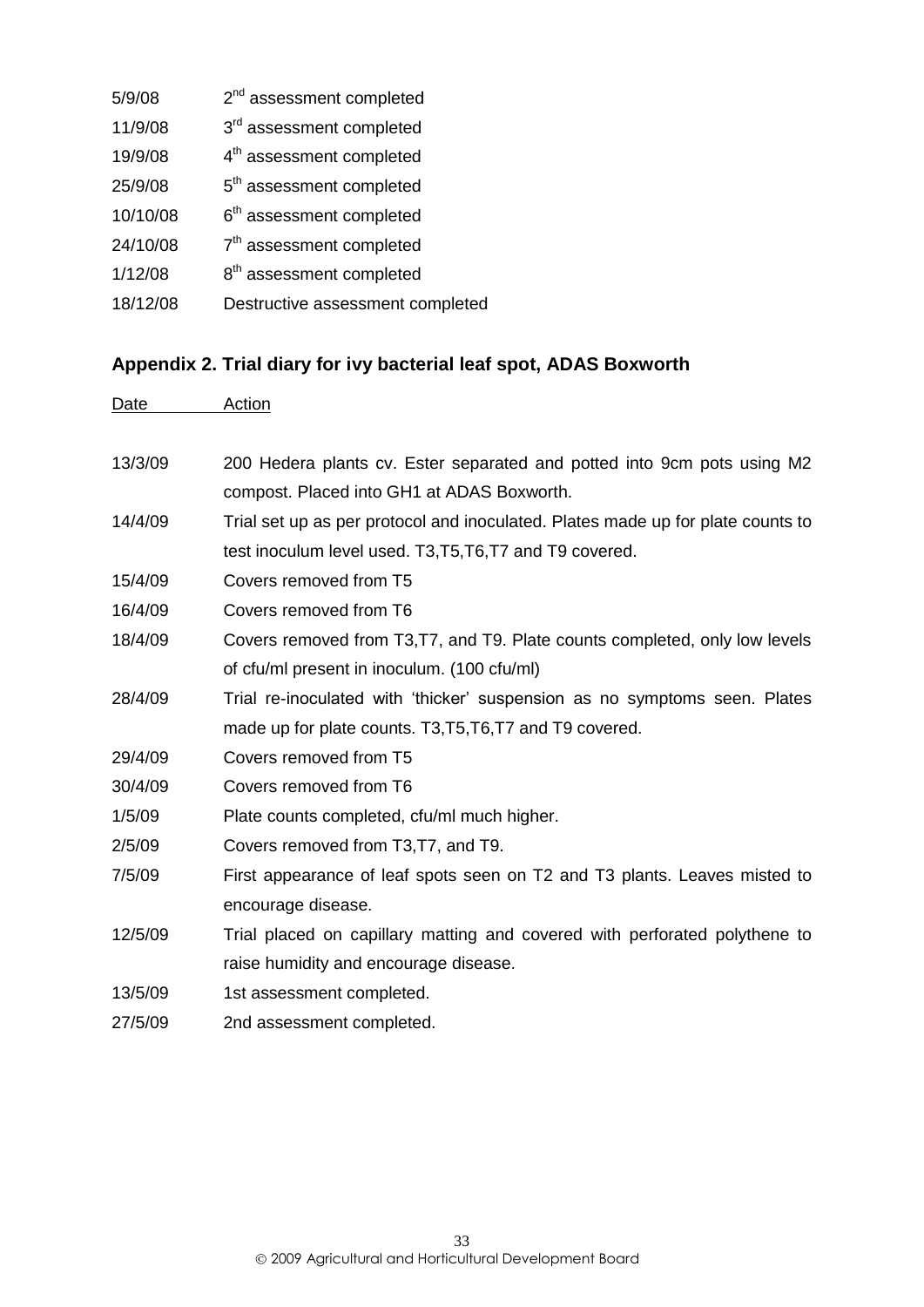

<span id="page-37-0"></span>**Appendix 3: Temperature and humidity records for ivy bacterial leaf spot**

a) logger temperature/humidity records



b) Max, min and average temperatures.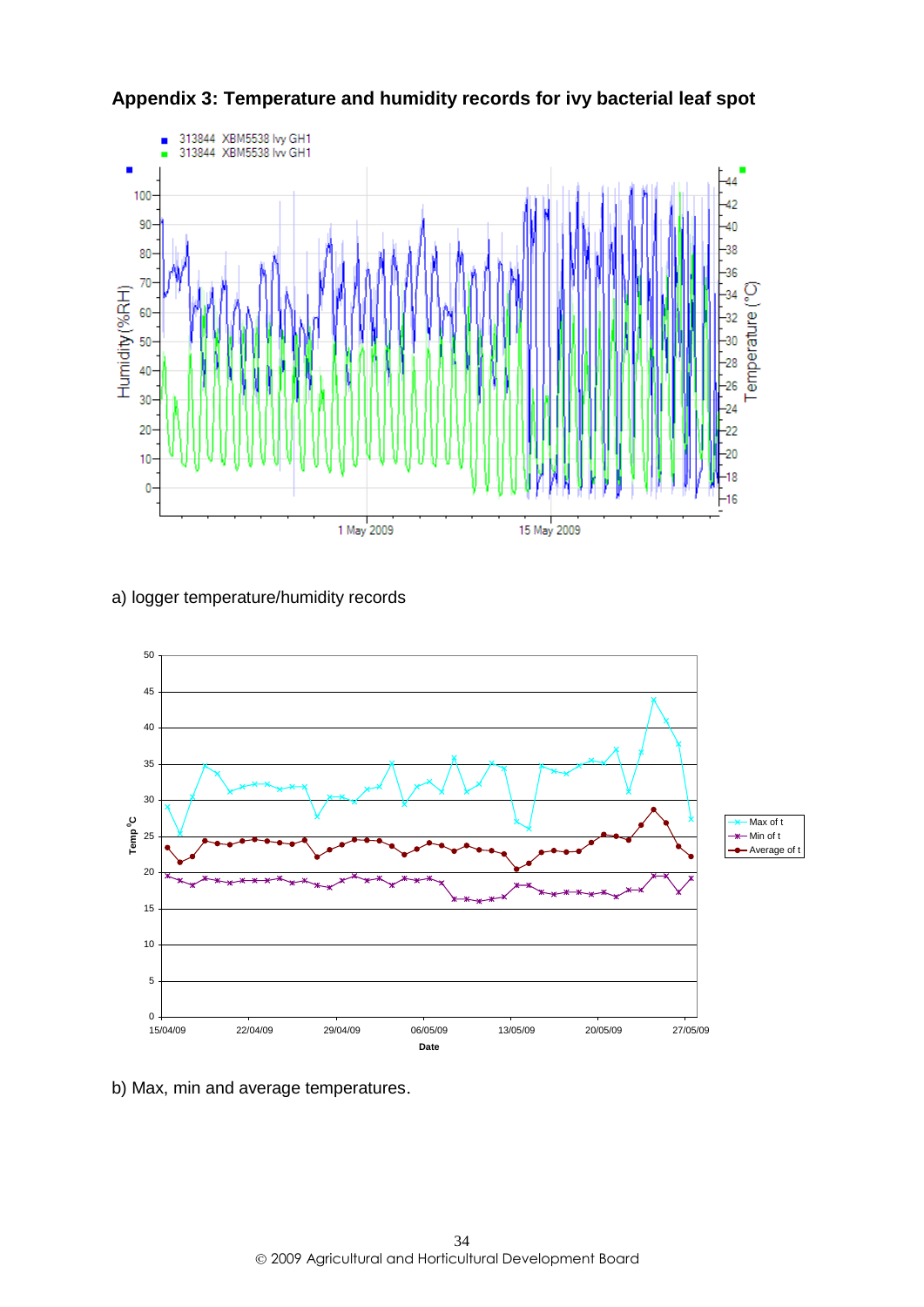

c) Max, min and average relative humidity.

# <span id="page-38-0"></span>**Appendix 4: Trial diary for cyclamen bacterial soft rot control trial - Spalding**

| Date     | Action                                                                             |
|----------|------------------------------------------------------------------------------------|
| 01/8/08  | Trial set up with plants still in trays, 47 healthy plants plus 1 infector in each |
|          | plot.                                                                              |
| 05/8/08  | 1 <sup>st</sup> spray applied.                                                     |
| 12/8/08  | Infector plants removed from all plots except treatment 9.                         |
| 19/8/08  | $2nd$ spray applied                                                                |
| 02/9/08  | 3 <sup>rd</sup> spray applied.                                                     |
| 15/9/08  | $4th$ spray applied.                                                               |
| 25/9/08  | Trial re-spaced as per nursery practice with plants 26 cm apart                    |
| 30/9/08  | 5 <sup>th</sup> spray applied; infector plants removed from T9 plots               |
| 2/12/08  | Plant quality assessment                                                           |
| 04/12/08 | Grey mould assessment                                                              |
| 11/12/08 | Final disease assessment                                                           |
|          |                                                                                    |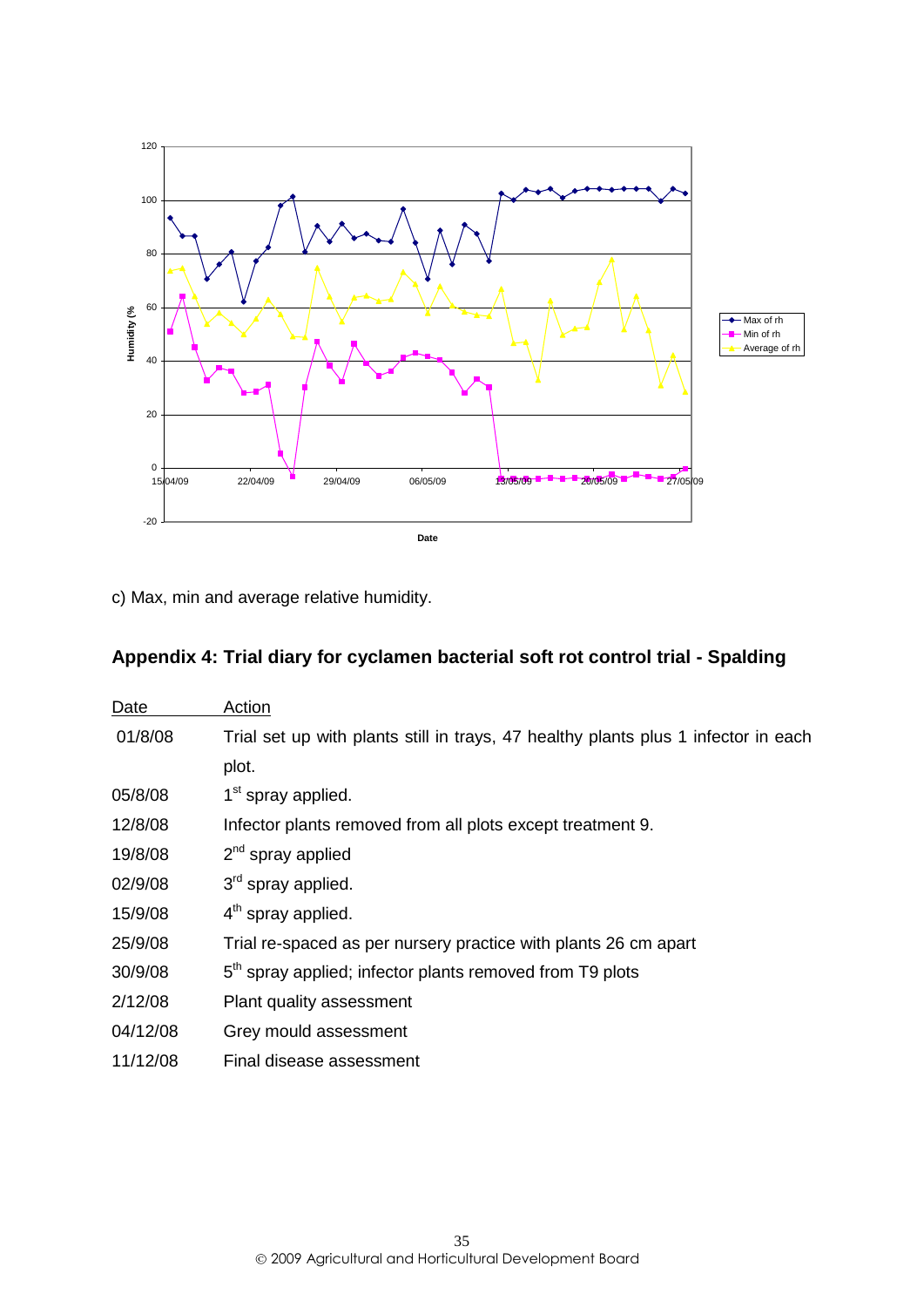# <span id="page-39-0"></span>**Appendix 5: Interim disease assessments, nursery experiment**

| Mean % cyclamen plants affected:<br>Treatment |        |           |           |           |
|-----------------------------------------------|--------|-----------|-----------|-----------|
|                                               | 2 Sept | 16 Sept   | 14 Oct    | 27 Nov    |
| 1. Untreated                                  | 1.3    | 5.9(1.9)  | 6.3       | 14.4(2.9) |
| 2. Cuprokylt (x5)                             | 2.6    | 3.7(2.3)  | 4.7       | 8.0(3.3)  |
| 3. Amistar (x3)                               | 1.6    | 7.5(3.2)  | 8.3       | 12.2(4.0) |
| 4. Signum $(x5)$                              | 0.5    | 5.3(2.7)  | 6.8       | 16.0(4.5) |
| 5. FarmFos44 + Silwett-L77 $(x5)$             | 0      | 2.1(1.7)  | 4.2       | 10.1(3.7) |
| 6. Anthyllis growth stimulant (x5)            | 1.0    | 6.4(2.9)  | 7.8       | 11.2(3.9) |
| 7. Purogene treated water                     | 1.0    | 6.4(2.9)  | 7.8       | 13.8(4.2) |
| 8. Infector plant left in for seven weeks     | 1.6    | 9.1(3.4)  | 9.9       | 14.4(4.3) |
| Significance                                  |        | <b>NS</b> | <b>NS</b> | <b>NS</b> |
| - standard error                              |        |           |           |           |

Effect of foliar treatments on bacterial soft rot in cyclamen – 2008 (interim assessments)

Sprays were applied at 14 day intervals from 5 August. Purogene was applied at every watering to the end of October.

# <span id="page-39-1"></span>**Appendix 6: Temperature and humidity records for fungicide trial – Spalding**